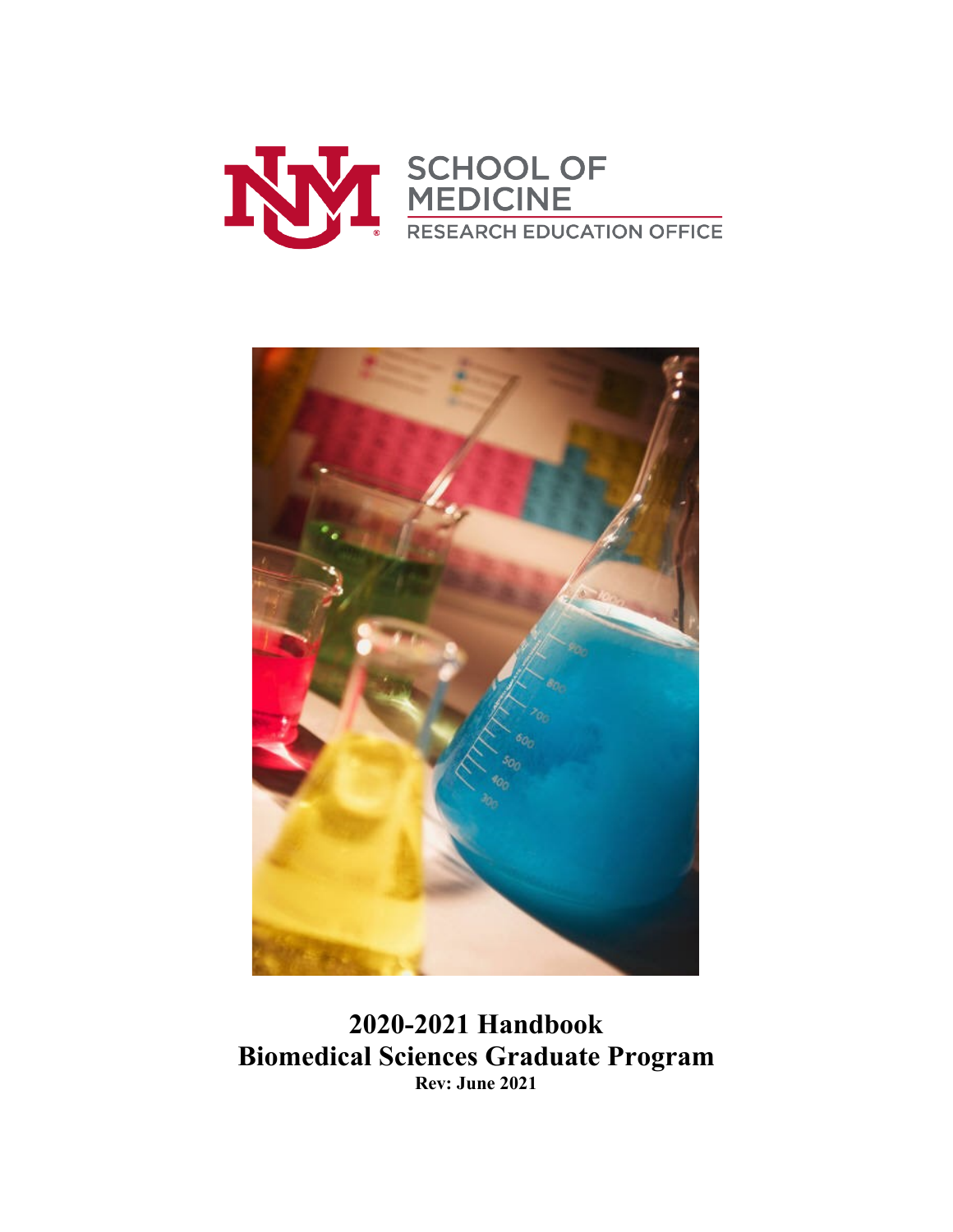## **UNM School of Medicine - Research Education Office**

Biomedical Sciences Graduate Program (M.S. and Ph.D.)

#### **Table of Contents**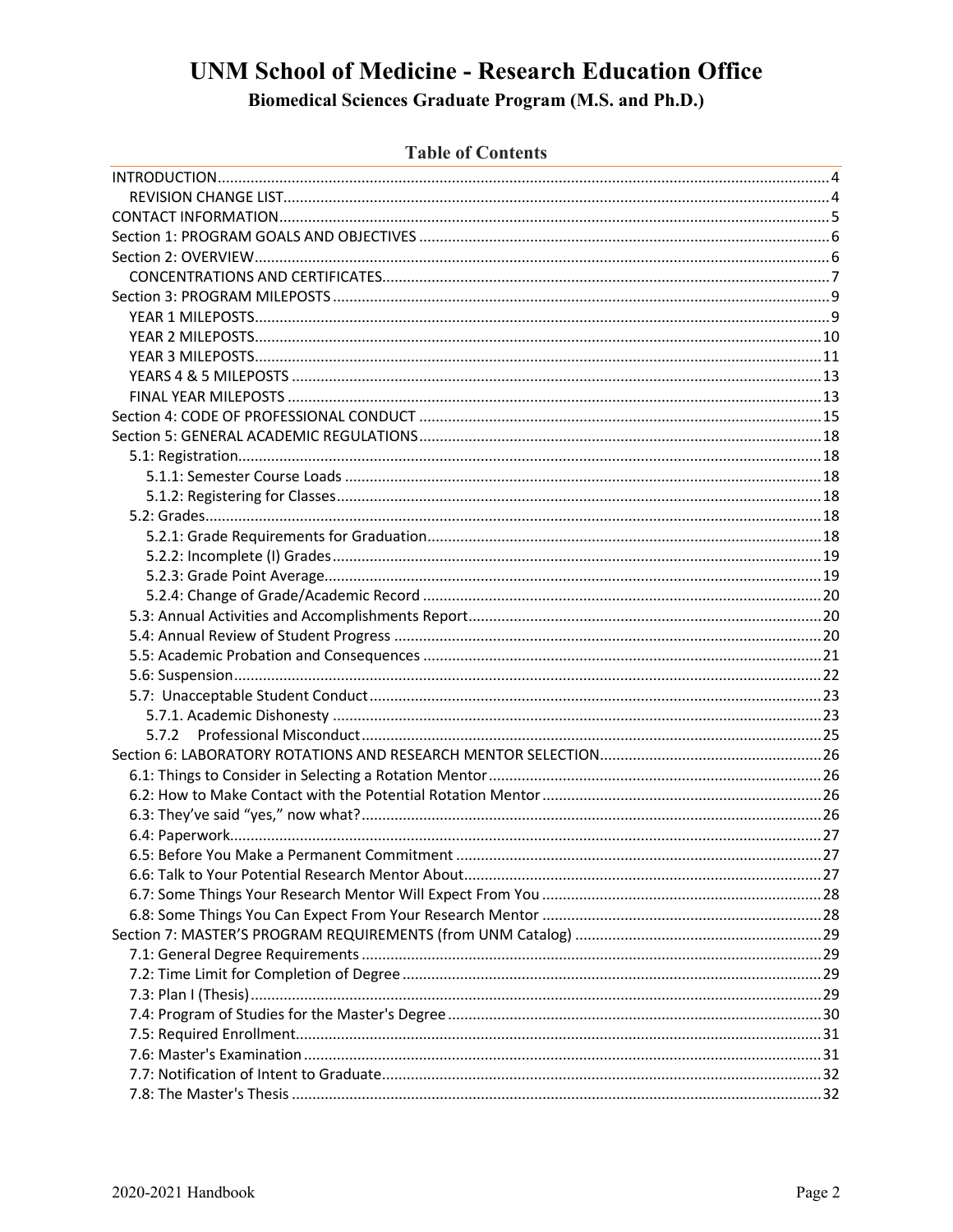| 10.1: Eligibility and Process for Change of Degree Level (CODL) Petitions (M.S. to Ph.D.) 50 |  |
|----------------------------------------------------------------------------------------------|--|
| 10.2: Eligibility and Process for Change of Degree Level (CODL) Petitions (Ph.D. to M.S.) 50 |  |
|                                                                                              |  |
|                                                                                              |  |
|                                                                                              |  |
|                                                                                              |  |
|                                                                                              |  |
|                                                                                              |  |
|                                                                                              |  |
|                                                                                              |  |
|                                                                                              |  |
|                                                                                              |  |
|                                                                                              |  |
|                                                                                              |  |
|                                                                                              |  |
|                                                                                              |  |
|                                                                                              |  |
| Section 14: SCHOOL OF MEDICINE (SOM) GRADUATE STUDENT ACADEMIC GRIEVANCE PROCEDURES56        |  |
|                                                                                              |  |
|                                                                                              |  |
|                                                                                              |  |
|                                                                                              |  |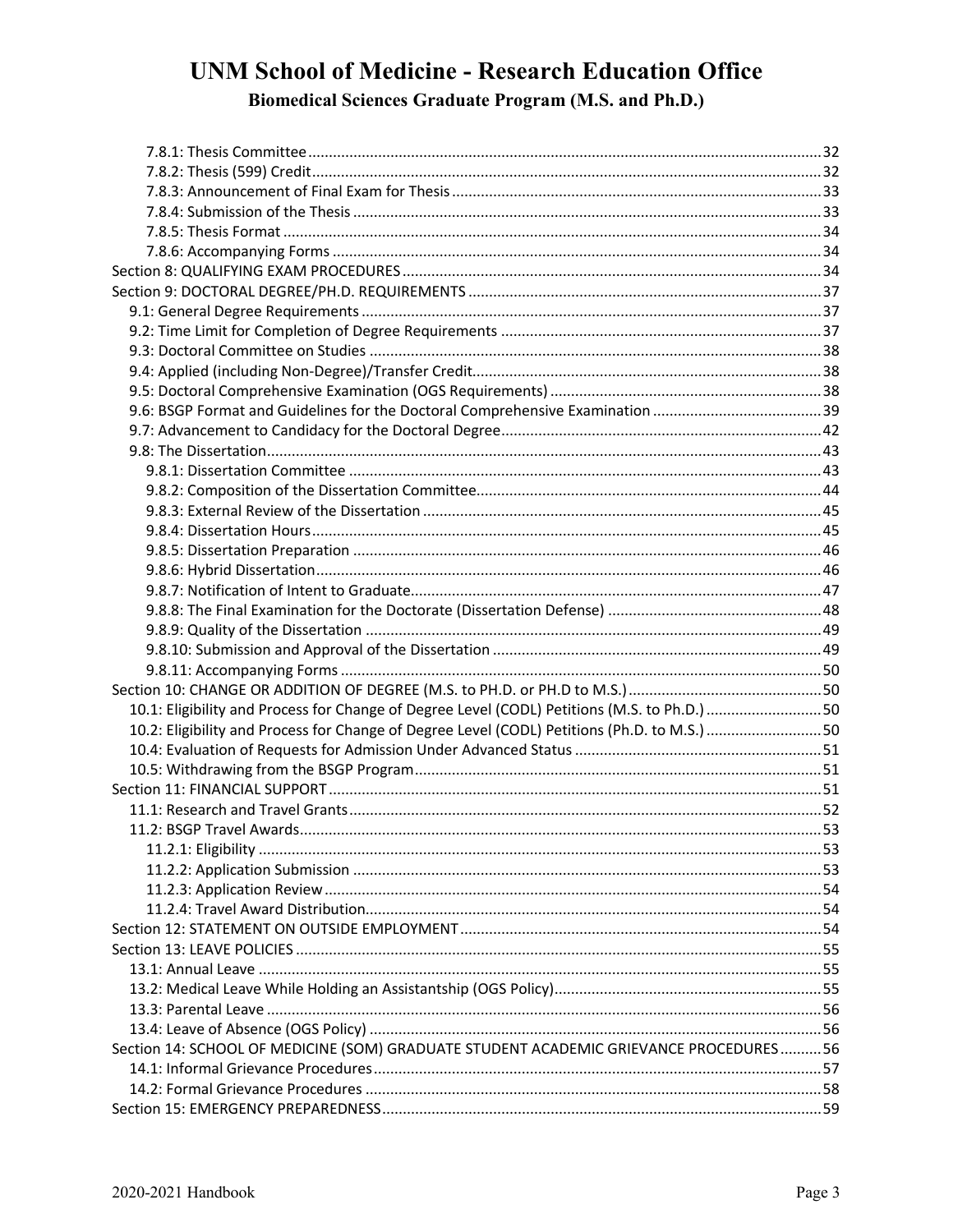### <span id="page-3-0"></span>**INTRODUCTION**

This handbook is to be used as a supplement to the UNM Catalog and the Pathfinder (the UNM Student Handbook).

UNM Catalog Link: [catalog.unm.edu](http://catalog.unm.edu/) Pathfinder Link: [pathfinder.unm.edu/](http://pathfinder.unm.edu/)

This handbook is intended to provide information specifically relevant to the Biomedical Sciences Graduate Program (BSGP). The BSGP Director and School of Medicine - Research Education Office (SOMREO) staff are available for discussion and clarification regarding any aspect of the program.

The Office of Graduate Studies (OGS) website includes all necessary information pertinent to your graduate education. The OGS home page can be accessed at [grad.unm.edu.](http://grad.unm.edu/) Links to guidelines for graduate committee composition, exams and general degree requirements are listed at the OGS home page.

OGS forms may be downloaded from:<http://grad.unm.edu/resources/gs-forms/index.html>

OGS offers an online orientation for all graduate students at [http://grad.unm.edu/current](http://grad.unm.edu/current-students/online-orientation.html)[students/online-orientation.html.](http://grad.unm.edu/current-students/online-orientation.html) All students are strongly encouraged to thoroughly review all information regarding resources you need as a graduate student at UNM.

Students are responsible for knowing and following OGS and BSGP policies and procedures.

Students are responsible for knowing and abiding by the general University rules and regulations pertaining to graduate study at the University of New Mexico and the specific academic requirements of their particular degree program.

Students are expected to be aware of their academic standing at all times. This information can be obtained from the SOMREO through email, phone, or in-person inquiry.

### <span id="page-3-1"></span>REVISION CHANGE LIST

Changes may be made to this handbook with BSGP Steering Committee approval prior to the start of an academic year. Changes can be made to this handbook with BSGP Steering Committee approval during the academic year as long as the change benefits the typical student (i.e., does not increase burden for a typical student to complete the degree). Major revisions to the handbook are below:

Revision June 2021

1. Add revision change list section (pg. 4)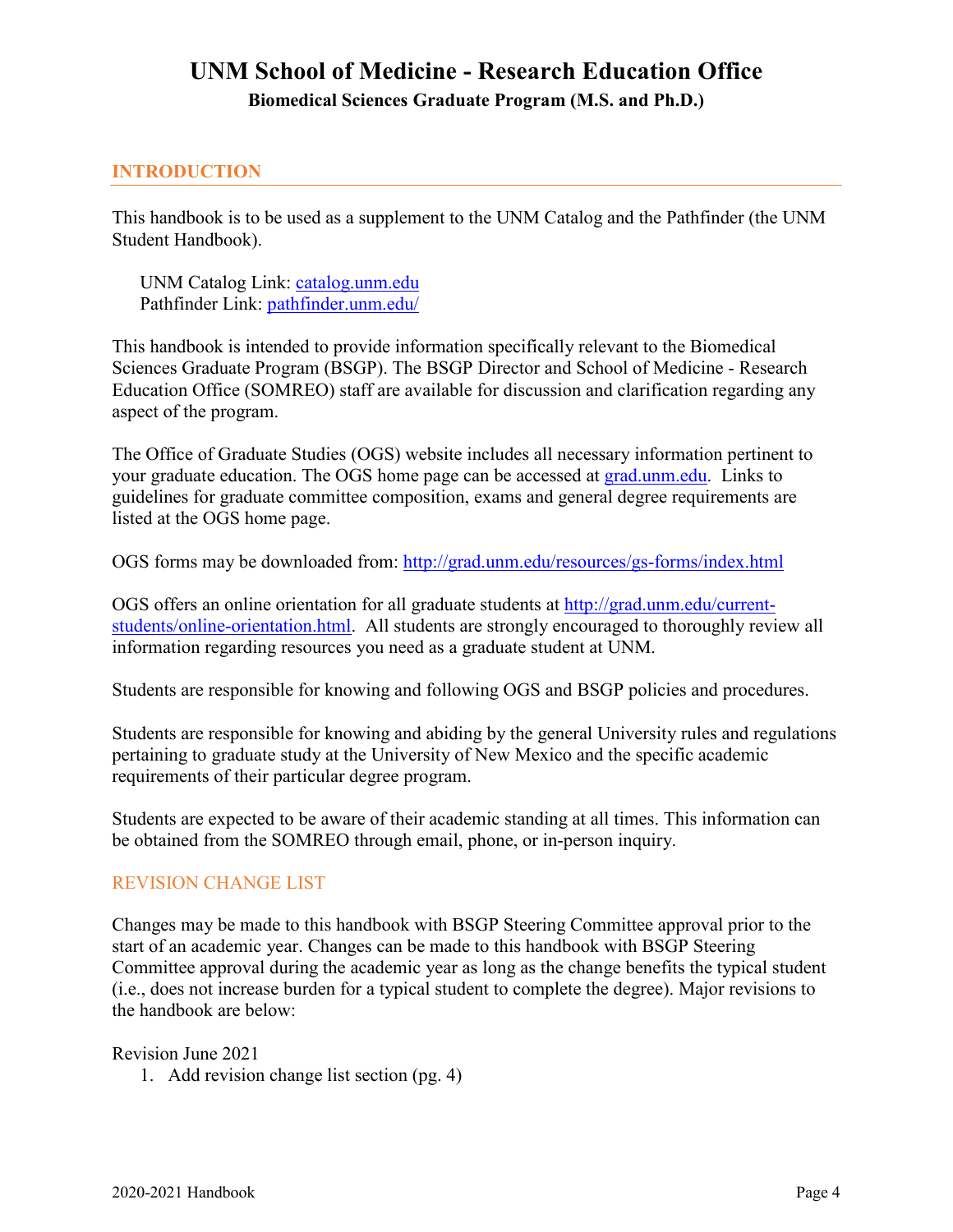- 2. Add Medical Imaging Concentration (pg. 7) and selective, MPHY 516 Fundamentals of Medical Imaging (pg. 10)
- 3. Clarify compensation requirements for MS students (pg. 10)
- 4. Add BIOM 522 requirement and modify BIOM 525 from 4 credits to 2 credits (pg. 9) to reflect curriculum change in UNM 2020-2021 Catalog
- 5. Clarify UNM Office of Graduate Studies BIOM 699 enrollment and comprehensive exam policy for PhD (pg. 45)
- 6. Add Parental Leave Policy (pg. 56)

### <span id="page-4-0"></span>**CONTACT INFORMATION**

All inquiries related to your progress through the BSGP program should be directed to the general SOMREO email and phone number rather than individual staff members. This ensures that someone from the SOMREO staff can respond to your request even when individual staff members are out of the office or lose access to their email and phone accounts. All forms and paperwork related to your progress in the BSGP should be delivered electronically to the general SOMREO email address or the physical SOMREO office location.

### **School of Medicine – Research Education Office (SOMREO)**

Website: [hsc.unm.edu/medicine/education/reo/](https://hsc.unm.edu/medicine/education/reo/) Email: [SOMREO@salud.unm.edu](mailto:SOMREO@salud.unm.edu) 

Mailing Address: **SOMREO** MSC08 4560 1 University of New Mexico Albuquerque, NM 87131-0001 Phone: 505-272-1887 Fax: 505-272-8738

Physical Location: UNM Health Sciences Center Reginald Heber Fitz Hall (Bldg 211) Room B61

Tom Resta, Ph.D.,

Senior Associate Dean for Research Education, [TResta@salud.unm.edu](mailto:TResta@salud.unm.edu)

Laura Gonzalez Bosc, Ph.D.,

BSGP Director, [LGonzalezBosc@salud.unm.edu](mailto:LGonzalezBosc@salud.unm.edu)

### Tara S. Hackel, M.A.,

SOMREO Program Manager, [THackel@salud.unm.edu,](mailto:THackel@salud.unm.edu) 505-272-1921

#### Lisa Kirk

SOMREO Program Specialist, [lkirk@salud.unm.edu,](mailto:lkirk@salud.unm.edu) 505-272-6876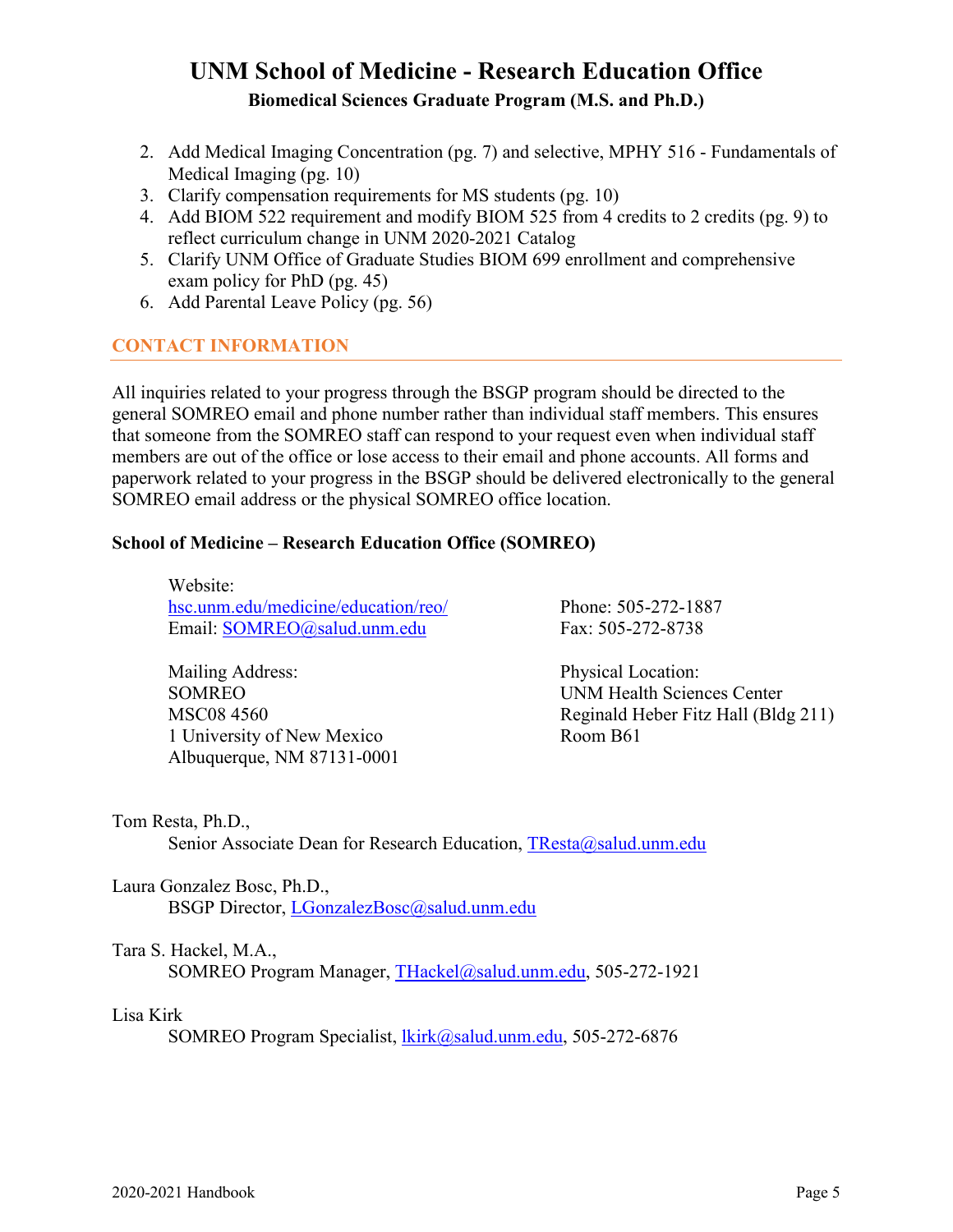#### <span id="page-5-0"></span>**Section 1: PROGRAM GOALS AND OBJECTIVES**

The following BSGP Goals and Objectives were adapted from "Goals and Objectives of Successful Graduate Programs" outlined by the AAMC's GREAT Group Benchmarks of Success in Graduate Programs Report. These competencies will be used to guide student progress assessment at Committees on Studies meetings and be formally assessed by the Comprehensive Examination and Dissertation Examination committees. These competencies will also be used for internal BSGP program assessment of curriculum and other program activities.

Goals and Objectives for BSGP Students:

- a. The student demonstrates abilities as a problem solver and critical and independent thinker.
- b. The student displays mastery of an appropriate breadth and depth of knowledge.
- c. The student is effective at both oral and written communication.
- d. The student is a competent and skilled experimentalist who is able to collect, organize, evaluate, and interpret data.
- e. The student demonstrates responsible conduct of research and ethical behavior.
- f. The student works effectively with others in a collegial manner.

#### <span id="page-5-1"></span>**Section 2: OVERVIEW**

The BSGP includes both MS and PhD degrees. This program offers students an exciting opportunity to gain a broad understanding of the biomedical sciences in a spectacular southwestern setting of unsurpassed beauty, rich cultural heritage and geographic diversity.

The BSGP is an integrated departmental program. It provides students with a broad-based, oneyear core curriculum followed by focused course work and thesis/dissertation research. Research is conducted in faculty laboratories in the various basic science departments in the School of Medicine. In addition to our School of Medicine faculty, the BSGP is complemented by affiliated faculty in the UNM College of Pharmacy, UNM Biology Department, UNM Chemistry Department, Sandia National Laboratory, and Los Alamos National Laboratory who may direct graduate student research. Many interdepartmental and multidisciplinary opportunities are represented in research centers and training programs at UNM. To receive their degree, students fulfill the requirements of the BSGP in one of six Research Areas:

- Biochemistry and Molecular Biology (BMB)
- Cell Biology and Physiology (CBP)
- Molecular Genetics and Microbiology (MGM)
- Neurosciences
- Pathology and Cancer Biology
- Toxicology and Pharmaceutical Sciences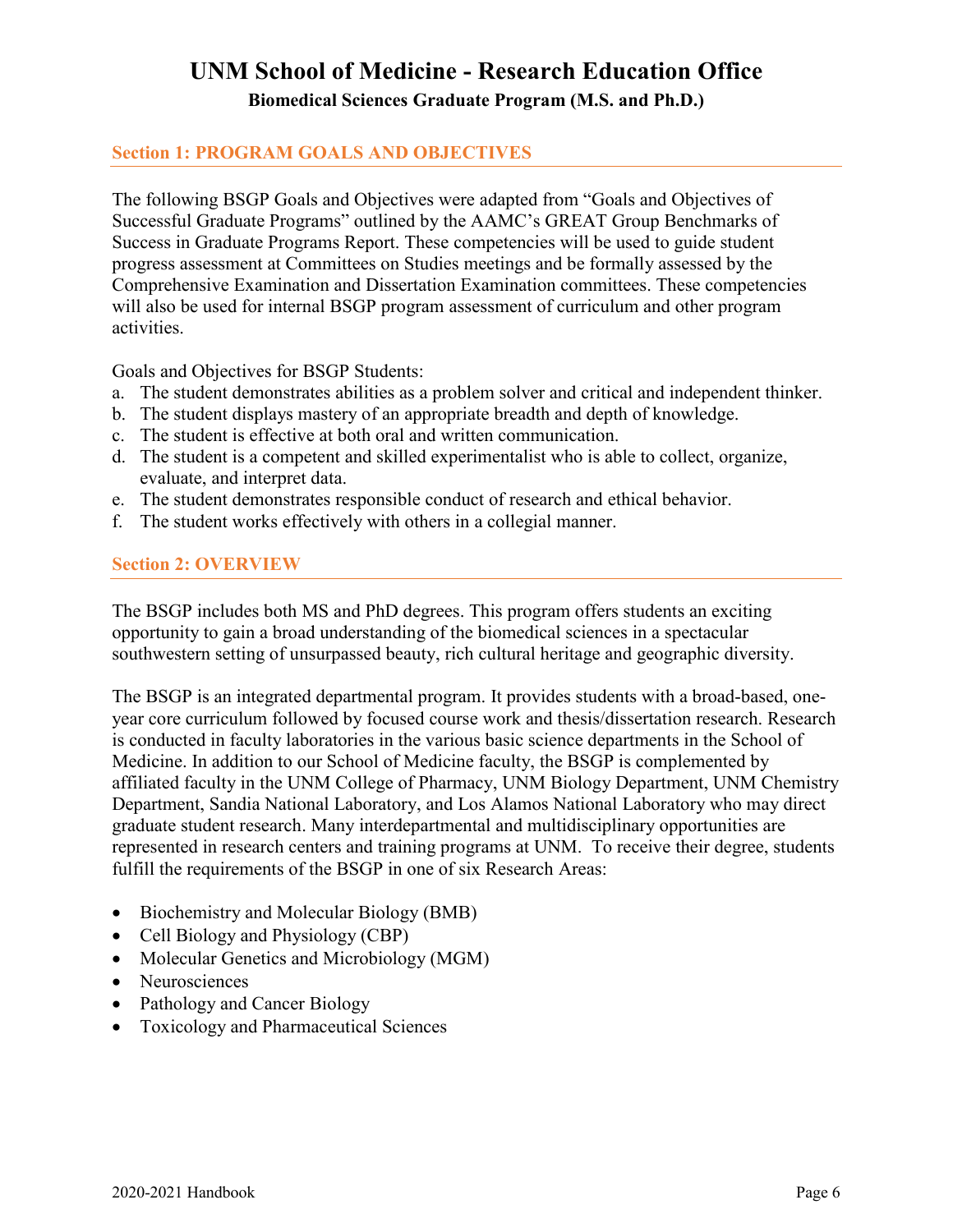### <span id="page-6-0"></span>CONCENTRATIONS AND CERTIFICATES

The BSGP also offers specific pre-doctoral training programs (T32) including the Infectious Diseases & Inflammation Program (IDIP), the Cardiovascular Physiology Training Program (CRTP), and Alcohol Research Training in Neurosciences. From infectious disease and neurosciences to molecular genetics and cancer biology, the University of New Mexico's Biomedical Research students make significant scientific contributions.

Additionally, transcripted concentrations are available in the following areas:

- **Cancer Biology**: The Cancer Biology Concentration provides trainees with focused and individualized training in cancer relevant disciplines. Over 50 faculty members comprise the University of New Mexico Cancer Center with emphases on basic research, clinical translation and community studies. The complexity of modern medical advances also requires culturally sensitive community outreach and integration to assure that the dissemination of these advances will be effective and accepted by patients, caregivers and health care providers. The curriculum is flexible and enables students to choose from a menu of courses that offer training relevant to each of the four Cancer Center research programs – 1) Cancer Control and Disparities; 2) Cancer Genetics, Epigenetics and Genomics; 3) Translational Cancer Cell Biology and Signaling; 4) Cancer Biotechnology, Drug Discovery and Targeted Delivery.
- **Cardiovascular Physiology**: The Cardiovascular Physiology Concentration is designed to ensure broad training in molecular and cellular physiology with major research interests in vascular biology, hypoxia, hypertension, sleep apnea, pulmonary hypertension, heart disease, chronic kidney disease, and stroke. It provides an individualized program of upper level courses and scientific research within the UNM Vascular Physiology Group.
- **Infectious Disease & Immunology**: The Infectious Disease and Immunology (IDI) Concentration enables students to receive advanced training in microbial infection, pathogenesis and immunity and prepares trainees for careers in research, education, policymaking, etc. in both the public and private sectors. It is an individualized program both of formal coursework and scientific research conducted in the laboratory of a faculty member within the Infectious Diseases and Immunity Signature Research Program and involves collaborations of researchers, physicians and businesses, all working together with the aim of increasing our basic knowledge of host-pathogen interactions, the mechanisms of immunemediated inflammatory diseases, and the epidemiology of disease transmission. Many program participants also seek to apply that knowledge in the development of new vaccines, therapeutics, and diagnostics.
- **Medical Imaging:** Students in the MI Concentration conduct research studies under the mentorship of a faculty member or an affiliated faculty member in the Department of Radiology, an academic unit of the University of New Mexico School of Medicine. The Department of Radiology is dedicated to providing excellent patient care to the people of New Mexico and the Southwest as well as to the comprehensive education and training of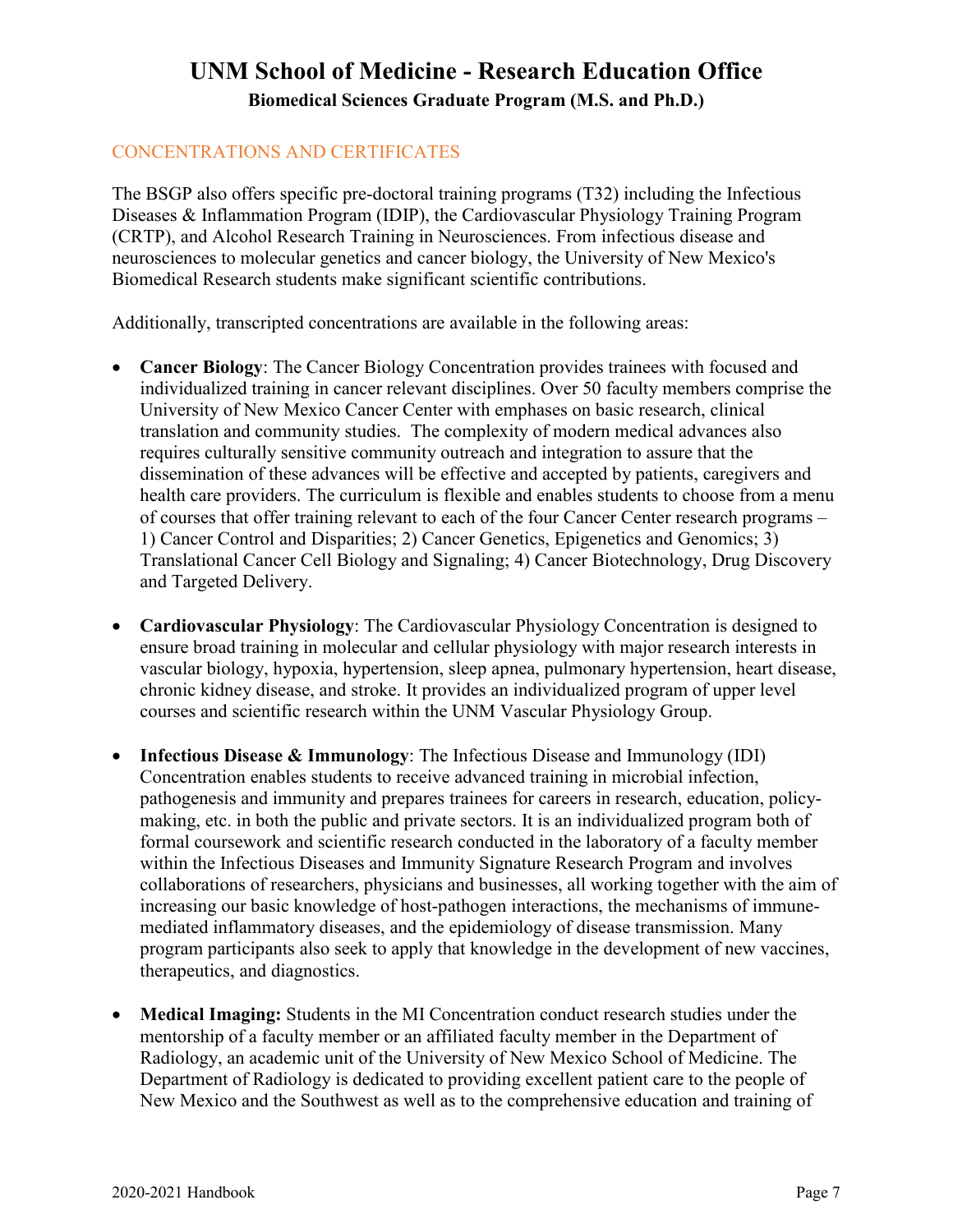radiologists, medical physicists, technologists, and research scientists in diagnostic imaging. To this end, Radiology strives to improve patient care by optimizing image acquisition techniques and developing new imaging methods that increase sensitivity and specificity for disease detection and progression, and the Department is focused on innovating, collaborating, and translating research from bench to bedside. Research laboratories of faculty members and affiliated faculty members of Radiology encompass all modalities of medical imaging with a specific focus on cancer imaging, neurological imaging, substance abuse and cognition/learning, and quantitative imaging techniques in preclinical and clinical disease models.

- **Neuroscience**: Students in the Neuroscience Concentration conduct their research studies under the mentorship of a faculty member or an affiliated faculty member of the Department of Neurosciences, an academic unit dedicated to the advancement of knowledge and understanding of the nervous system and to the comprehensive education and training of students in the neurosciences. They conduct investigations into the fundamental areas of neuroscience, focusing on four main areas of study:
	- o Nervous system development
	- o Learning, memory, and substance abuse
	- o Brain injury, repair, and diseases of the nervous system
	- o Behavioral health disorders
- **Pharmaceutical Sciences:** Students in the Pharmaceutical Sciences concentration conduct research studies under the mentorship of a faculty member, or an affiliated faculty member, of the Department of Pharmaceutical Sciences, an academic department of the University of New Mexico College of Pharmacy. The department is dedicated to the advancement of knowledge and understanding of pharmacology, toxicology, and the pharmaceutical sciences and to the comprehensive education and training of students in the pharmaceutical sciences. In recognition of the need for greater interdisciplinary and transdisciplinary graduate training, the Pharmaceutical Sciences concentration has been developed to allow students to articulate individualized training goals and plans for targeted career development. The flexible curriculum will enable students to conduct investigations in the fundamental areas of pharmaceutical sciences, focusing on two main areas of study; 1) Pharmaceutics and 2) Pharmacology/Toxicology. The concentration is designed to offer required and elective courses as well as professional career development that is relevant to all programs, yet with sufficient flexibility to enable trainees to focus on selected areas of interest.
- **Professional Science and Technology Management:** The Biomedical Sciences Graduate Program (BSGP), in partnership with UNM's Anderson School of Management (ASM), is offering the Professional Science and Technology Management Concentration (PSTM) for both the M.S. and Ph.D. in Biomedical Sciences programs. The goal of this concentration is to prepare students for jobs in industry, government, non-profits, etc., without compromising our commitment to the intensive laboratory training normally expected of every recipient of BSGP degrees. The employment landscape in all sciences, not just Biomedical Science, has undergone dramatic change in recent decades. No longer restricted to faculty positions in research universities, today's graduate encounters abundant opportunities outside the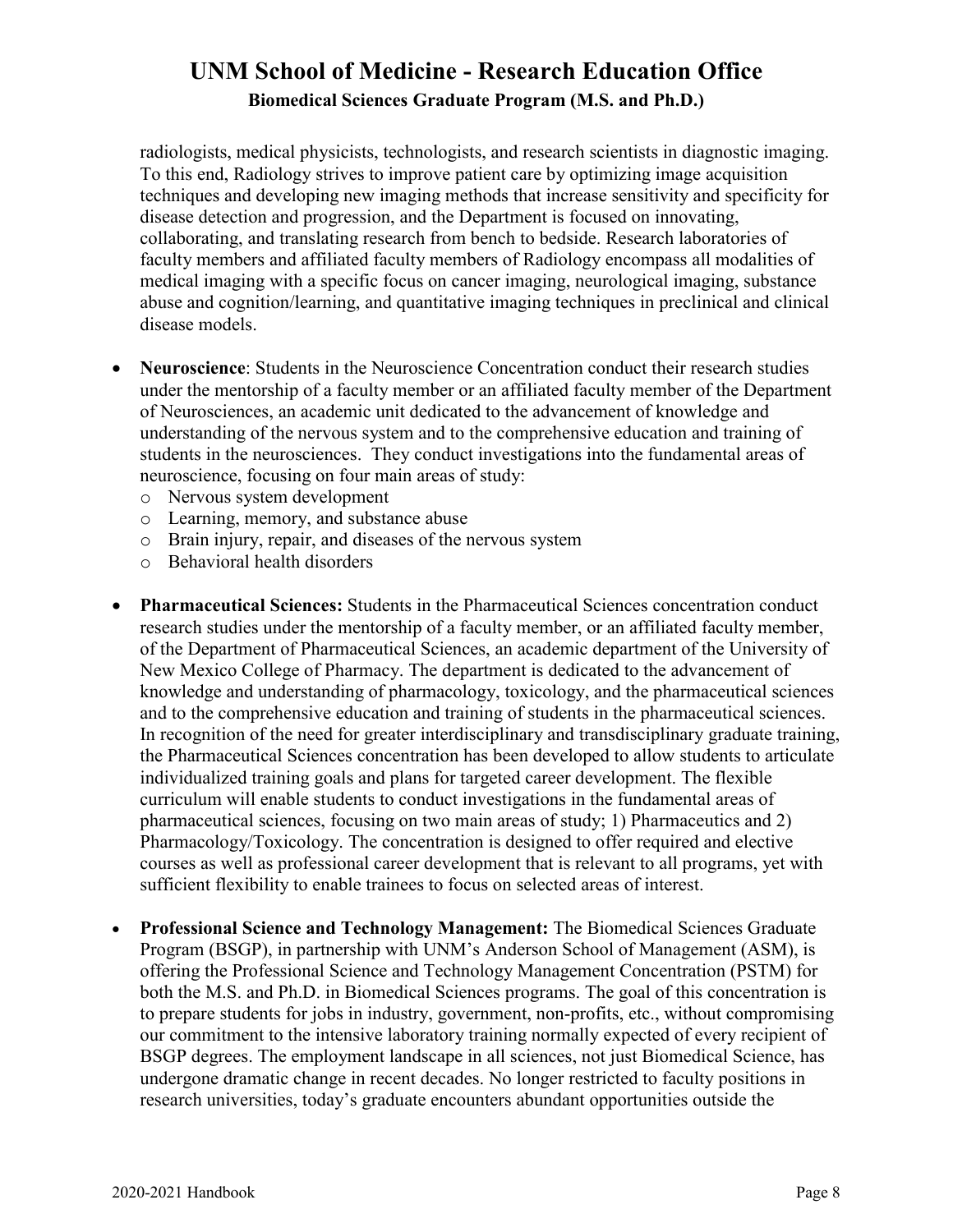conventional boundaries of academic science. The intellectual and experimental skills of traditional graduate training are still essential but it is now widely understood that management and business skills enhance a trainee's preparation for the jobs of today, whether within or outside academia. Students may enroll in PSTM studies after successful completion of BSGP's first year core curriculum.

The BSGP also offers a transcripted graduate certificate in University Science Teaching (UST).

The University of New Mexico School of Medicine is internationally recognized for educational innovation and superb educational resources. Accordingly, the Certificate Program in University Science Teaching (UST) is one of a handful of programs in the country that offers biomedical scientists formal training in education and teaching. Through the Certificate in UST, trainees acquire a critical background in pedagogical theory, gain practical teaching experience, and apply innovative educational approaches. Creative, critical thinking, and communication skills are developed, which are highly transferable to research and other arenas.

Additional details and specific course requirements may be found on the SOMREO website and in the University Catalog. Students wishing to pursue one of the above concentrations or the Certificate in UST should consult with their Research Mentor about beginning the coursework in Year 2.

### <span id="page-8-0"></span>**Section 3: PROGRAM MILEPOSTS**

### <span id="page-8-1"></span>YEAR 1 MILEPOSTS

#### **PhD Program**

- Complete all required pre-requisite coursework as defined by the BSGP Steering Committee at time of entry into the program.
- Complete required compliance and safety training prior to initiating lab rotations.
- Be in good academic standing with a cumulative GPA of greater than or equal to 3.0 and no grade less than B- in the BSGP core curriculum and selectives:
	- o Complete at least 3 Laboratory Rotations (Fall, Spring). Submit rotation agreements and evaluations to SOMREO for each rotation. (Forms available on SOMREO web site).
	- o BIOM 501: Fundamentals for Graduate Research 1 credit
	- o BIOM 507: Advanced Molecular Biology 4 credits
	- o BIOM 508: Advanced Cellular Biology 4 credits
	- o BIOM 522 (Fall): Experimental Design and Methods in Molecular and Cellular Biosciences - 3 credits total
	- o BIOM 525 (Fall): Cell and Molecular Basis of Disease (CMBD) Journal Club 2 credits
	- o BIOM 530 (Fall, Spring): Cell and Molecular Basis of Disease (CMBD) Seminar 2 credits total
	- o Biostatistics Graduate Level (BIOM 505 Biostatistics or equivalent) 1 credit
	- o Selectives (3 Spring) 9 credits total from:
		- BIOM 509: Principles of Neurobiology
		- BIOM 510: Physiology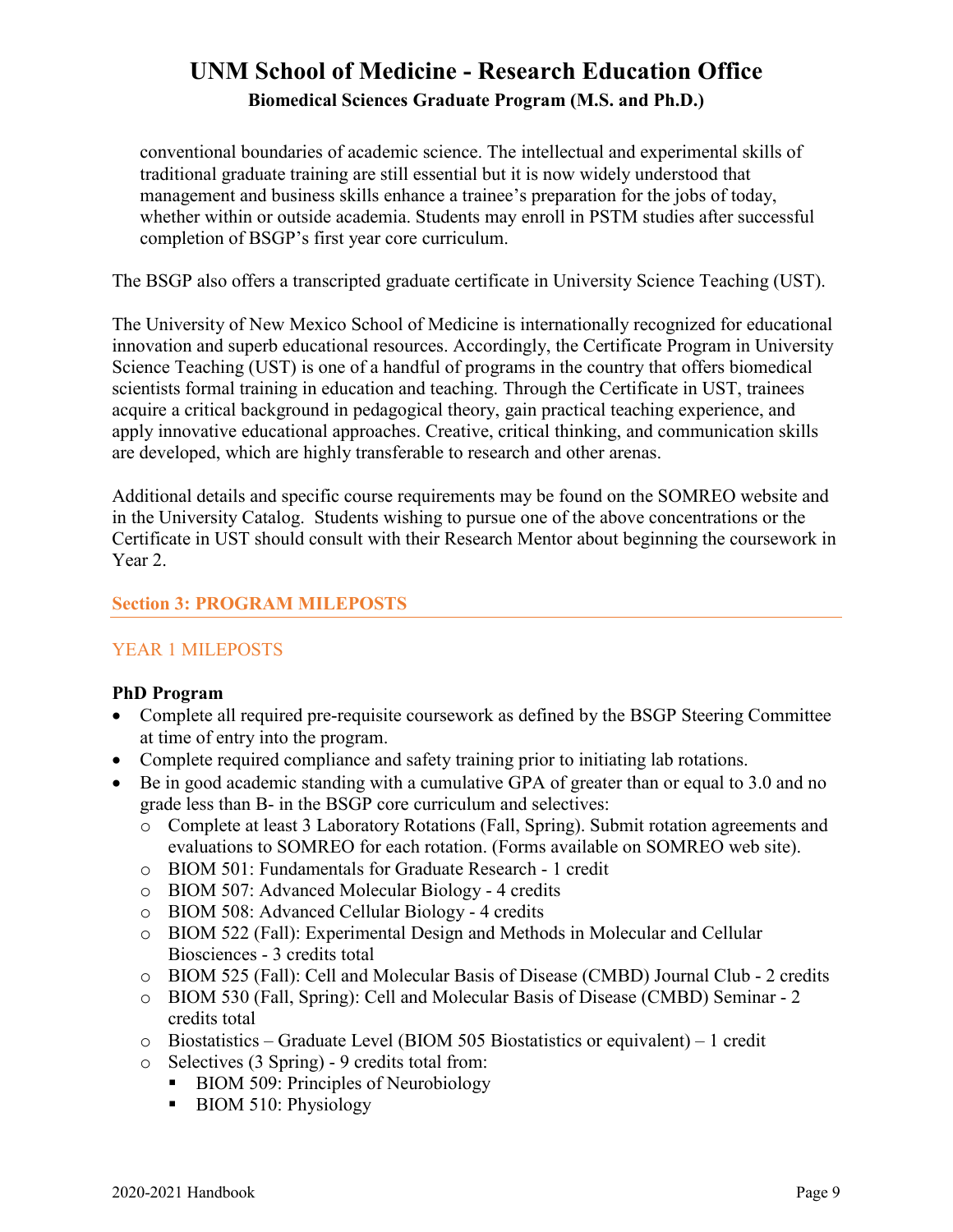- BIOM 514: Immunobiology
- BIOM 515: Cancer Biology
- **PHRM 576: Molecular and Cellular Pharmacology**
- **MPHY 516 Fundamentals of Medical Imaging**
- o BIOM 695: Research with Research Mentor variable hours to maintain half-time status in Fall, Spring, and Summer. Half time status is 6 credit hours in fall, 6 credit hours in spring, and 3 credit hours in summer.
- Identify a Research Mentor and secure a signed Mentor Agreement Form before March  $15<sup>th</sup>$ . BSGP funding will terminate on May  $31<sup>st</sup>$  and students who have not identified a Research Mentor by this time may not be allowed to continue in the program.
	- o Note: Mentor Agreement Form documents the source(s) of funding for the student and must be signed by the student, Research Mentor, and department chair prior to being delivered to SOMREO (Forms available on SOMREO website).
- Pass the qualifying examination by date set by the Qualifying Exam Committee. (See "Qualifying Examination" section below)
- Ensure all of your grades are reported for the academic year (view your grades using Lobo Web). When grades are missing, work with your instructors/mentors to ensure all of your grades are reported, including for Research with Mentor courses (695 and 699). Complete the Annual Activities and Accomplishments Report. (Forms available on SOMREO web site)
- Students failing to meet these mileposts must petition the BSGP Steering Committee for continuation in the program.

### **Modifications for the Master's Program**

- MS students may take more than one year to complete the required core curriculum.
- MS students are only required to complete two lab rotations. If a Master's student wishes to petition for a change of degree to the Ph.D. program, three lab rotations are required.
- MS student mentor agreements differ from PhD mentor agreements. Financial support from a research mentor is not required for MS students. Compensation for contributions as a research assistant takes the form of a paid research assistantship contract, graded graduate credit hours in BIOM 695 (Research in Basic Medical Sciences), BIOM 599 (Master's Thesis), an equivalent graduate research course, or some combination of research assistantship contract and credit hours.
- See the SOMREO website for more information on petitioning the BSGP Steering Committee if you wish to change to the PhD program.

### <span id="page-9-0"></span>YEAR 2 MILEPOSTS

### **PhD Program**

- Be in good academic standing with a cumulative GPA of greater than or equal to 3.0 and no grade less than B- in the BSGP core curriculum, selectives, and departmental required courses:
	- o BIOM 555 (Fall or Spring): Problem-Based Research Bioethics 1 credit
	- o BIOM 695: Research with Research Mentor variable hours to maintain half-time status in Fall, Spring, and Summer. Half time status is 6 credit hours in fall, 6 credit hours in spring, and 3 credit hours in summer.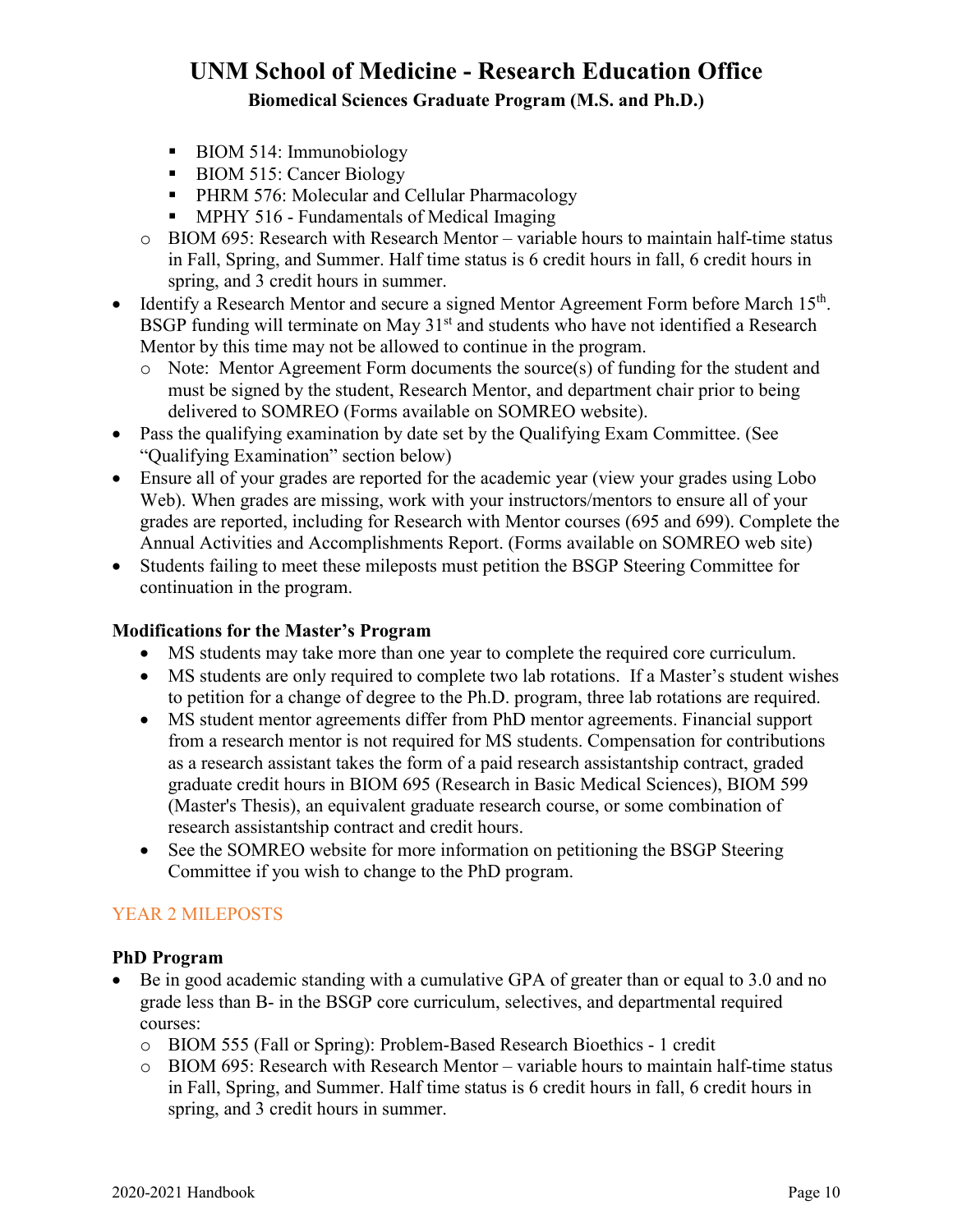- o Two seminar credits are required in year two. Most students take a departmental seminar and/or seminar to meet concentration their requirements. BIOM 530: Cell and Molecular Basis of Disease (CMBD) Seminar is another option.
- o Additional courses as required for your concentration, graduate certificate, or as directed by your COS.
- Identify and Formally Appoint a Committee on Studies (COS):
	- o Formal approval of the COS by BSGP Program Director must be secured before the last day of Fall semester during Year 2 (See COS selection requirements, UNM Catalog).
	- o Hold first COS meeting no later than the end of Spring semester to review student's academic progress, discuss and formulate a Program of Studies (plans for coursework and research hours to meet student's educational, research, and career goals), and review outline/plan for student's dissertation project.
		- Note that the first COS meeting need not involve a formal review of a dissertation proposal.
	- o Committee on Studies Meeting Report must be completed and submitted to the SOMREO after each COS meeting. (See Forms, SOMREO website)
	- o Hold second meeting of COS no later than 6 months after the first COS meeting. Student progress, Program of Studies and plan for student's dissertation proposal will be reviewed. At this meeting the student should present a draft of proposed specific aims and initial feasibility data.
- Oral or poster presentation at BSGP Research Day and one or more of the following: Divisional Seminar or Research Day, local scientific meeting or national scientific meeting.
- Create your NIH Biosketch and ensure ERA Commons ID is requested through HSC Pre-Award Office by your home department.
- Ensure all of your grades are reported for the academic year (view your grades using Lobo Web). When grades are missing, work with your instructors/mentors to ensure all of your grades are reported, including for Research with Mentor courses (695 and 699).
- Complete the Annual Activities and Accomplishments Report.
- Students failing to meet these mileposts must petition the BSGP Steering Committee for continuation in the program.

### **Modifications for the Master's Program**

- MS Students are expected to maintain these requirements for the COS appointment and meetings. Instead of reviewing their dissertation project proposal, the COS should focus on the development and evaluation of an appropriate thesis research project.
- Master's students completing a thesis must enroll in thesis credit (599). A minimum of 6 hours of 599 credit is required to complete the MS. Ensure grades are reported for the academic year.
- See Final Year Mileposts section in intending to graduate in year 2**.**

### <span id="page-10-0"></span>YEAR 3 MILEPOSTS

### **PhD Program**

• Be in good academic standing with a cumulative GPA of greater than or equal to 3.0.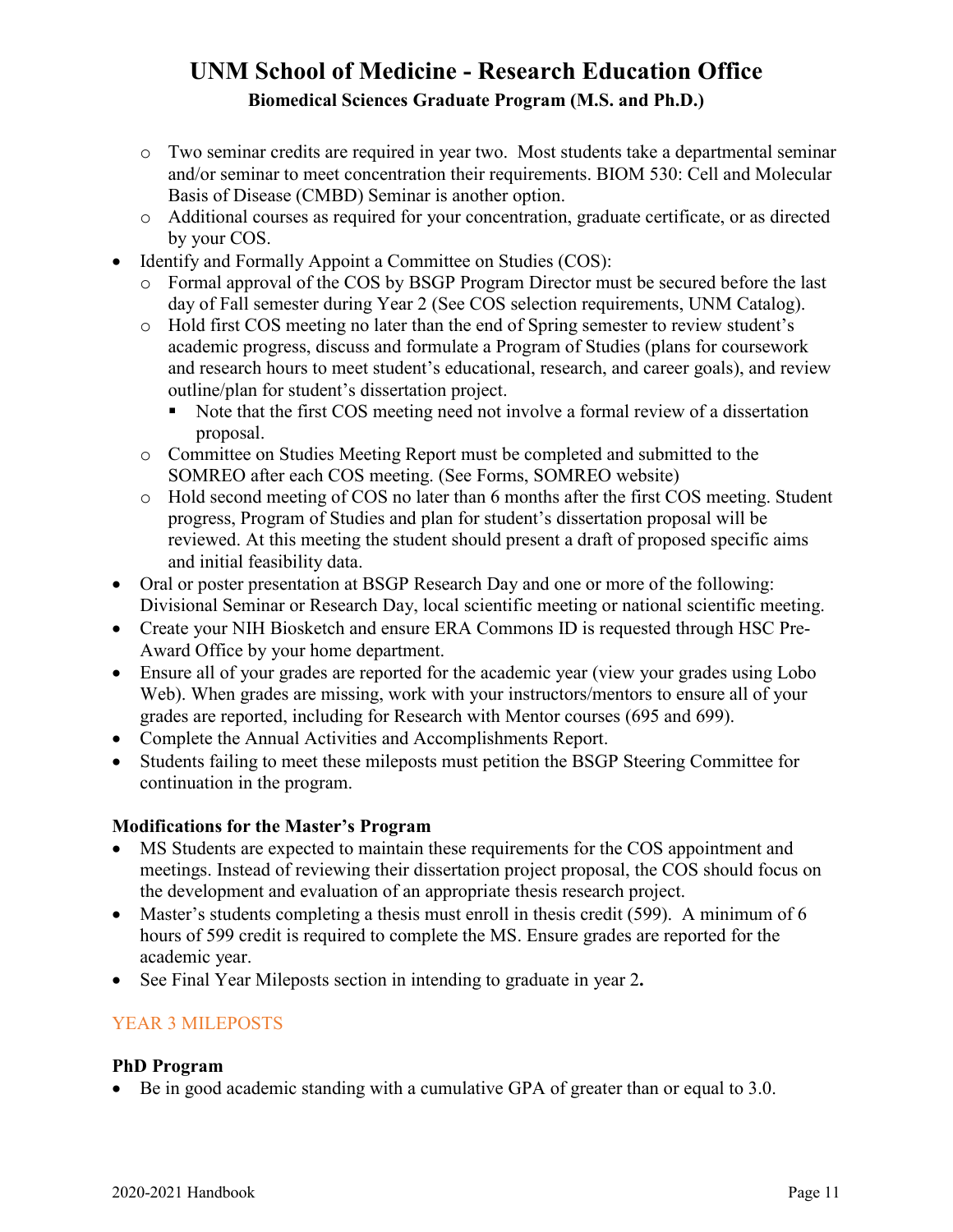- Enroll (Fall, Spring, Summer) in the following to maintain half-time status:
	- o BIOM 695: Research OR, if comprehensive exam is complete, BIOM 699: Dissertation with Research Mentor – variable hours to maintain half-time status in Fall, Spring, and Summer. Half time status is 6 credit hours in fall, 6 credit hours in spring, and 3 credit hours in summer.
	- o Additional courses as required for your concentration, graduate certificate, or as directed by your COS.
- Schedule Comprehensive Examination (Doctoral Dissertation Proposal) no later than the Spring semester of Year 3. The Comprehensive Examination will count as a COS meeting.
	- o Comprehensive examination will consist of a written proposal outlining the research plans in the form of an [F31 grant Research Plan](https://grants.nih.gov/grants/guide/pa-files/PA-19-196.html) and an oral examination of the candidate. Although data supporting the feasibility of the project is recommended, extensive preliminary data should not be required. (See Doctoral Comprehensive Exam section of this handbook and OGS web site for UNM regulations regarding the Comprehensive Examination)
- Once you pass your comprehensive exam, work with your RA contract administrator to update your contract to the BSGP post-comprehensive exam rate of \$26,500 annually.
- Form Dissertation Committee (may include some or all COS members) (See UNM Catalog for requirements on Dissertation Committees)
	- o Meet with Dissertation Committee no later than 6 months after the Comprehensive Examination. Student progress will be reviewed. Complete COS meeting report form for each COS meeting and submit to SOMREO.
- Complete Application for Candidacy form outlining the completion of at least 48 credit hours of graduate coursework which is required for the PhD (see ["Forms,"](https://hsc.unm.edu/research/brep/graduate/bsgp/resources.html) SOMREO web site or OGS web site, gradforms.unm.edu)
	- o Declare your concentration(s) and certificates, if any, on the Application for Candidacy.
- Students may sign up for Dissertation credit hours (699) in the semester they take the Comprehensive Examination. A minimum of 18 hours of 699 credit is required for the Ph.D.
- Oral or poster presentation at the BSGP Research Day and one or more of the following: Divisional Seminar or Research Day, regional or national scientific meeting.
- Ensure all of your grades are reported for the academic year (view your grades using Lobo Web). When grades are missing, work with your instructors/mentors to ensure all of your grades are reported, including for Research with Mentor courses (695 and 699). Complete the Annual Activities and Accomplishments report.
- Students failing to meet these mileposts must petition the BSGP Steering Committee for continuation in the program.

### **Modifications for the Master's Program**

- MS Students are expected to maintain these requirements for the COS appointment and meetings. Instead of reviewing their dissertation project proposal, the COS should focus on the development and evaluation of an appropriate thesis research project.
- MS students do not take a Comprehensive Exam.
- Master's students enroll in thesis credit (599). A minimum of 6 hours of 599 credit is required to complete the MS. Ensure grades are reported for the academic year.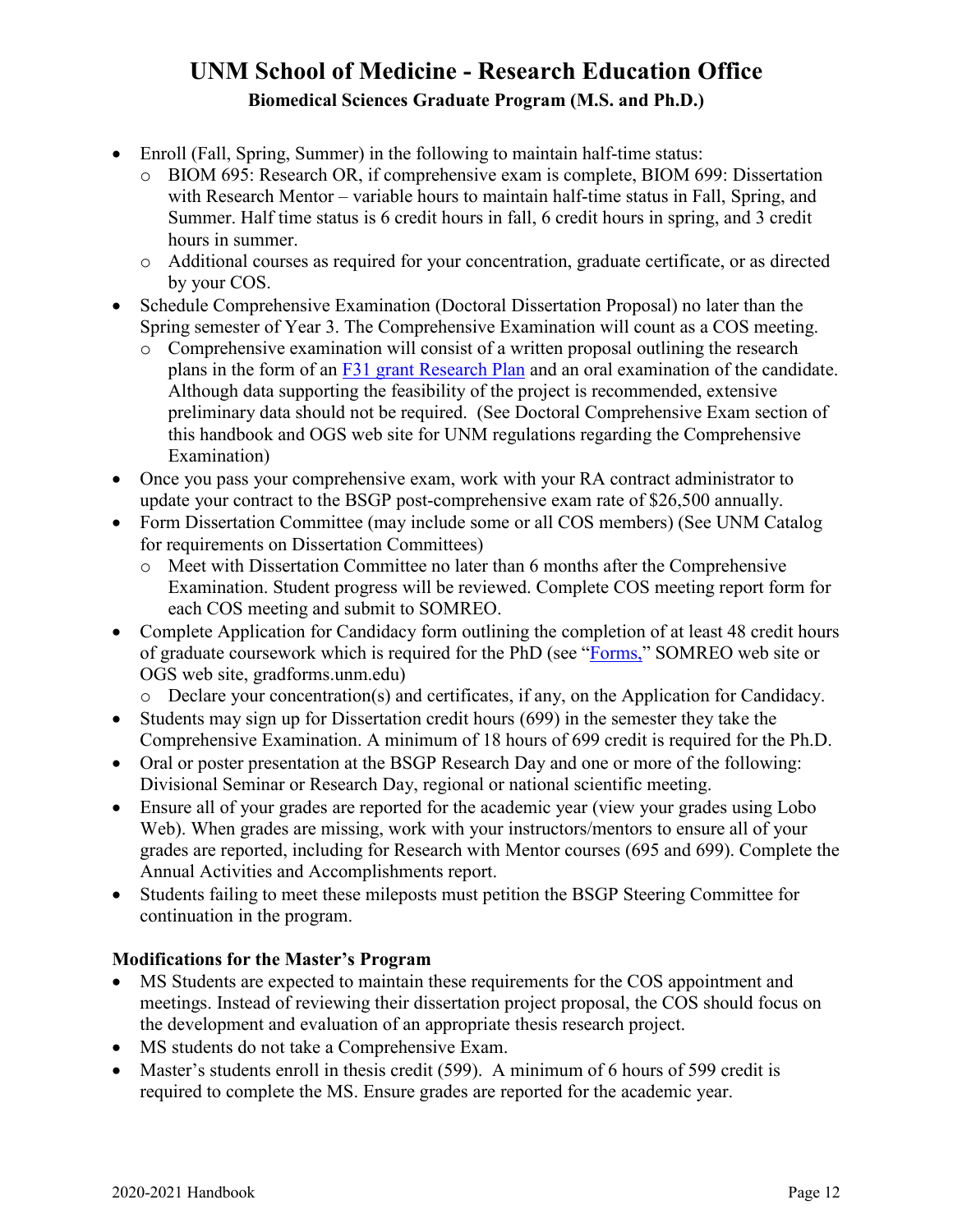- MS students complete a **Program of Studies form** instead of an AOC and submit to OGS for approval (available at gradforms.unm.edu). This form should outline a minimum of 24 credit hours earned, which is required for the MS degree. (Further POS details on SOMREO website). POS are due no later than the semester prior to graduation.
- See Final Year Mileposts section in intending to graduate in year 3**.**

### <span id="page-12-0"></span>YEARS 4 & 5 MILEPOSTS

#### **PhD Program**

- Be in good academic standing with a cumulative GPA of greater than or equal to 3.0.
- Enroll (Fall, Spring, Summer) in the following to maintain half-time status:
	- $\circ$  BIOM 699: Dissertation with Research Mentor variable hours to maintain half-time status. A minimum of 18 hours of 699 credit is required for the Ph.D.
	- o Additional courses as required for your concentration, graduate certificate, or as directed by your COS.
- Meet with Dissertation Committee twice each year or more often if recommended by the Dissertation Committee (meet a minimum of every six months). Student progress will be reviewed. If adequate progress in dissertation research has been attained, student will receive committee approval to begin writing the dissertation.
- Oral or poster presentation at BSGP Research Day and one or more of the following: Divisional Seminar or Research Day, regional or national scientific meeting.
- Ensure all of your grades are reported for the academic year (view your grades using Lobo Web). When grades are missing, work with your instructors/mentors to ensure all of your grades are reported, including for BIOM 699 Research with Mentor courses.
- Complete the Annual Activities and Accomplishments report

### <span id="page-12-1"></span>FINAL YEAR MILEPOSTS

#### **PhD Program**

- Be in good academic standing with a cumulative GPA of greater than or equal to 3.0.
- Enroll (Fall, Spring, Summer) in the following (maintain half-time status, which is 6 credit hours in Fall, 6 credit hours in Spring, 3 credit hours in summer):
	- $\circ$  BIOM 699: Dissertation with Research Mentor variable hours to maintain half-time status. A minimum of 18 hours of 699 credit is required for the Ph.D. You must be enrolled in dissertation hours during the semester you intend to graduate.
	- o Additional courses as required for your concentration, graduate certificate, or as directed by your COS.
- Meet with Dissertation Committee to obtain approval to write and defend the dissertation. Meet with Dissertation Committee a minimum of every six months. Submit a meeting report for each meeting to SOMREO.
- The semester before you intend to graduate, complete "Notification of Intent to Graduate" [form](https://hsc.unm.edu/research/brep/common/docs/brep-intent-to-graduate.pdf) and submit to the SOMREO for required signatures. The **deadlines** for this notification form are:
	- o October 1 for Fall graduation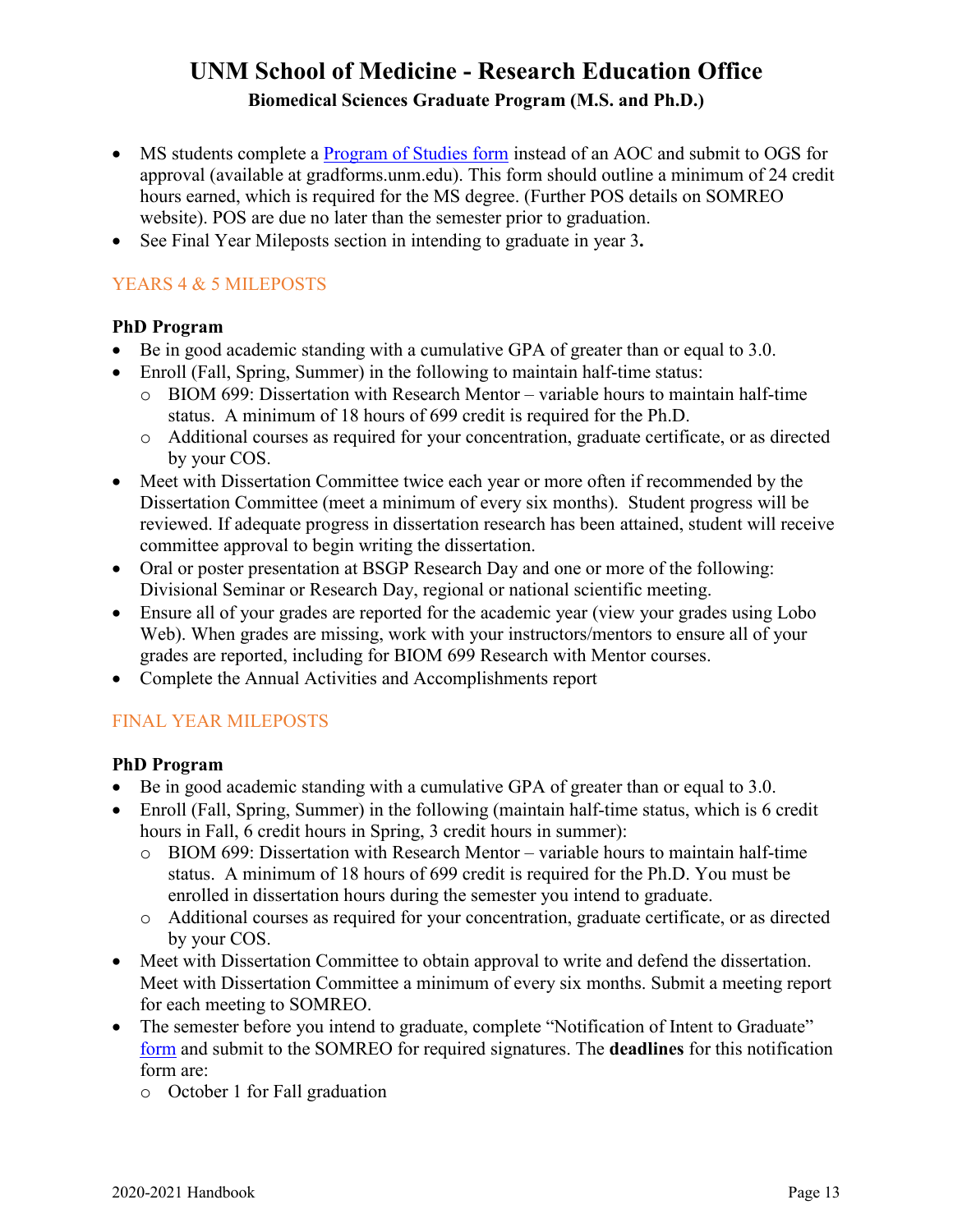- o March 1 for Spring
- o July 1 for Summer
- o NOTE: If a student does not complete all degree requirements for graduation in a particular semester, the student must submit a new Intent to Graduate form for graduation in a subsequent semester.
- Arrange for external review of your dissertation if peer review comments from at least one manuscript submission (student as primary author) have not been obtained. See "External Review of the Dissertation" below for additional information.
- Complete "Announcement of Final Examination" (gradforms.unm.edu) at least three weeks prior to the dissertation defense.
- Submit a flyer for your defense to the SOMREO three weeks prior to the dissertation defense (template available on SOMREO website).
- Hold a public presentation of dissertation research in a seminar and pass the closed defense of dissertation.
- Submit "Report of Final Examination" [\(gradforms.unm.edu\)](file://health.unm.edu/hsc_departments/SOM%20Research/BREP/BSGP/Handbook,%20Learning%20Plans,%20&%20Code%20of%20Conduct/BSGP_Handbook_2019-20/gradforms.unm.edu) immediately following the defense. See SOMREO website for more details.
- Following approval of the oral defense and dissertation document, submit dissertation manuscript according to the [rules and policies of OGS.](http://grad.unm.edu/degree-completion/index.html)
- For approved dissertation formats, see the UNM Catalog and OGS website.
- Ensure all of your grades are reported for the academic year (view your grades using Lobo Web). When grades are missing, work with your instructors/mentors to ensure all of your grades are reported, including for BIOM 699 Research with Mentor courses
	- o NOTE: Instructors must submit a grade by the grade entry deadline in the semester you intend to graduate or you may be removed from the graduation list.
- Submit Exit Information Form to SOMREO (available on SOMREO website).
- Graduation is dependent upon the completion of all degree requirements for graduation by:
	- o November 15 for Fall semester
	- o April 15 for Spring semester
	- o July 15 for Summer semester

### **Modifications for the Master's Program**

- MS Students are expected to maintain these requirements for the COS meetings. Instead of reviewing their dissertation project proposal, the COS focuses on the thesis research project. Meet with COS a minimum of every six months. Submit a meeting report for each meeting to SOMREO.
- MS students complete a [Program of Studies form](http://grad.unm.edu/resources/gs-forms/documents/pos-masters.pdf) and submit to OGS for approval (available at gradforms.unm.edu). This form should outline a minimum of 24 credit hours earned, which is required for the MS degree. (Further POS details on SOMREO website). POS are due no later than the semester prior to graduation.
- MS students must be enrolled in 599 during the semester you intend to graduate.
- MS students submit Announcement of Exam, exam flyer, and Report of Exam for thesis instead of dissertation.
- MS students submit a thesis manuscript to OGS instead of dissertation manuscript.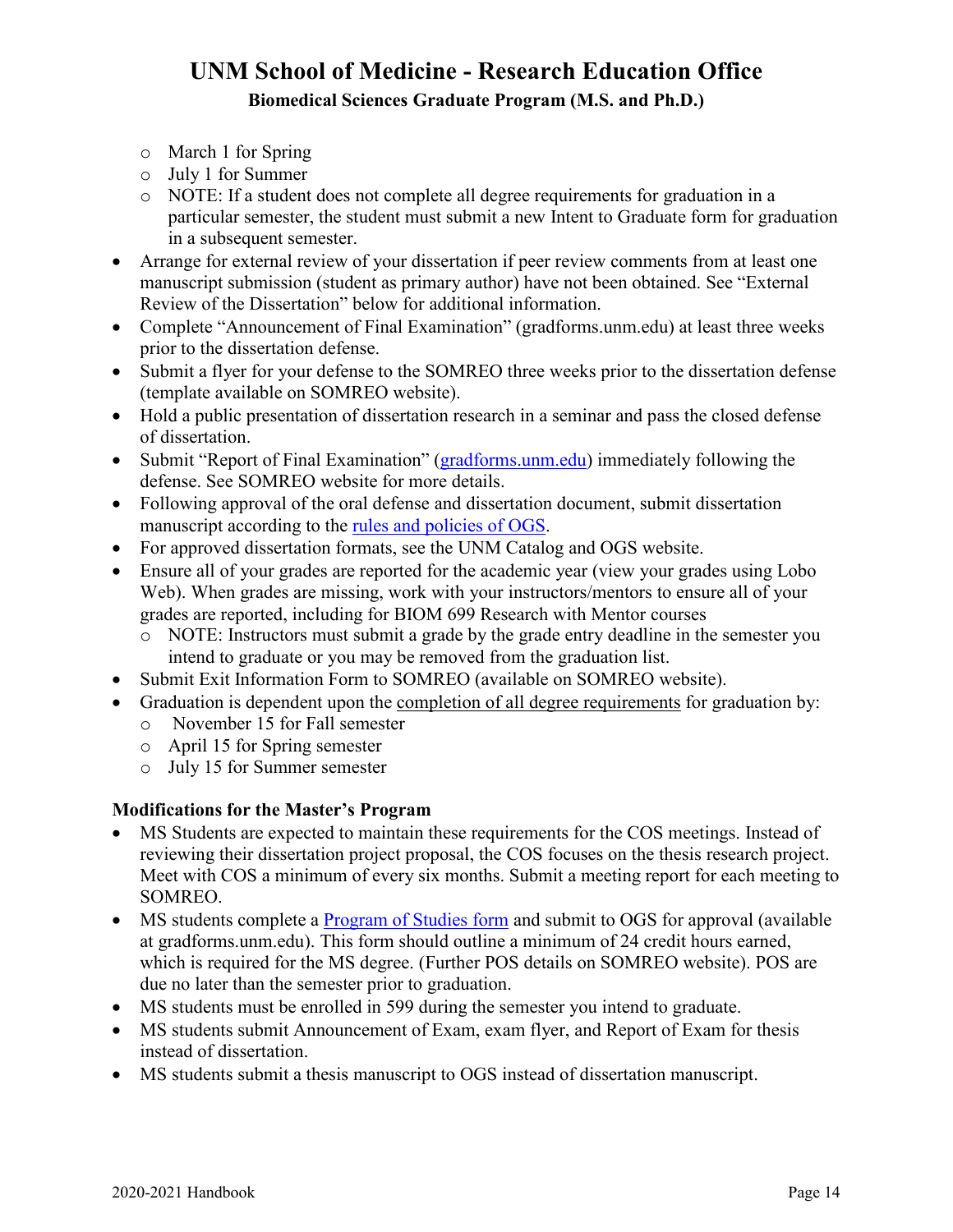• Consult UNM Catalog and OGS website if completing thesis. Various forms are required related to your thesis, including the Announcement of Exam and Report of Exam (available at gradforms.unm.edu), as well submission of your manuscript (see OGS website for more information).

### <span id="page-14-0"></span>**Section 4: CODE OF PROFESSIONAL CONDUCT**

Honor and integrity are basic to the philosophy of the Biomedical Sciences Graduate Program. Application to the Biomedical Sciences Graduate Program commits the student to the essential nature of abiding by the Code of Professional Conduct. Each student is expected to maintain the highest standards of honesty and integrity in academic and professional matters. This honor code rests on the integrity of each student acting with the greatest responsibility and respect for the rights, feelings, privacy and dignity of others.

#### **Policy Title: BSGP Student Code of Professional Conduct**

As a graduate student member of the biomedical community, I accept responsibility and hold myself to the highest standards of conduct. I will also support my colleagues in upholding these standards, which include professional behavior in academic study, laboratory research, scholarly endeavors, and other professional activities. I commit to the following:

#### **Personal and Professional Responsibility**

- I will strive to become an honest, responsible and compassionate member of the biomedical profession. I will demonstrate personal conduct that reflects positively on the biomedical research profession and the UNM School of Medicine.
- I will demonstrate ethical, professional, and legal standards of behavior in meeting my program requirements, including attendance and full participation at all required activities.
- I take personal responsibility for all research activities when involved with research. I will not leave a laboratory without ensuring completion and clean-up of research activities.
- I will recognize and report impairment of any type in my colleagues or myself. I will utilize appropriate channels such as the SOM Research Education Office to identify and report observed un-professional behavior.
- I agree to conduct research in accordance with federal requirements and the three basic ethical principles of reduce, refine and replace in animal studies and to uphold the highest ethical standards in all research endeavors. I will report any potential animal misuse to the UNM HSC office of animal compliance at (505) 272-0418.
- I will be cognizant of potential conflicts of interest when interacting with pharmaceutical and other industry representatives, and remember that research integrity is my primary focus. The NIH definition of research integrity includes
	- o using honest and verifiable methods in proposing, performing, and evaluating research
	- o reporting research results with particular attention to adherence to rules, regulations, guidelines, and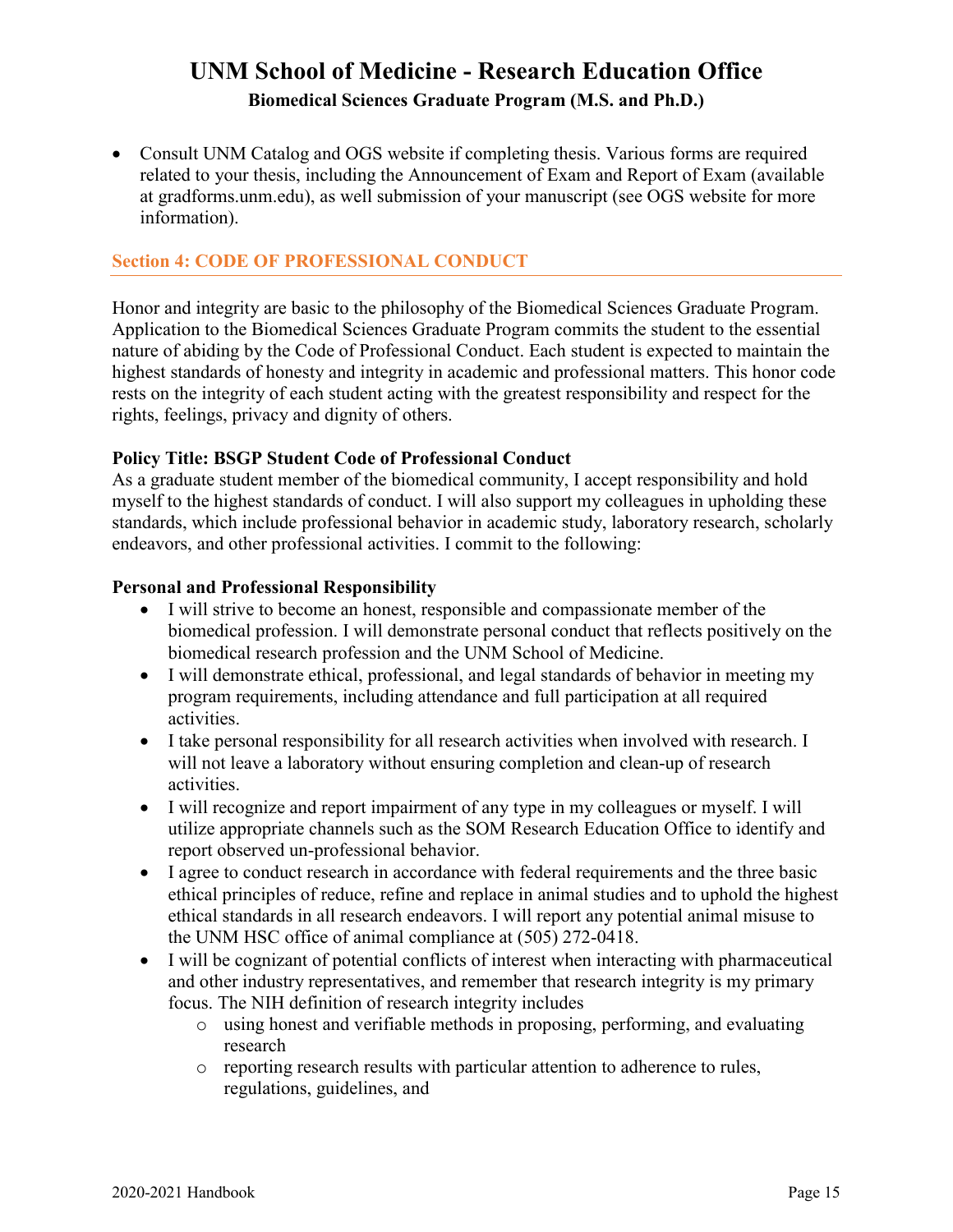- o following commonly accepted professional codes or norms.
- I will report all data accurately and completely and will not report any data from another investigator or student without their explicit approval.
- I will recognize and honor privileged information from my colleagues.

### **Commitment to Excellence in Learning**

- I will strive to obtain the knowledge and skills required to develop competence as a biomedical researcher and to master best practices of my profession.
- I will develop skill in self-assessment and strive for continual improvement in knowledge, writing skills and research skills.
- I will value the learning process as a shared activity involving peers, faculty, and staff.
- I will develop skill in scholarly work relevant to literature and laboratory research practices, which expand current knowledge.
- I will seek assistance from colleagues or professionals for any problems that adversely affect my education, quality of research, or ability to perform the learning tasks asked of me by instructors, teaching assistants, mentors or committee of study members.
- I will develop habits effective in life-long learning in order to be competent and current throughout my career.

### **Commitment to Excellence in Research**

- I will attain personal mastery of research knowledge and skill through honest effort.
- I commit myself to continually improving laboratory skills by learning best practices, keeping complete and accurate records, and making cost-effective and appropriate use of research resources.
- I will practice opportunities to educate the public about the value of research and the benefits of ongoing biomedical research to improve knowledge and long-term health care.
- I will preserve the confidentiality of research information and will not discuss other's research findings or experimental proposals without explicit permission to do so.

### **Honesty**

- I will demonstrate truthfulness in academic and research activities, including examinations, reports and any other representation of my work. I will not participate in or be a party to unfair academic or research activities.
- I will be truthful in all interactions with peers and faculty regarding research data or other relevant information.
- I will be honest in the collection, interpretation and reporting of data pertinent to academic and scholarly work.
- I will be cognizant of potential conflicts between my personal values, granting agencies, institutional policies and ethical practices. I will work to ensure that in spite of any conflicts, I will not compromise the integrity of any ongoing research projects.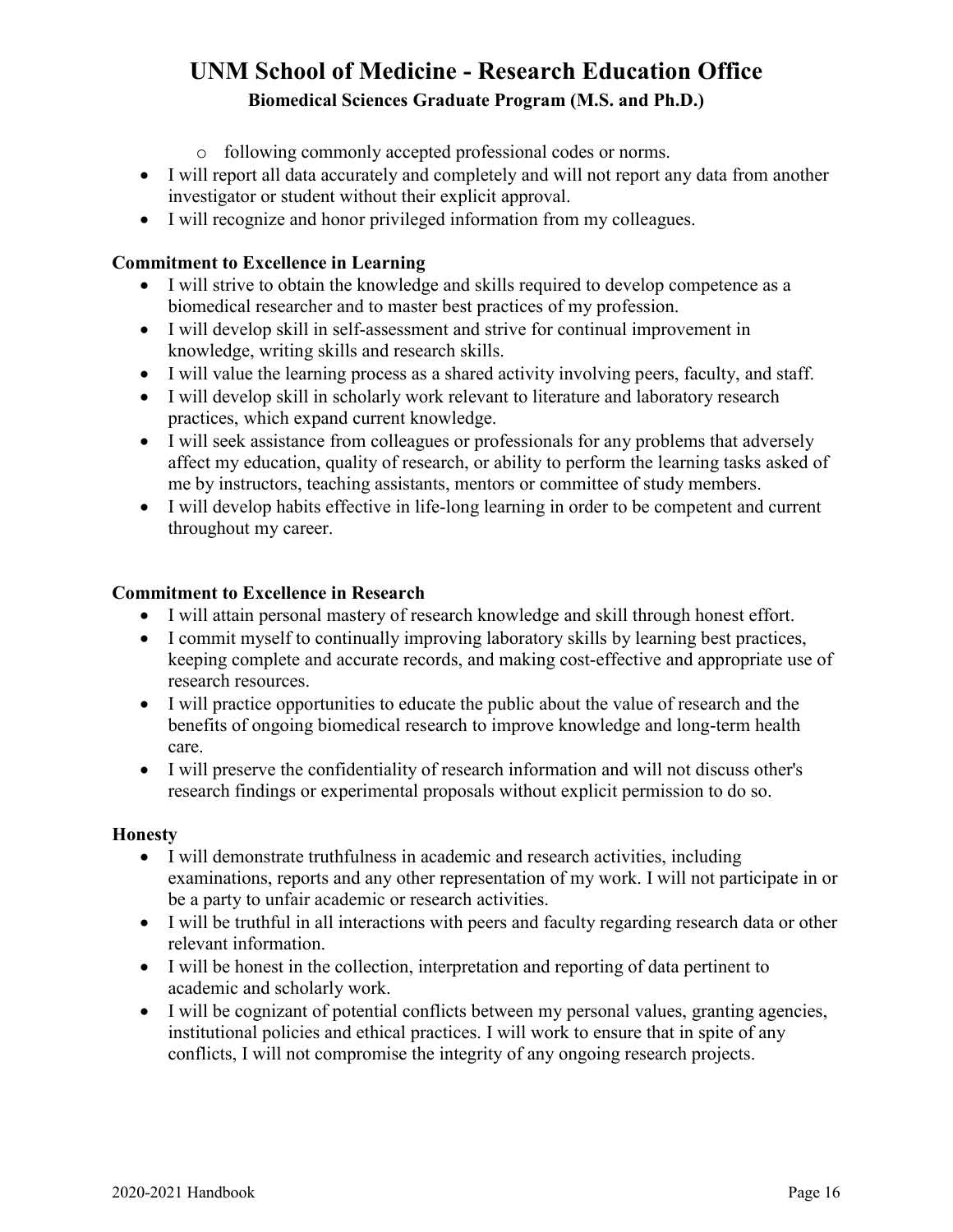• I will abide by institutional determinations and disclosure requirements for potential conflicts of interest. I will disclose my potential conflicts of interest in research to applicable review committees and offices.

### **Respect**

- I will demonstrate the highest standards of ethical, legal, and professional behavior in the academic and research setting.
- I will relate to my peers, my faculty, and others in a spirit of collaboration and mutual respect.
- I will not discriminate in any situation based on race, ethnicity, religion, age, gender, sexual orientation, disability, socio-economic status, or other identifiable social category.
- I will demonstrate humility and will not abuse the power of my position or propagate damaging rumors or hearsay.

As a condition of admission to the BSGP each student must sign a pledge stating that they understand the Code of Conduct and agree to abide by its principles as well as the policies and standards set forth by the University of New Mexico. Students may be required to sign similar pledges for all examinations, attesting that they have neither given nor received help on the examination. Similar pledges may also be required for other class work at the discretion of the instructor.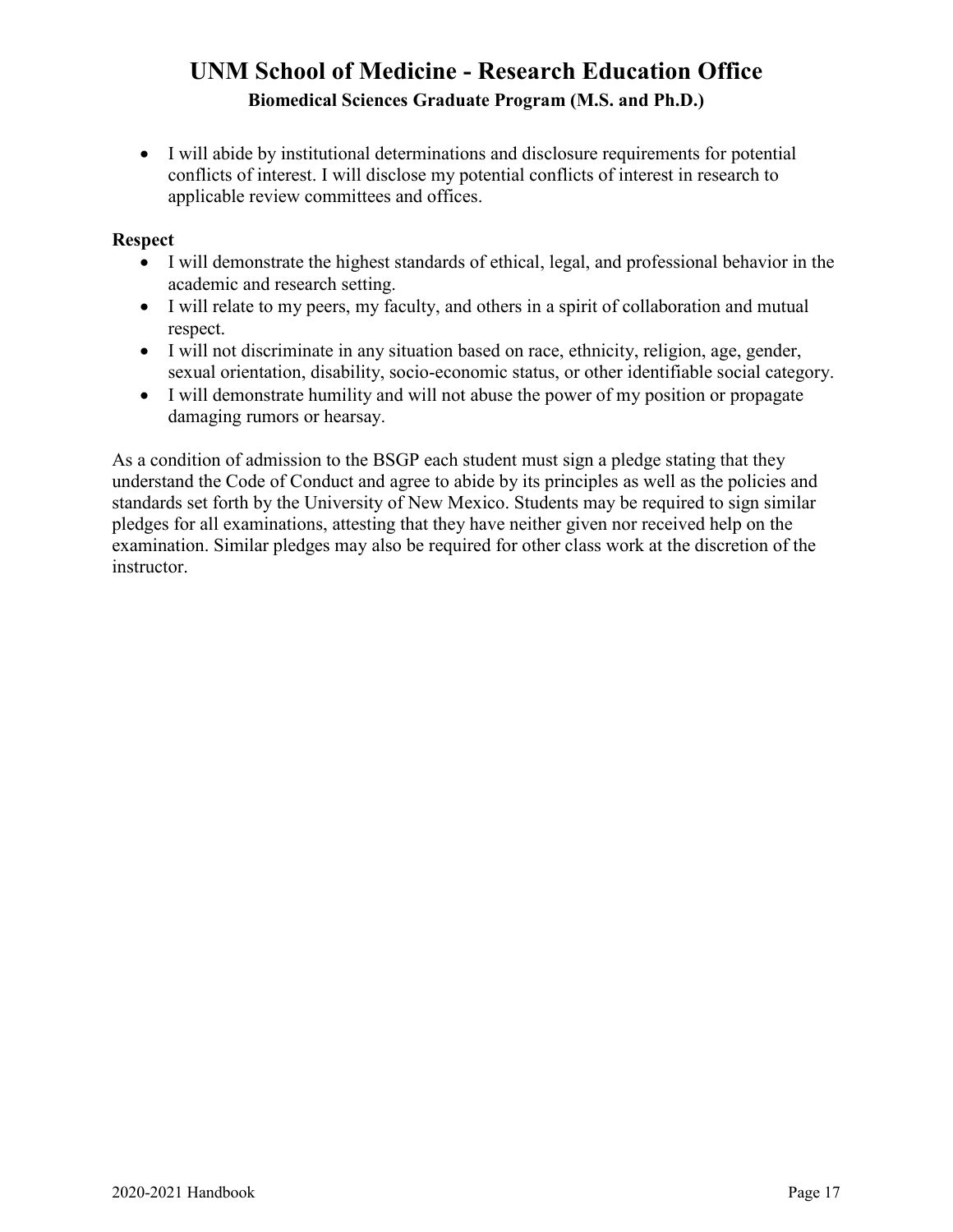#### <span id="page-17-0"></span>**Section 5: GENERAL ACADEMIC REGULATIONS**

This document is an overview of general academic regulations. For more complete and detailed information regarding UNM Graduate Studies academic regulations, see the UNM Catalog. All students are responsible for knowing and abiding by the general University rules and regulations pertaining to graduate study at The University of New Mexico and the specific academic requirements of their particular degree program. They are also expected to be aware of their academic standing at all times.

The student is responsible for maintaining the accuracy and integrity of their academic record. We highly recommend that students review their academic records/transcripts each semester. If problems are identified, contact the SOMREO for guidance.

#### <span id="page-17-1"></span>5.1: Registration

#### <span id="page-17-2"></span>5.1.1: Semester Course Loads

In general, a graduate student enrolling for and completing a minimum of 9 graduate credit hours in the fall and spring semester is considered to be a full-time student at UNM. However, if you are holding a teaching, graduate, or research assistantship, the minimum course load is 6 graduate credit hours in fall and spring (3 graduate credit hours in summer). Many students holding assistantships complete 12 credit hours or more per semester.

#### <span id="page-17-3"></span>5.1.2: Registering for Classes

All students register for classes via LoboWeb. For more instructions and help using LoboWeb visit the Registrar's website at [registrar.unm.edu.](http://registrar.unm.edu/) Registration can be completed through myUNM at [my.unm.edu.](http://my.unm.edu/) Prior to registering for classes you will need to obtain your UNM NetID and password.

#### <span id="page-17-4"></span>5.2: Grades

### <span id="page-17-5"></span>5.2.1: Grade Requirements for Graduation

To earn a graduate degree at the University of New Mexico, students must have a minimum cumulative grade point average of 3.0 in graduate-level courses taken in graduate status at the time of degree completion as well as a grade point average of at least 3.0 for courses listed in their Program of Studies or Application for Candidacy.

Students may not graduate with Incompletes or unrecorded grades (NR) pending in any graduate course, nor may they graduate while on academic probation.

Courses taken to meet undergraduate deficiencies/prerequisites cannot be used to meet graduate degree requirements nor are they calculated into the graduate grade point average. It is expected that the student earn at least a B  $(3.0)$  in each of these courses. If a grade of less than B  $(3.0)$  is earned in any of these, the major department may deem that the prerequisite has not been satisfied.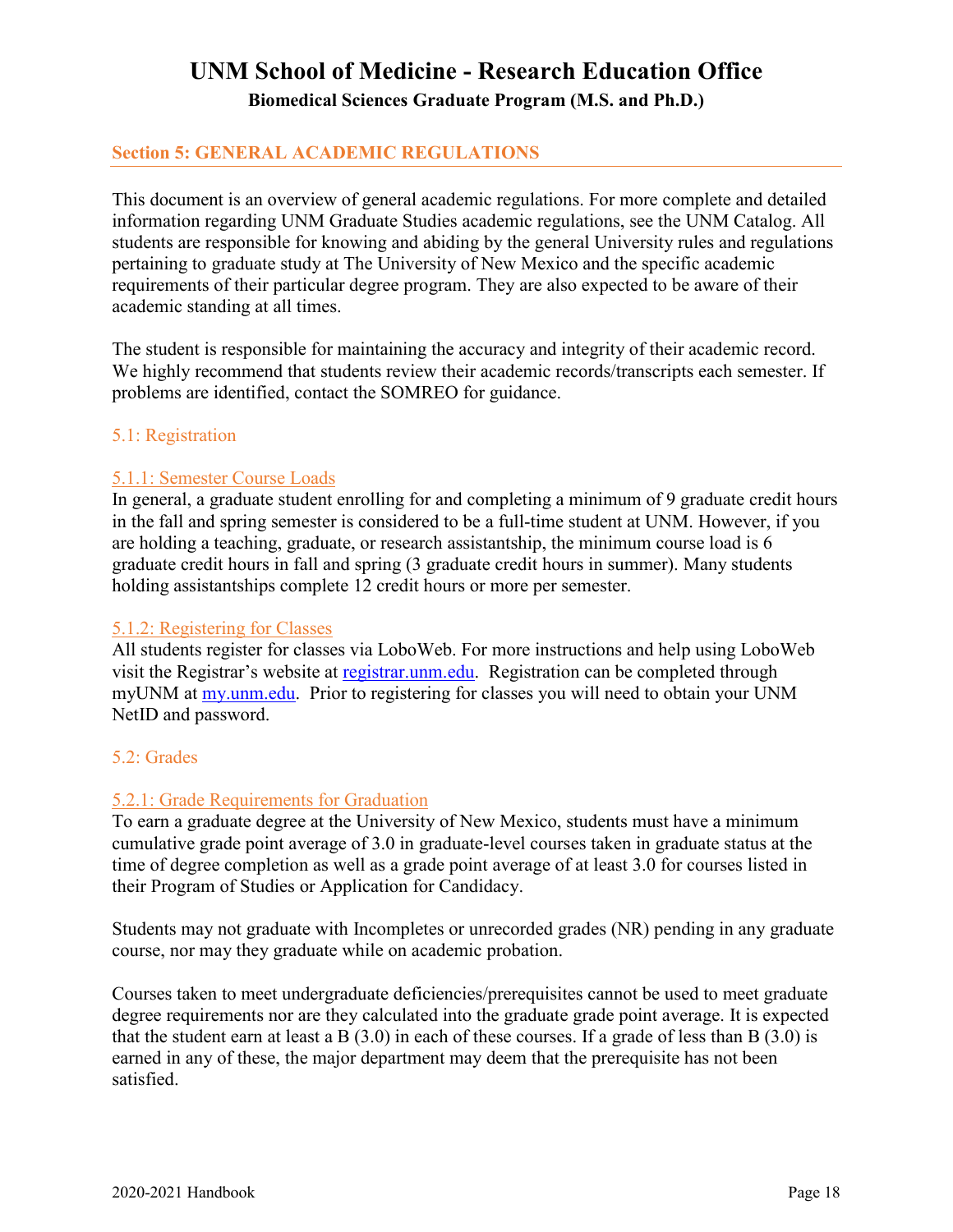No more than 6 credit hours of course work in which a grade of C  $(2.0)$ , C+ $(2.33)$  or CR (grading option selected by student) was earned may be credited toward a graduate degree. Courses offered only on a CR/NC basis and required by the graduate program are excluded from this limitation.

#### <span id="page-18-0"></span>5.2.2: Incomplete (I) Grades

The grade of "I" is given only when circumstances beyond the student's control prevent completion of the course work within the official dates of a semester or summer session.

According to academic policy, incomplete grades must be completed before a student is eligible to graduate from the University of New Mexico. Students should not re-enroll or re-register (for credit) in a course in which an incomplete has been received in order to resolve the "I" (incomplete) grade. If an instructor requires the student to repeat the class in order to resolve the Incomplete, the student must register for the course on an audit basis.

Incomplete grades received must be resolved within than one year (twelve months) from the published end day of the semester in which the grade was assigned. Incomplete grades not resolved within the time frame stated in this policy are converted automatically to an F (failure) grade.

Students resolving Incompletes in their semester of graduation must have the process completed (including the reporting of the grade to the Records and Registration Office by the appropriate deadline). Students are responsible for informing instructors that they are graduating and that the grade(s) must be reported by the appropriate deadline. Failure to complete the process as described could result in the postponement of graduation until the following semester.

The instructor of record reports the final grade for the course in which the Incomplete was assigned to the Records and Registration Office.

### <span id="page-18-1"></span>5.2.3: Grade Point Average

Graduate Studies checks the student's grade point average at the end of every semester and summer session for as long as the student is in graduate status. All students whose academic standing is deficient after receiving grades for 12 attempted credit hours or two semesters, whichever comes first, are placed on probation or suspended, according to the university regulations and those of their graduate unit (see Student Services Information section in the UNM Catalog).

The grade point average is calculated using all grades earned in graduate course work while a student is in graduate status. Grades earned at other institutions or in non-degree status are not calculated in a graduate student's grade point average. The University of New Mexico extension courses (those offered by the Extended University) taken prior to admission to a graduate program are not included in the graduate cumulative grade point average; however, the University of New Mexico graduate extension courses taken while a student is in graduate status are included.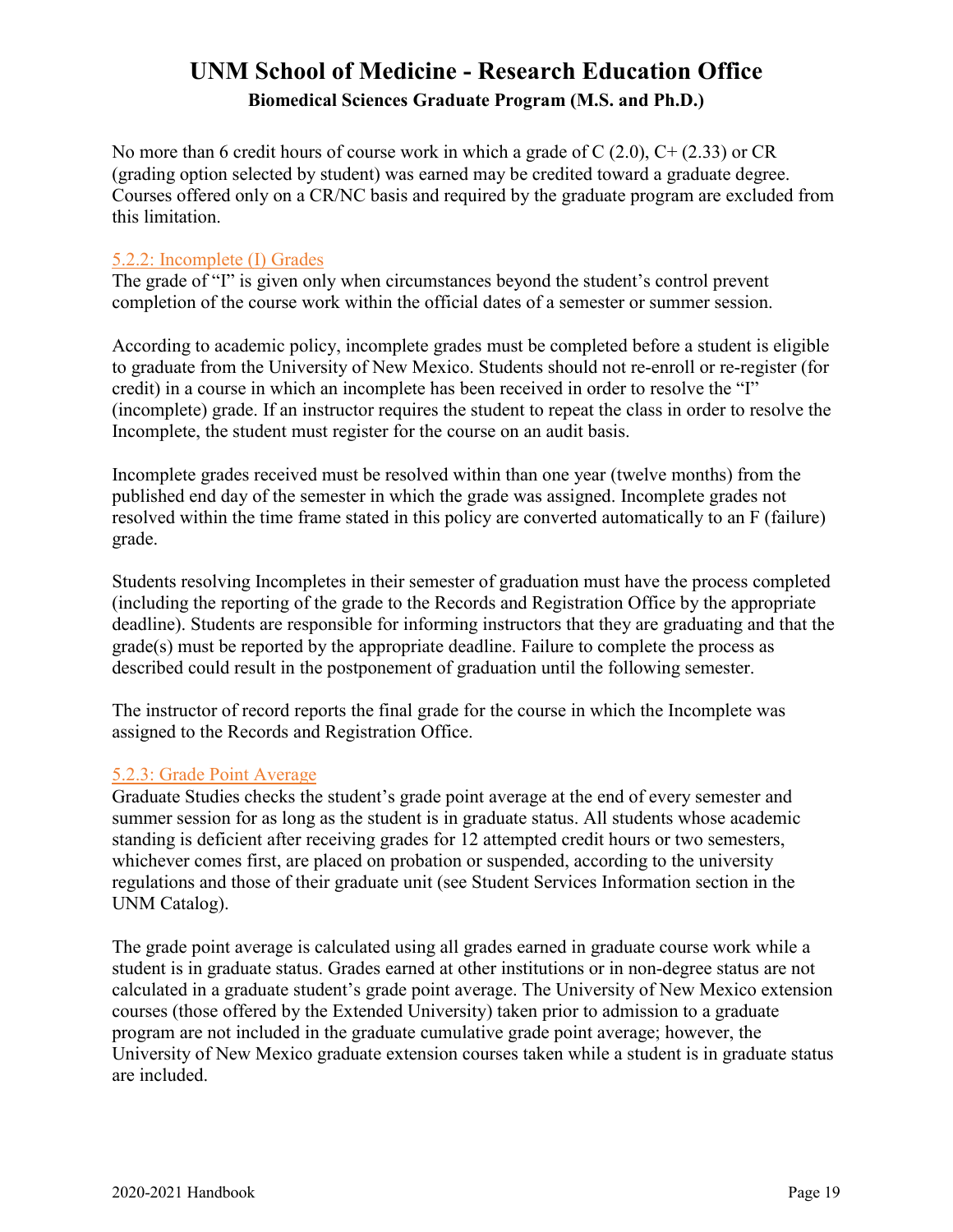The grade point average is calculated by dividing the total number of quality grade points earned (see Student Services Information section in the UNM Catalog) by the total number of credit hours attempted, and truncated to two decimal places. Grades of CR, W, NC and PR are excluded from the cumulative grade point average calculation. Grades of NC (no credit) and W (withdraw) may have an adverse impact on a student's academic standing, financial aid and assistantship eligibility. This is in accordance with the UNM Registrar's transcript policy.

#### <span id="page-19-0"></span>5.2.4: Change of Grade/Academic Record

The instructor of a course is responsible for any grade reported. Once a grade has been reported to the Records and Registration Office, the instructor may change it by completing the Change Student Grade process through LoboWeb. Only the instructor who issued the original grade (instructor of record) may submit a change. Grade changes submitted more than 30 days after the end of semester are reported to the offering College Dean. Any change in grade must be reported within 12 months after the original grade was issued and prior to graduation. Grade changes may be referred to the Admission and Registration Committee of the Faculty Senate for approval.

Once a student has completed the academic requirements for a graduate degree or certificate, and has received their diploma and appropriate notations on their official transcript, the University of New Mexico does not make modifications to their academic record.

### <span id="page-19-1"></span>5.3: Annual Activities and Accomplishments Report

The BSGP requires every student to complete the Annual Activities and Accomplishments Report (see "Forms," SOMREO web site). The purpose of this report is to gather information on student activities that are relevant to their research education and professional development. The SOMREO compiles this information for reports to the School of Medicine, the University of New Mexico, and external review panels.

Completion of the Annual Activities and Accomplishments Report is required for students to be eligible for BSGP Travel Awards (see "BSGP Travel Awards" below).

The BSGP Steering Committee will annually review the Activities and Accomplishments Reports along with academic progress and completion of exams of all BSGP students in June each year.

### <span id="page-19-2"></span>5.4: Annual Review of Student Progress

#### General Overview

In 2007, the BSGP Steering Committee (SC) initiated an annual review of each student's progress towards the major mileposts of the program for both MS and PhD students. This review allows the SC to identify students that are delinquent in meeting mileposts and make recommendations to help address those delinquencies. Over the past few years, the process has become more structured and specific strategies have been identified to address concerns as they arise.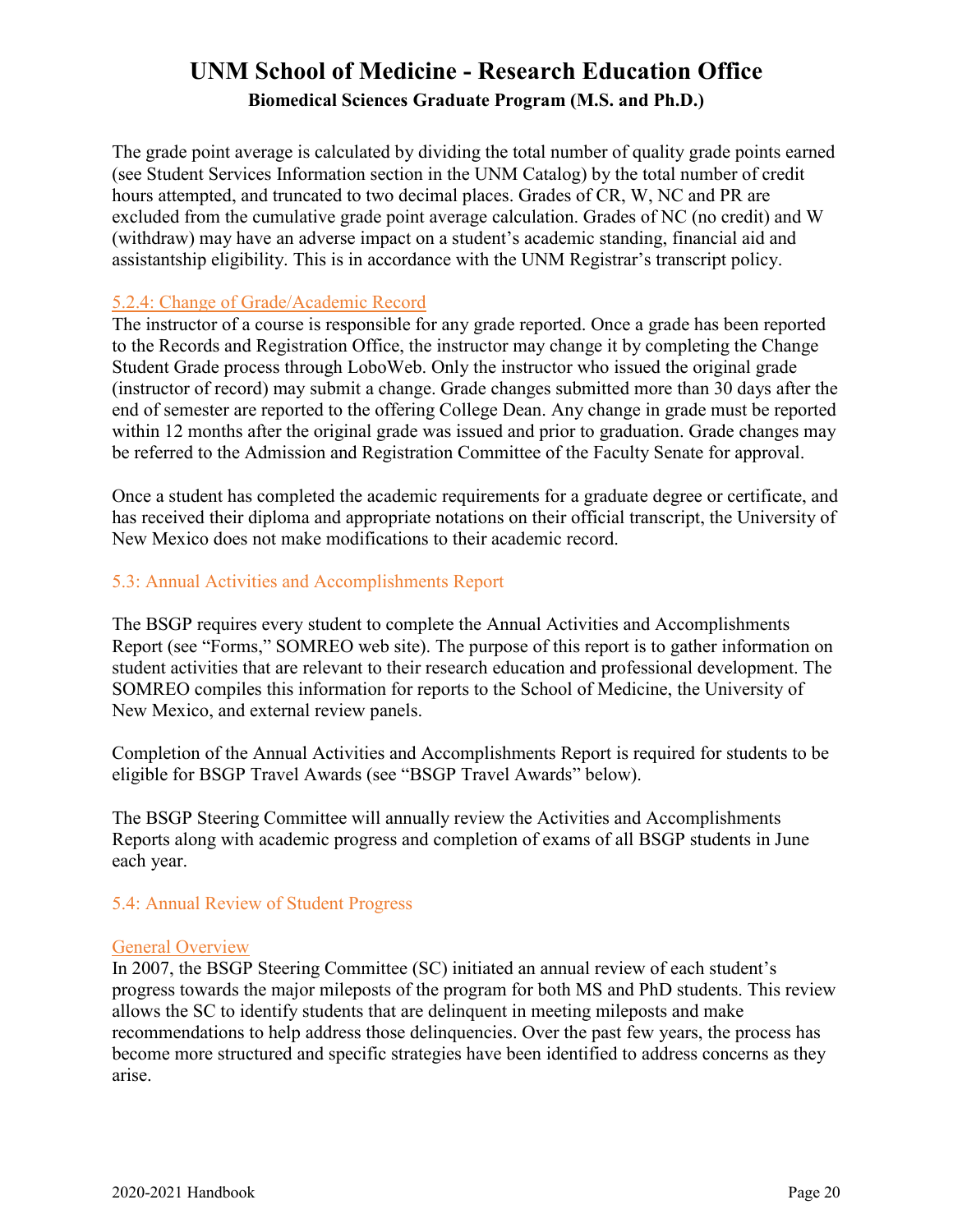#### Process

During July of each year, the SC meets to review each student. They review, as applicable: standing (first-year, pre-comp, post-comp), appointment of COS, dates of COS meetings (particularly date of most recent COS Meeting), date of Comprehensive Exam and completion of related paperwork, and overall progress towards graduation.

After the review, a notice is sent to each student with a copy sent to the Research Mentor and each COS member. The notice outline the student's progress and either congratulates them for being on track, or identifies failures in meeting mileposts, and suggests appropriate remediation.

Students are expected to be aware of the mileposts associated with their progress through the BSGP. In January of each year, a reminder is sent to all students, their Research Mentors, and COS members about the mileposts they should be meeting and a reminder to review their progress letter to ensure any delinquencies are addressed. In general, students are cautioned to address any delinquencies as soon as possible. However, they are typically given a full academic year to address delinquencies and should not have the same delinquencies during the following review.

#### Intervention

For students that receive two consecutive Progress Letters that indicate delinquencies, or for students that are chronically struggling to meet multiple milestones, the Steering Committee has made the following recommendations:

- a. A member of the SC may be appointed to a student's COS to act as a moderator and facilitate the feedback given to the student and provide guidance to help the student meet their mileposts.
- b. Quarterly Reports may be requested from the student and Research Mentor outlining specific plans for addressing delinquencies in meeting milestones. These reports will be addressed to the BSGP Director and the full SC will be updated and involved as needed.
- c. Students may have Academic Holds placed on their accounts if they are delinquent in meeting milestones with no attempt to remediate. Students will be notified before a hold is placed on their account (copied to their Research Mentor and COS Members).

### <span id="page-20-0"></span>5.5: Academic Probation and Consequences

Students who do not maintain good academic standing are placed on academic probation by Graduate Studies. There are three types of probation.

### Type 1: Grade Point Average

A student whose cumulative grade point average falls below 3.0 for grades earned in graduatelevel courses taken while in graduate status will be placed on Type 1 academic probation. The student will be suspended from graduate status if the cumulative grade point average does not reach 3.0 after completion of an additional 12 semester hours of graduate course work or four regular semesters in probationary status, whichever comes first. Students on Type 1 probation are not eligible to hold assistantships, nor are they allowed to take master's examinations,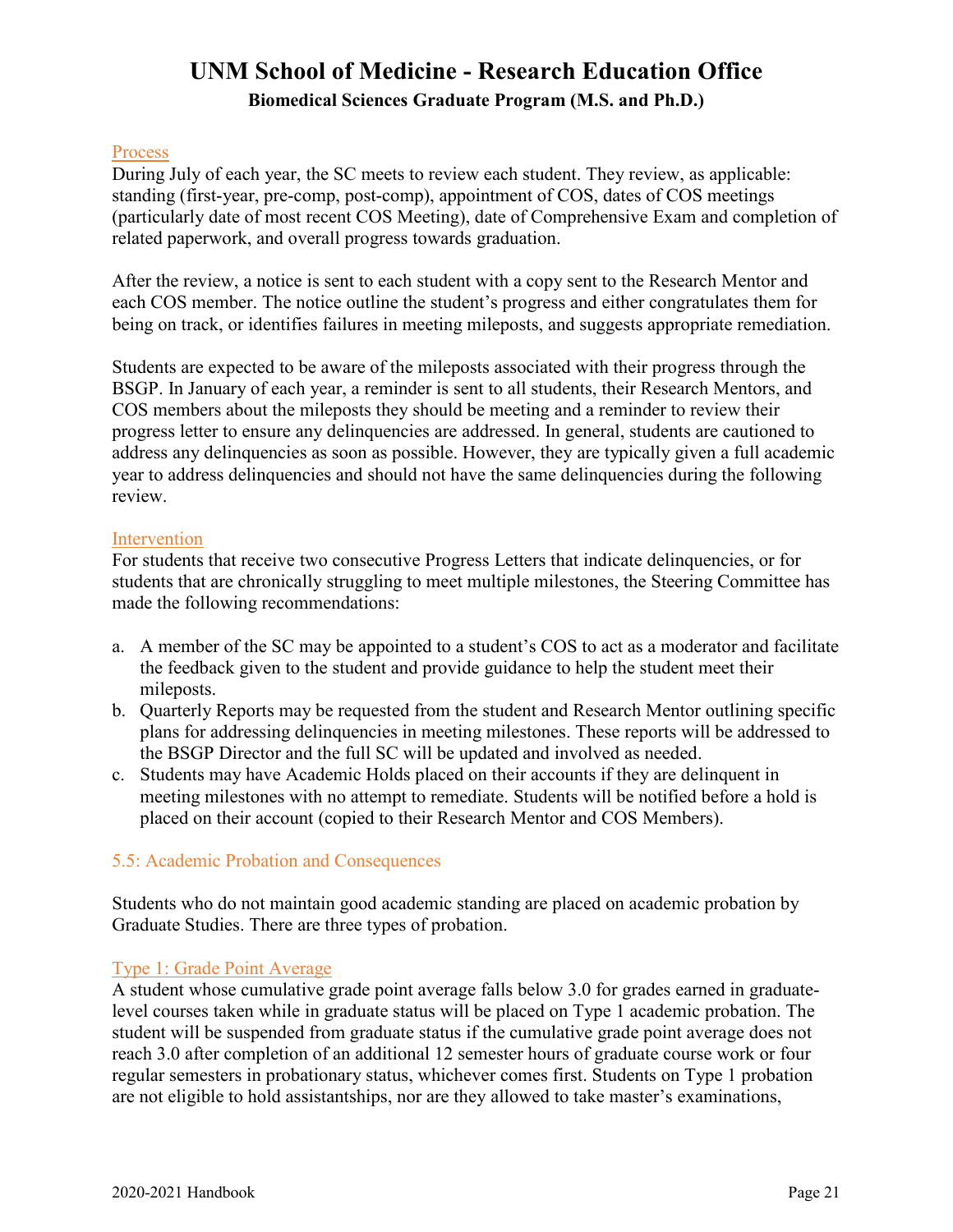doctoral comprehensive examinations, defend theses or dissertations, or graduate. (Updated 8/12/2019)

#### Type 2: NC-F-WF-IF Grades

Students who earn any combination of two grades of NC, F, WF and/or IF in graduate courses taken in graduate status, even if their cumulative grade point average remains above 3.0, are placed on Type 2 academic probation. The student will be suspended from graduate status if a third NC, F, WF or IF grade is earned. Students on Type 2 probation are not eligible to hold assistantships, nor are they allowed to take master's examinations, doctoral comprehensive examinations, defend theses, dissertations or graduate. When students on Type 2 probation are ready to take final exams or defend theses or dissertations in order to complete graduation requirements, they must petition the Dean of Graduate Studies to end their probationary status so that they may complete their requirements and graduate. Students on Type 2 probation who maintain a GPA of 3.5 for two consecutive semesters will have the sanctions (ability to hold an assistantship, take culminating exams and graduate) waived and will receive written notification thereof from the Office of Graduate Studies.

NOTE: A student, who is placed on Type II probation after a semester has begun and holds an assistantship for that semester, must resolve their probationary status within that semester to maintain their assistantship for future semesters. Example: A student who is notified during spring semester that the student is on Type II probation must resolve the probationary status to be eligible to hold an assistantship for the following summer and/or fall. (Updated 8/12/2019)

### Type 3: Incomplete Grades

A student who receives 6 or more credit hours of "Incomplete" grades in graduate level courses will be placed on Type 3 academic probation. Type 3 probation will end when the credit hours of "Incompletes" drop below 6. However, if the student fails to complete the necessary work, or if the final grade is low enough, the student may become subject to Type 1 or Type 2 probation. Students may not take masters' examinations, doctoral comprehensive examinations, defend theses or dissertations, or graduate while on Type 3 probation. They may provisionally hold assistantships for one semester, if their semester GPA is 3.0 or higher. (Updated 8/12/2019)

### <span id="page-21-0"></span>5.6: Suspension

### By the Office of Graduate Studies

A student who is suspended from graduate status is removed from graduate student status at the University of New Mexico. A student may not apply for readmission to graduate status for one year after being suspended. The student may apply for admission to non-degree or undergraduate status at any time after being suspended from graduate status, but no class taken during the year in which the student is suspended from graduate status can be counted toward requirements for a graduate degree.

#### By a Degree Program

If, in the opinion of the graduate unit, a student shows little promise of completing the degree program (if the student has committed an academic violation [e.g., plagiarism]), the graduate unit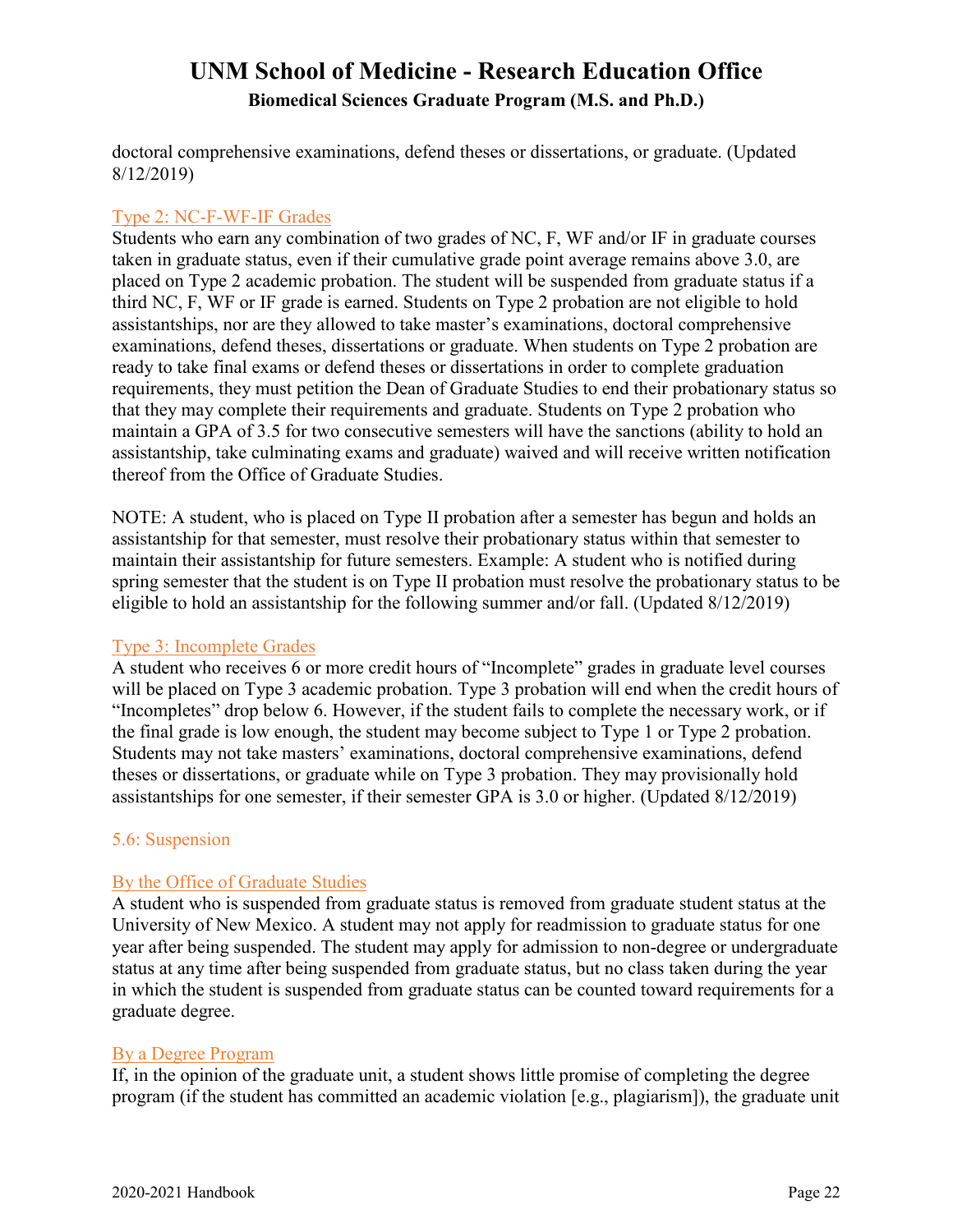notifies the student and the Dean of Graduate Studies in writing that the student is suspended from further work in that unit. Suspended students are not eligible to apply for readmission to any other graduate degree program for a period of one year from the effective date of the suspension.

#### Readmission after Suspension

If after a period of one year, a suspended student wishes to apply for readmission to graduate studies at the University of New Mexico, the student must follow the readmission procedure delineated in the UNM Catalog.

If a graduate unit decides to readmit a student after academic suspension, it specifies the conditions required by the student to re-establish their good standing. The period of suspension is included in the time limit to complete the degree.

Students who have been suspended or who withdrew from the University while in probationary status is placed in probationary status when readmitted to the University. Students suspended for low grade point average (Type 1 probation) have 12 credit hours or four regular semesters (whichever comes first) to establish a grade point average of at least 3.0. A student who fails to achieve the minimum grade point average within the allotted time is permanently suspended from their graduate program. Students who have been suspended for earning three grades of NC and/or F and subsequently readmitted are permanently suspended from their degree program if a fourth grade of NC and/or F in graduate-level course work is earned.

### <span id="page-22-0"></span>5.7: Unacceptable Student Conduct

The following behaviors are examples of violations of the BSGP Code of Conduct. This list is not intended to be an all-inclusive list of behaviors that violate basic ethical standards expected of BSGP students. In addition, attempts at misconduct as well as completed acts are violations of the BSGP Code of Conduct.

#### <span id="page-22-1"></span>5.7.1. Academic Dishonesty

Deception is contrary to the high standards of personal conduct expected of BSGP students. Such behavior undermines the trust and integrity implicit in an institution of higher education. It is expected that a student's academic work will be the product of their own intellectual inquiry and independent thinking. A student who engages in any form of academic dishonesty is subject to disciplinary action by the BSGP. All BSGP students are required to understand and adhere to the policies and standards set forth by the University of New Mexico.

The UNM Academic dishonesty policy can be found at [https://policy.unm.edu/regentspolicies/section-4/4-8.html.](https://policy.unm.edu/regentspolicies/section-4/4-8.html)

The UNM Academic Integrity policy can be found at [http://grad.unm.edu/aire/academic](http://grad.unm.edu/aire/academic-integrity.html)[integrity.html.](http://grad.unm.edu/aire/academic-integrity.html)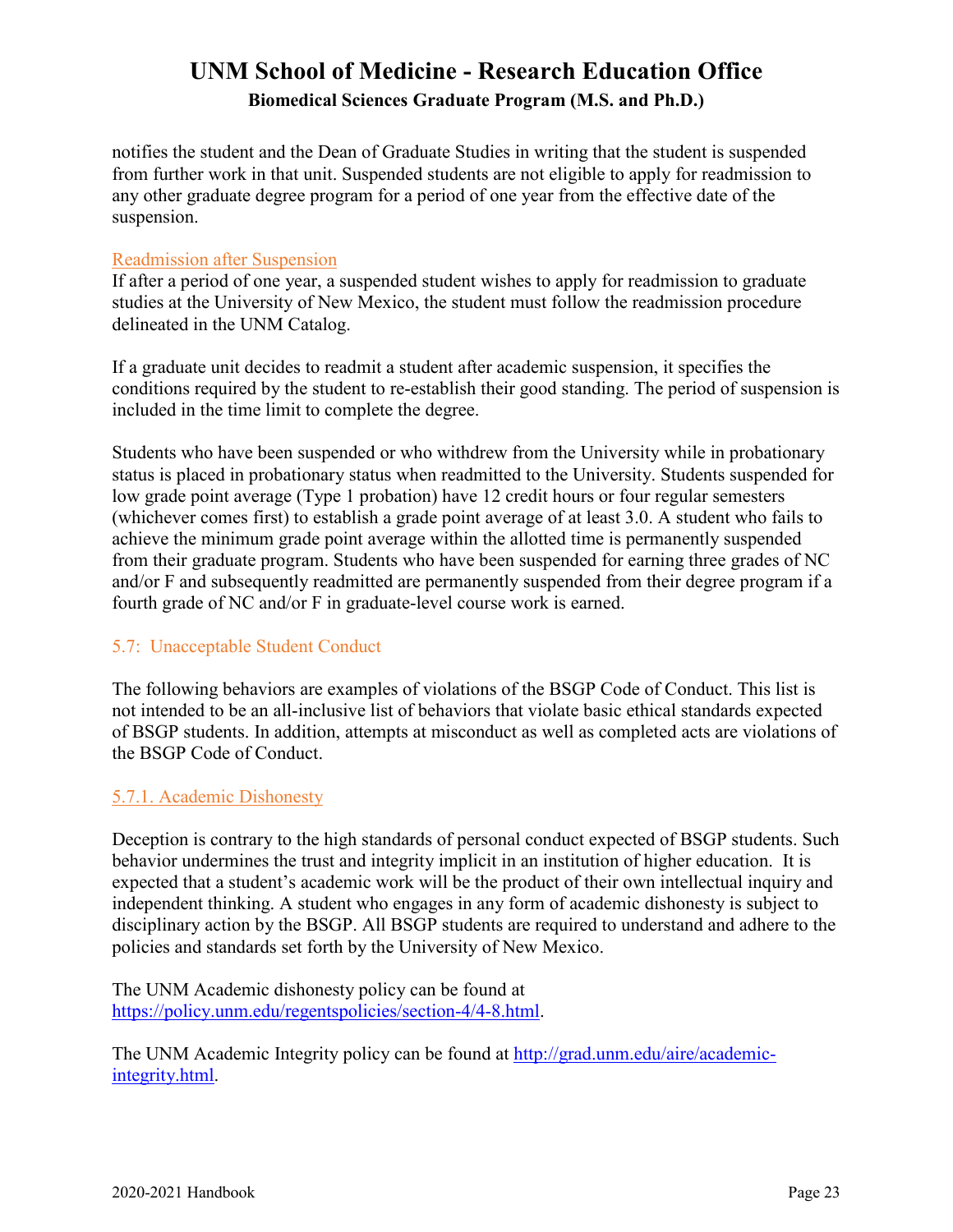Below are examples associated with of the most common forms of academic dishonesty.

- A. **Cheating**. Using unauthorized notes, study aids, internet access, or information from another student or students' paper on an examination. The copying of graded homework assignments (including lab assignments) from another person with intent to receive a grade; working together on an individual take-home test or homework assignments when not specifically permitted to do so by the instructor; looking at another student's paper during an examination; looking at the internet, texts, or notes during an examination when not expressly permitted to do so.
- B. **Plagiarism**. Use of another person's ideas, words, phrases, sentences, facts, graphics, charts, tables, graphs, graphics, audio-visuals, or other intellectual products without appropriately citing and crediting the original source(s). Quoting or copying test or other works on an exam, written assignment, or homework without quotation marks and citation in attempts to submit as your own work. Incorrect paraphrasing of information without proper citation of the source. Turning in a paper or other academic product obtained from a term paper service, otherwise purchased, or one downloaded from the internet with intention to pass of as your own work; retyping another student's paper in your own name and handing it in as your own work; copying homework answers from text to hand in as your own work. Submission of a work product from a previous course for credit in a current course without direct permission of the instructor
- C. **Fabrication**. Presenting data in a piece of work that were not gathered in accordance with the guidelines defining the appropriate methods of collecting or generating data, and failing to include a substantially accurate account of the method by which the data were collected or generated.
- D. **Aiding or abetting dishonesty**. Giving your work to another student to be copied and submitted as their own work for credit; giving another student answers to examination questions or allowing another student to copy your own work when the examination is being administered; informing other students of any test material that will appear on exams; giving, selling, or lending a paper or exam to another student.
- E. **Conspiracy.** Planning, with one or more students, to commit any form of academic dishonesty, including allowing other students to plagiarize work.
- F. **Violating instructions regarding completion of assignments**. Although independent study is recognized as a primary method of effective learning, at times students benefit from studying together and discussing homework assignments and laboratory experiments. When any material is to be turned in for inspection, grading or evaluation, it is the responsibility of the student to ascertain what cooperation between students, if any, is permitted by the instructor.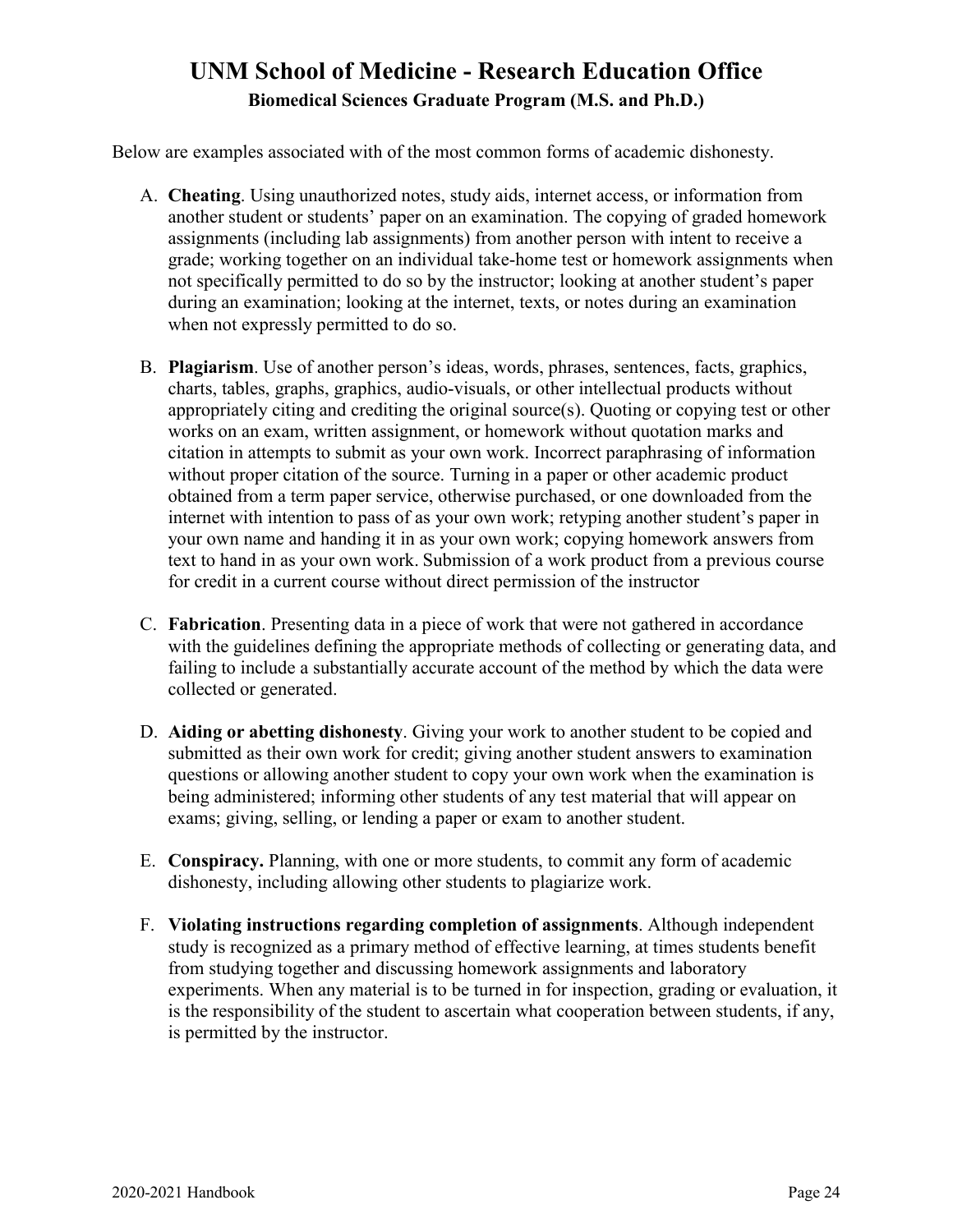#### Consequences of Academic Dishonesty

The following procedure will be followed when a student is suspected to have plagiarized.

- 1. The instructor will notify the student verbally and in writing that there is concern regarding academic dishonesty.
- 2. If it is determined that academic dishonesty occurred, consequences may include a lowered grade, failure of the assignment, or failure of the course. The instructor may require the student to resubmit the assignment.
- 3. The instructor will send a notification of the nature of the academic dishonesty and the action to SOMREO, which will be filed in the student's BSGP academic record.
- 4. The BSGP Steering Committee may be asked to review the incident to determine whether other penalties are appropriate depending on the seriousness of the academic dishonesty, the context in which it occurred, and an explanation provided by the student to the BSGP Steering Committee.
- 5. The student may be required to participate in remediation such as courses, workshops, one-on-one coaching, counseling, etc.
- 6. Any student who commits a second act of academic dishonesty will be brought before the BSGP Steering Committee, which will determine the appropriate disciplinary action up to suspension or dismissal from the program.

### <span id="page-24-0"></span>5.7.2 Professional Misconduct

- A. **Falsification of records and official documents.** Without proper authorization, altering documents affecting academic records, forging signatures of authorization or falsifying information on an official academic document, election form, grade report, letter of permission, petition, laboratory record, clinical record or any other official College or University document.
- B. **Drugs and alcohol.** Using, possessing, selling or distributing illicit drugs; illegally using, selling, possessing, or distributing and drugs or alcohol; or using prescribed, over the counter, or illicit substances in such a manner as to impair one's judgment or performance, including being in an educational, research, or clinical setting under the influence of alcohol, illegal drugs, or prescribed drugs inconsistent with the prescribed use.

Concerns of alcohol abuse or abuse of other controlled substances, as well as behavior that impairs a student's ability to meet professional standards over time, or disturbing or threatening behavior, should be reported to SOMREO. The University of New Mexico has policies regarding the use of alcohol and other drugs and these policies are in effect for students:

<https://pathfinder.unm.edu/common/policies/policy-on-illegal-drugs-and-alcohol.html>

**C. Sexual and other unlawful harassment.** This conduct includes not only sexual or other unlawful harassment based on a person's identity or status, but also hazing, stalking, repeatedly sending e-mails, making phone calls or transmitting documents that are uninvited and unwanted, making threats, and any other wrongful conduct that seriously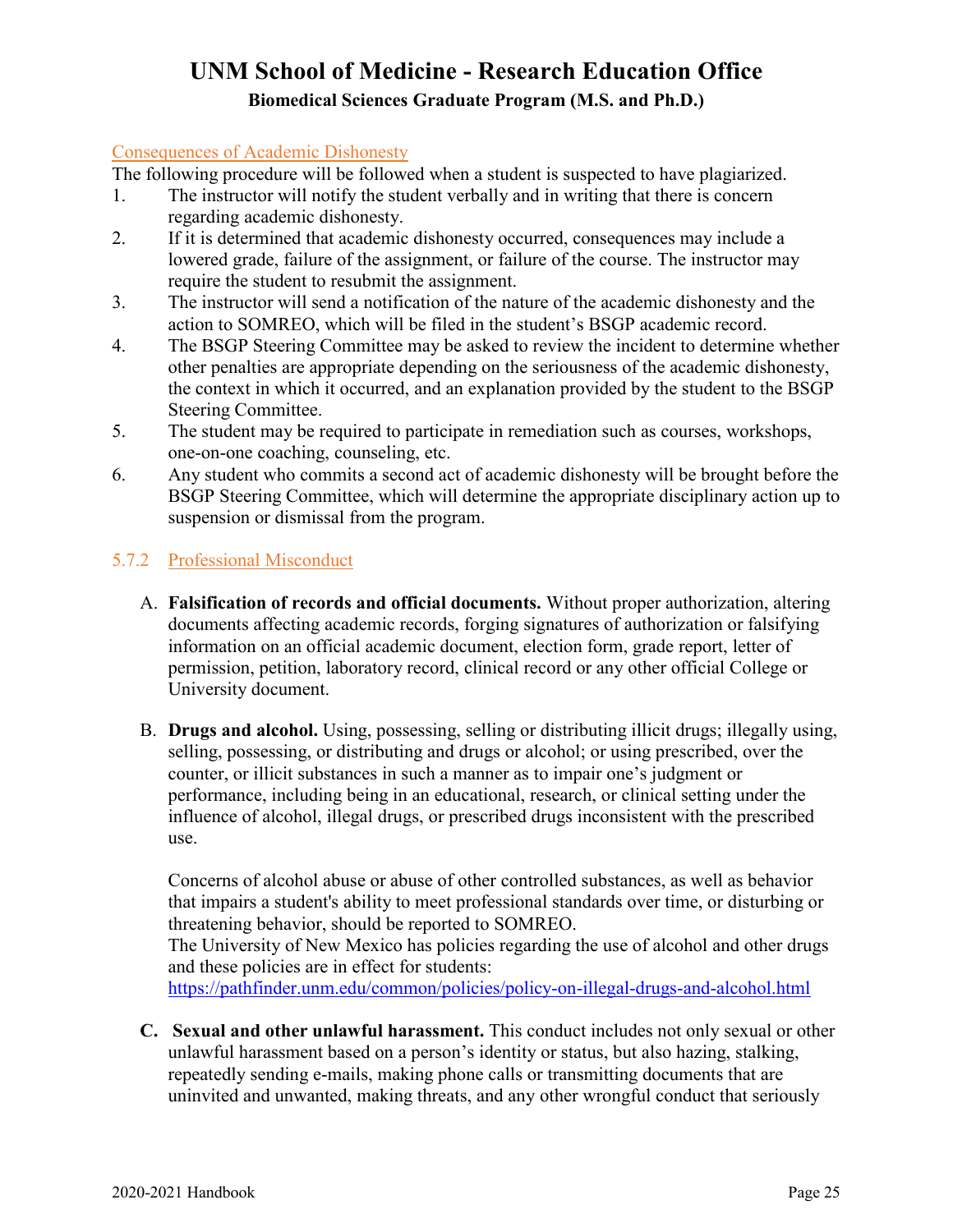interferes with the work or study of any member of the school community, guest or any person with whom the offender is interacting in connection with any school program or activity. See [http://policy.unm.edu/university-policies/2000/2730.html.](http://policy.unm.edu/university-policies/2000/2730.html)

SOMREO will refer any discriminatory act as provided in Article 4.4 of the Student Grievance Procedure (available at https://pathfinder.unm.edu/campus-policies/studentgrievance-procedure.html) to the University's Office of Equal Opportunity ("OEO"). Additionally, the Student Grievance Procedure governs any allegations of sexual violence.

### <span id="page-25-0"></span>**Section 6: LABORATORY ROTATIONS AND RESEARCH MENTOR SELECTION**

### <span id="page-25-1"></span>6.1: Things to Consider in Selecting a Rotation Mentor

- Is the faculty member willing to take students for rotations?
- Is the faculty member likely to accept a student into the laboratory this year?
- Does the faculty member have funding to support a new student?
- Are the research projects generally interesting to you?
- Does the faculty member have a good history of mentoring students?
- NOTE: The Mentor Research Inventory (on the SOMREO website) can be a good starting point to determine mentors' interest in research rotation students and graduate students. However, information should be confirmed with the faculty member.

### <span id="page-25-2"></span>6.2: How to Make Contact with the Potential Rotation Mentor

- Make arrangements for a specific meeting time (by email or phone). BE ON TIME FOR YOUR APPOINTMENT.
- Talk to potential faculty member after a seminar or journal club (if they have time).
- Unannounced "drop-in" visits can be OK, but may not be the best way to make first contact.
- First meeting can be for general information.
- Ask what types of rotations projects are available:
	- o Are the rotation projects linked to future dissertation research projects?
	- o When are good times to schedule a rotation?
- If there is mutual interest, you may want to make a second appointment to clarify expectations.

### <span id="page-25-3"></span>6.3: They've said "yes," now what?

Clarify expectations for the rotation before you show up on the first day.

- What is the project?
- Will you be working alongside another student or post-doctoral fellow?
- How many hours a week are you expected to be in lab?
- Will you have access to the lab after hours or on weekends?
- What is the duration of the rotation (tentative start and end dates)?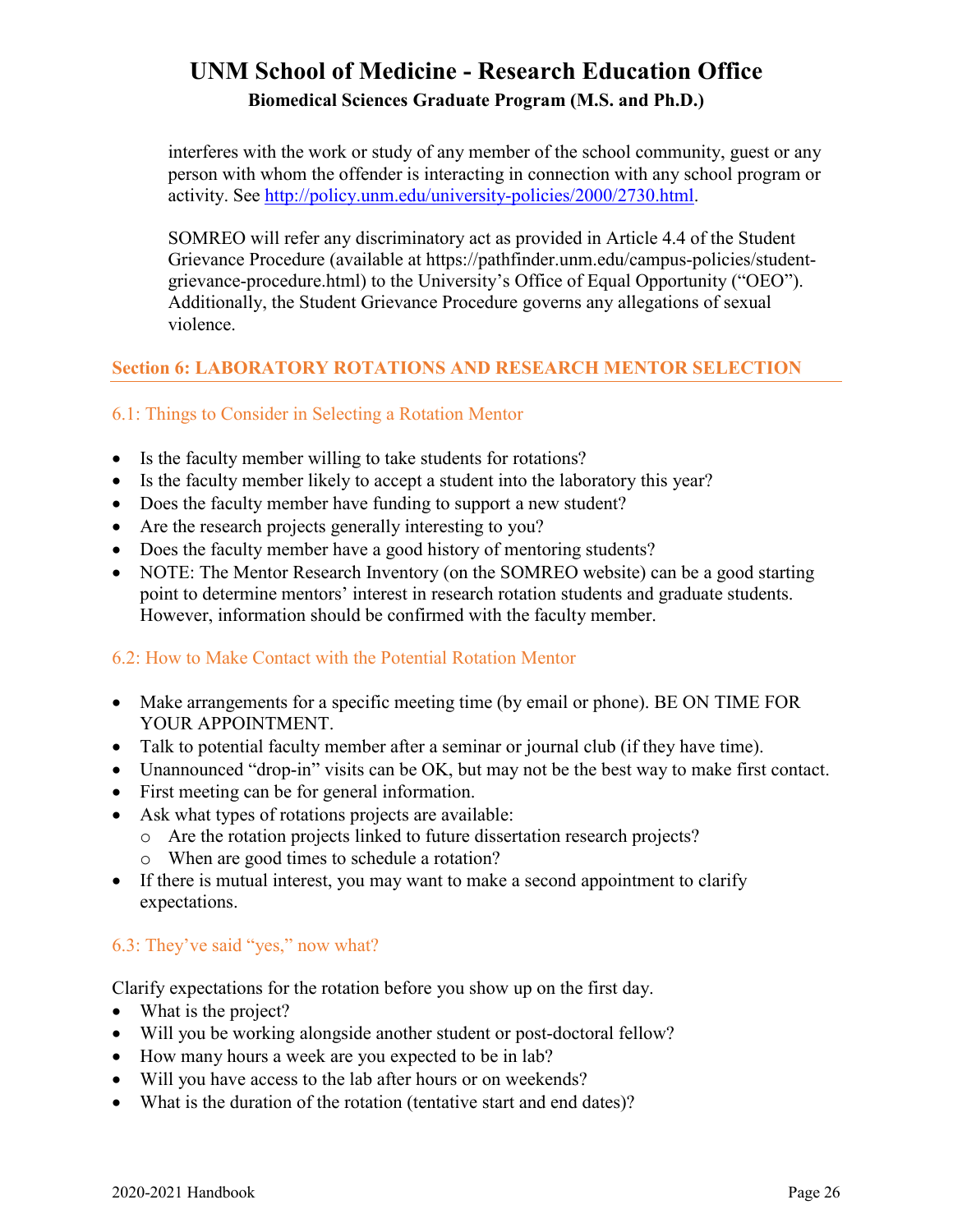- Should you attend lab or group meetings and when are they scheduled?
- Are there any journal clubs or seminars you should attend during your rotation?
- Is there any safety training you should complete before starting your rotation?
- Will you be expected to give an oral or written summary or presentation of your research at the end of the rotation?
- What are expectations for professional behavior?
- How does the mentor define a success for a research rotation student?

#### <span id="page-26-0"></span>6.4: Paperwork

Once you have clarified the roles, responsibilities, and duties involved, you should complete the Rotation Agreement Form (see "Forms" on the SOMREO website) and return immediately to the SOMREO prior to the start of the research rotation. A separate form should be completed for each rotation (two for M.S. students; three for Ph.D. students). A Rotation Evaluation Form (available on the SOMREO website) should also be completed for each rotation and submitted to the SOMREO within two weeks of the research rotation end date.

### <span id="page-26-1"></span>6.5: Before You Make a Permanent Commitment

Choosing your Research Mentor is a serious decision. This person will be a part of your professional life for at least 10 to 15 years. Although research interests are an important component of your decision, it can be argued that other factors may have a greater long term impact on your future.

- Is the faculty member an enthusiastic mentor?
- In what ways does the faculty member support the career development of laboratory members?
- How do they foster the careers of former students and post-docs?
- You will also want to take into consideration working styles, goals and other aspects of compatibility.

### <span id="page-26-2"></span>6.6: Talk to Your Potential Research Mentor About

- Additional coursework expectations
- Would it be acceptable to pursue teaching opportunities and/or the Graduate Certificate in University Science Teaching (UST)?
- Expectations to write for independent funding.
- What is the policy on attendance and support to go to scientific meetings?
- How long have former students taken to complete their degree?
- What are former students or post-docs currently doing?
- Are students expected to publish a scientific paper in a peer-reviewed journal before graduating? If so, how many?
- How are projects organized? Will you be part of a team or have an independent project? How is authorship determined in team research projects?
- Any other topics that are important to you and your career goals.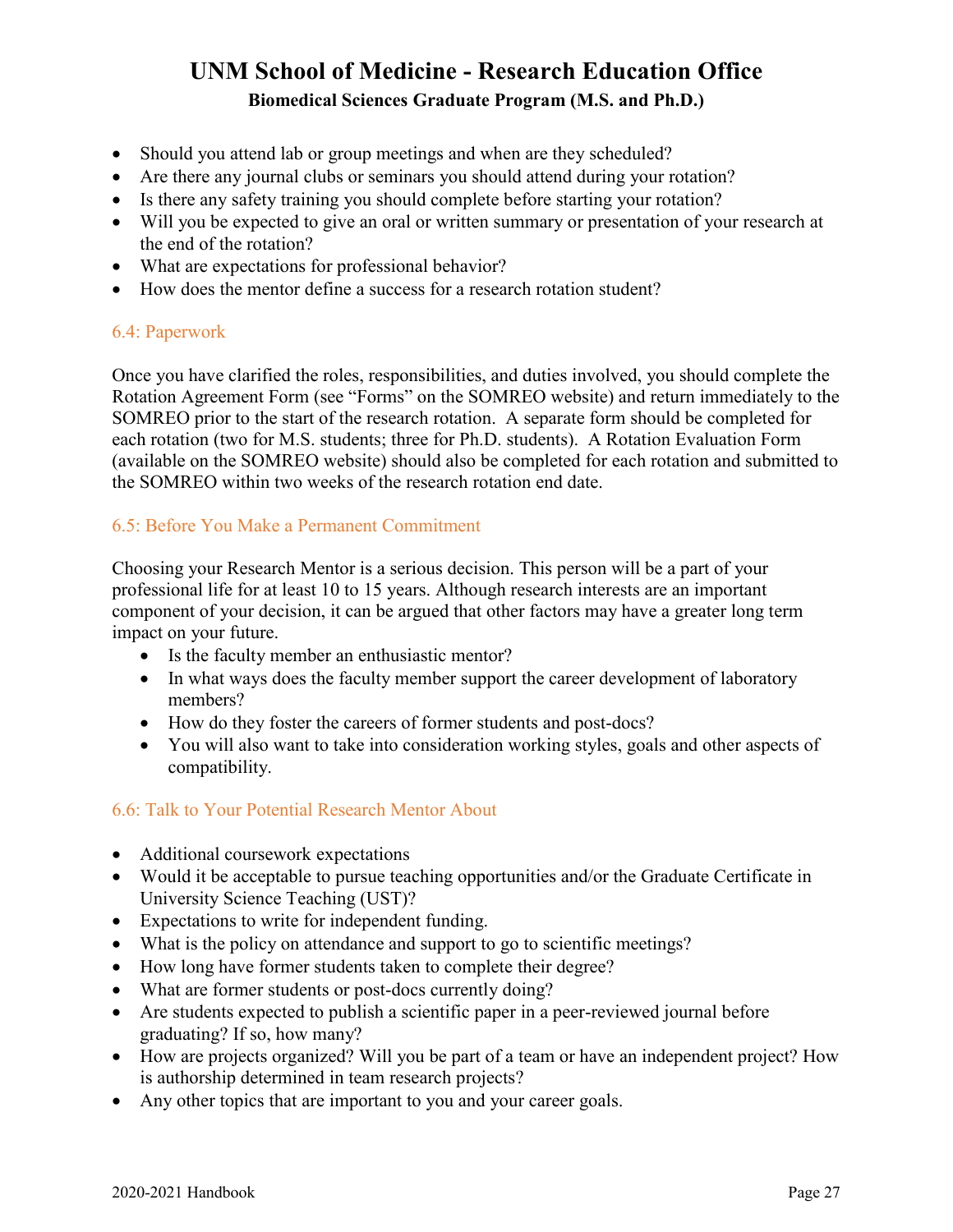Abridged and modified from "Best Practices and Mentoring in Doctoral Education: Program, Faculty and Student Responsibilities." From the Graduate School-New Brunswick of Rutgers, The State University of New Jersey [http://gsnb.rutgers.edu/publications.](http://gsnb.rutgers.edu/publications)

### <span id="page-27-0"></span>6.7: Some Things Your Research Mentor Will Expect From You

- Be committed to a high standard of excellence and integrity in all of your work.
- Learn independently when possible and seek guidance when needed.
- Be respectful of the time and efforts of all members of the laboratory group
- Maintain acceptable progress toward your degree by scheduling all required steps (exams, committee meetings etc.) as needed and with enough advanced notification of dates/times.
- Conduct research honestly and report it accurately. Maintain accurate data notebooks and acknowledge the contributions of others.
- Know and adhere to professional research and ethical guidelines.
- Respect the confidentiality of unpublished research.
- Take responsibility for your career development.
- Prepare and submit articles for publication in conjunction with your Research Mentor.
- Participate actively in the research efforts and goals of the laboratory.
- Advance notice of vacations or other absences.
- Adherence to laboratory policies for attendance, appropriate dress, communication.

### <span id="page-27-1"></span>6.8: Some Things You Can Expect From Your Research Mentor

- Be available for contact and consultation at appropriate intervals.
- Provide advice and guidance on professional development and career plans.
- Provide guidance on development of a meaningful research project and composition of graduate thesis or dissertation committees.
- Exposure to research methodologies, and the library and laboratory skills that will foster your growth into an independent and capable scholar.
- Provide a work environment that will support your research efforts.
- Provide an understanding of the ethical implications of the research and model ethical behavior.
- Fair acknowledgement of student contributions and recognition of students as apprentice researchers rather than employees.
- Advise student on finding a position after completion of degree and provide references.
- Help student to gain skills necessary to publish research results.

There are always acknowledged and unacknowledged expectations and the expectations will differ from student to student and mentor to mentor. Be prepared to think about your expectations and whether they will be met in the laboratory of your choice.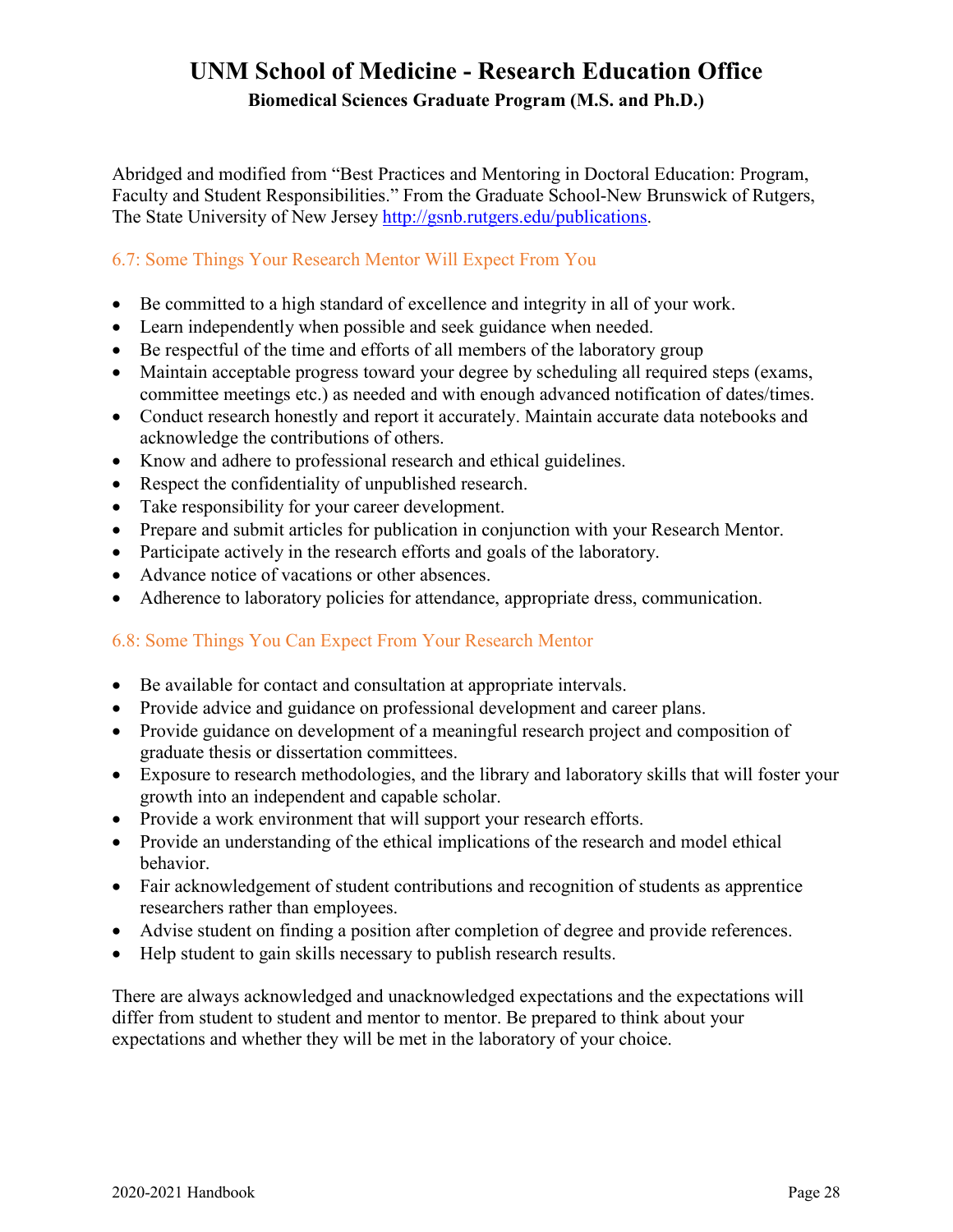#### <span id="page-28-0"></span>**Section 7: MASTER'S PROGRAM REQUIREMENTS (from UNM Catalog)**

#### <span id="page-28-1"></span>7.1: General Degree Requirements

To meet general requirements for a master's degree a student must:

- Complete the course work requirements of a Plan I program within the identified deadline dates (described below);
- Fulfill any additional department, division, concentration, certificate, or graduate unit requirements;
- Maintain a cumulative grade point average of 3.0 or higher;
- Have a Program of Studies approved by the Dean of Graduate Studies;
- Complete at least 50% of required course work after admission to the graduate program, unless further limited by the graduate program;
- Include no more than a total of 6 hours of course work graded  $C$ ,  $C$ +, or  $CR$ ;
- Pass the Master's Examination and/or Final Examination for Thesis;
- Complete degree requirements within seven years.

Requirements specific to individual degree programs are described in the appropriate sections of the UNM Catalog.

### <span id="page-28-2"></span>7.2: Time Limit for Completion of Degree

All work used to meet degree requirements for a master's degree, including transfer credit, must be completed within a seven-year period immediately preceding the granting of the degree. Course work older than seven years cannot be used to meet requirements for the master's degree. Graduate units may impose stricter limitations on the time limit for completion of degree requirements.

#### <span id="page-28-3"></span>7.3: Plan I (Thesis)

Master's degree programs at the University of New Mexico are completed under one of three plans, as described below. These are referred to as Plans I, II, and III. Some programs offer students the option of following any of these three plans, while others offer only one or two.

Note that the BSGP does not offer plans II or III Master's degrees.

In addition to the general requirements listed above, the following specific requirements apply:

- A minimum of 24 hours of course work, with a minimum of 15 hours in the BIOM coursework.
- A minimum of 6 hours of 500-level course work.
- A maximum of 6 hours in "problems" courses and a maximum of 5 hours of workshop credit.
- At least 50% of required course work must be completed after admission to the graduate program, unless further limited by the graduate program.
- Six hours of Thesis (599) credit.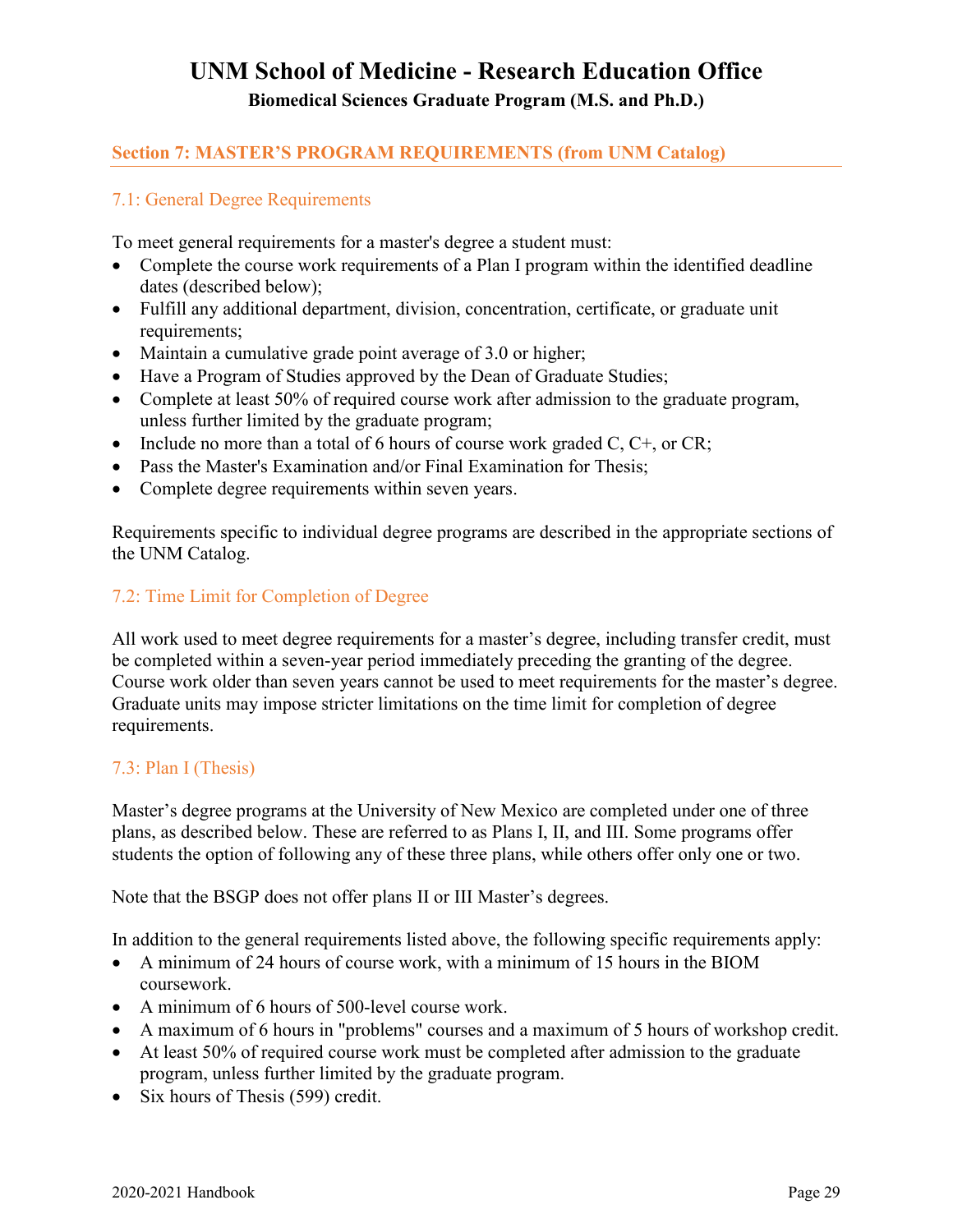• Completion of a master's thesis.

### <span id="page-29-0"></span>7.4: Program of Studies for the Master's Degree

A master's degree student should file a Program of Studies with Graduate Studies as soon as the student has planned a program of studies for the degree in consultation with the Research Mentor. This electronic form is fill out and submitted at [gradforms.unm.edu.](file://health.unm.edu/hsc_departments/SOM%20Research/BREP/BSGP/Handbook,%20Learning%20Plans,%20&%20Code%20of%20Conduct/BSGP_Handbook_2019-20/gradforms.unm.edu) The Program of Studies must be approved by the graduate unit and submitted to Graduate Studies by the following deadlines: October 1 for Spring, March 1 for Summer and July 1 for Fall. The approval process can take several weeks. So, the form should be submitted with at least two weeks of lead time. It must be approved by the Dean of Graduate Studies before a student may take the master's examination.

Within Plan I, Plan II, or Plan III, the student and the Research Mentor may design a program of studies in which work is done only in the major graduate unit, in the major and a minor graduate unit, or in the major and one or more related graduate units. The following regulations must be observed:

- 1. Each Program of Studies must be approved by the student's major graduate unit and by the Dean of Graduate Studies;
- 2. After a Program of Studies has been filed, a student may change between Plans I and II only with the approval of the major graduate unit and the Dean of Graduate Studies and must submit a new/revised Program of Studies;
- 3. No more than half the graduate program's minimum required course work hours, exclusive of Thesis/Project, may be taken with a single faculty member;
- 4. When a master's student elects a transcripted minor, the student must consult with the chairperson of the minor graduate unit in the planning of the program of studies. A faculty member from the minor graduate unit must be included on the student's master's examination committee unless this right is waived by the chairperson of that unit (see Transcripted Minors in the UNM Catalog);
- 5. Application/Transfer of Graduate Credit: The application or transfer of graduate credit to a program of studies is never automatic. With the approval of the student's graduate unit, a maximum of 50% of the course work requirements for a master's degree may consist of a combination of applied/transfer credit hours, assuming they meet the restrictions specified earlier in this Catalog. In addition, applied/transfer credit must meet the following criteria:
	- The course work was taken at an accredited institution and is judged by both the graduate unit and the Dean of Graduate Studies to be appropriate to the student's degree program;
	- The course work is graded at least a B and was completed within the required seven-year period; and
	- Any additional restrictions that may have been imposed by the BSGP have been fulfilled.

NOTE: Course work that has been counted toward a previous degree may not be counted again toward any subsequent degree with the exception of a master's degree for a doctoral degree.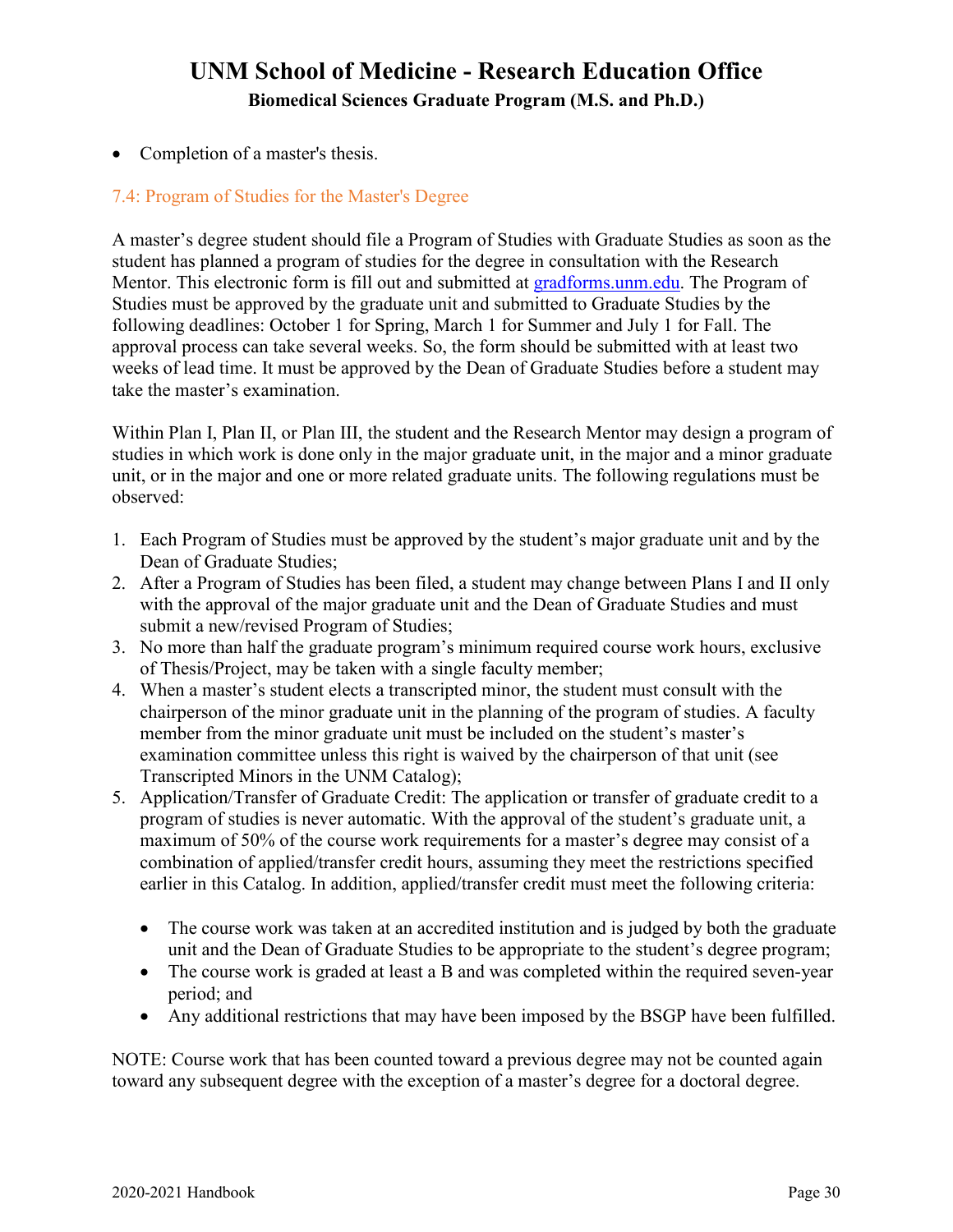More information on completing a Program of Studies and other forms may be found on the [SOMREO](http://hsc.unm.edu/research/brep/graduate/bsgp/index.html) website.

### <span id="page-30-0"></span>7.5: Required Enrollment

Master's students must be enrolled for and complete at least 1 graduate credit in the term they sit for an examination or complete degree requirements. In order to qualify to sit for a master's exam during the intersession, the student must be registered for the following semester.

#### <span id="page-30-1"></span>7.6: Master's Examination

All candidates for the Plan I and Plan II master's degrees must pass a master's examination. The examination, drawn from the major field and from minor or related fields as appropriate, may be written, oral or both, depending upon the requirements of the graduate unit.

The examination is conducted by a committee of a minimum of three members approved for committee service. Two members must be in Category 1 or 3; the chair of the committee must be in Category 1, 3, or 5 if within the student's major; one member must be from Category 1; and no more than one voting member can be in Category 4 (see Faculty Approval on the OGS website for details).

The master's examination may be taken only after the Program of Studies has received approval by the Graduate Dean and only if the student is in good academic standing. In the case of Plan I students, the thesis defense will be considered as the master's examination; for these students, the thesis chairperson usually serves as chairperson of the master's examination committee. (See Required Enrollment in UNM Catalog)

The student must notify Graduate Studies of the scheduled examination date by submitting the appropriate electronic form available on-line after logging into [gradforms.unm.edu.](https://login.unm.edu/cas/login?service=https%3a%2f%2fgradforms.unm.edu%2fhome) The announcement form must be submitted at least two weeks before the master's examination, and no later than the published deadline dates (November 1 for Fall, April 1 for Spring or July 1 for Summer). Immediately following the exam, the committee chair logs into [gradforms.unm.edu](https://login.unm.edu/cas/login?service=https%3a%2f%2fgradforms.unm.edu%2fhome) to enter the results of the exam and initiate emails to the other committee members. After all members have entered their grades, the graduate unit will receive an email to verify the exam results and transmit the results to the Office of Graduate Studies. After approval by the Office of Graduate Studies, the student and committee chair are informed of the final exam results. Barring extraordinary circumstances, the BSGP notifies the student and Office of Graduate Studies of the results of the examination no later than two weeks from the date on which it was administered. Should such circumstances arise, the unit informs the student in writing of the reason for the delay and lets the student know when notification can be expected. The results of the examination (pass or fail) must be reported to Graduate Studies by November 15 for Fall graduation, April 15 for Spring graduation or July 15 for Summer graduation. If a student fails the examination, the graduate unit may recommend a second examination, which must be administered within one calendar year from the date of the first examination. The master's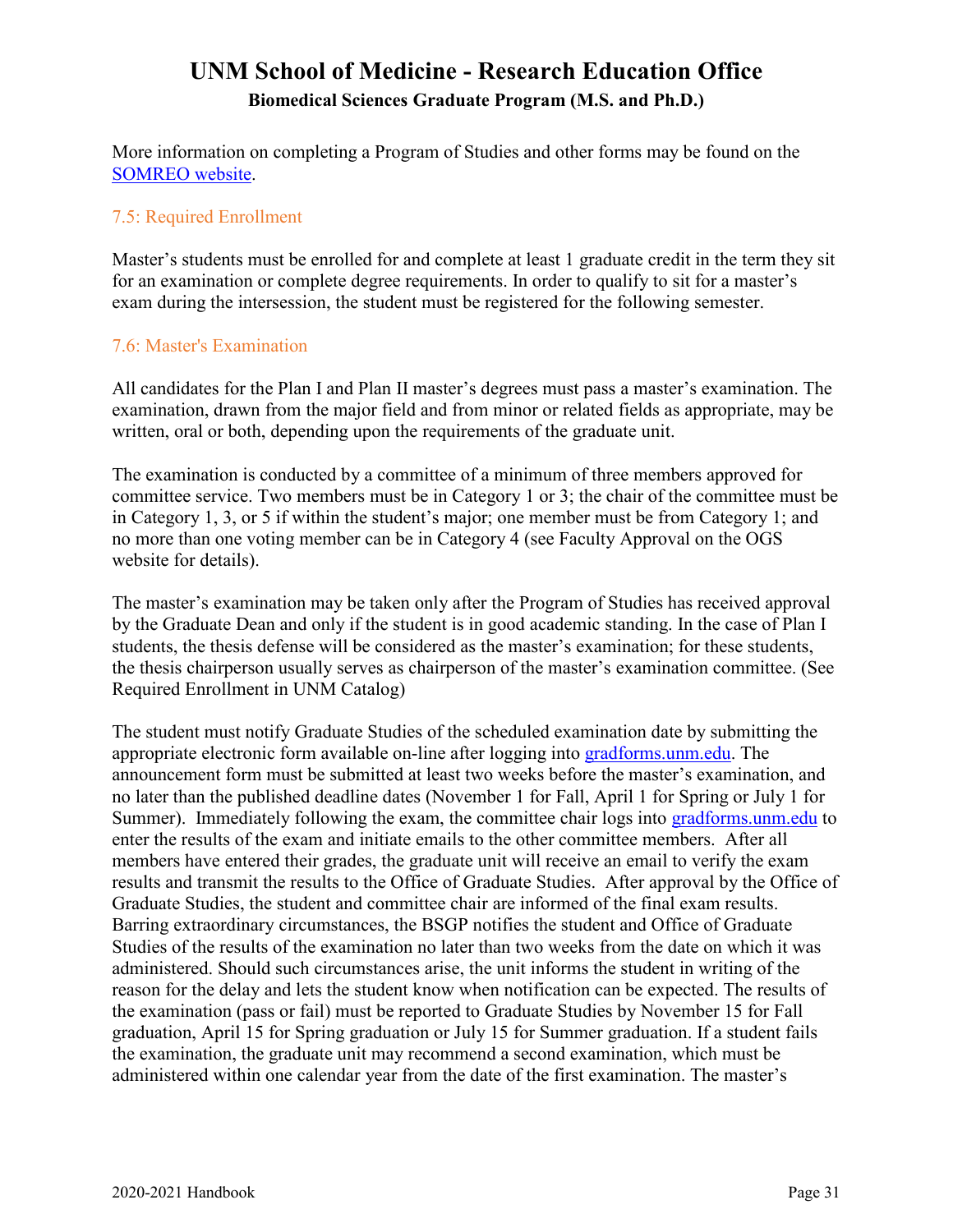examination may be taken only twice. A second failure results in the student's termination from the program.

In addition to the Announcement of Exam form, the BSGP also requires an Exam Flyer be submitted to the SOMREO for publication at least two weeks before the exam. Links to a sample Exam Flyer (BSGP requirement for publication in the Digest), Announcement of Exam, Report of Exam and other forms may be found on the [BSGP website.](http://hsc.unm.edu/research/brep/graduate/bsgp/index.html)

### <span id="page-31-0"></span>7.7: Notification of Intent to Graduate

Students must inform their graduate unit in writing of their intent to graduate. The graduate units must submit their proposed graduation list to Graduate Studies no later than 5:00 p.m. on the last day of the semester immediately preceding the semester of graduation.

The BSGP Intent to Graduate form may be found on the [SOMREO](http://hsc.unm.edu/research/brep/graduate/bsgp/index.html) website.

### <span id="page-31-1"></span>7.8: The Master's Thesis

Each candidate for a Plan I master's degree must submit a thesis that demonstrates evidence of the ability to do sound research. The thesis must be approved by the student's thesis committee. The student is responsible for providing each member of the committee with a complete draft of the thesis in ample time for review prior to the defense.

### <span id="page-31-2"></span>7.8.1: Thesis Committee

The role of the committee is read and evaluate the written thesis, provide the exam questions, conduct the exam/defense, evaluate the student response and report the results. Each committee must consist of a minimum of three members approved by Graduate Studies.

- 1. Two members must be Category 1 OR one member can be Category 1 and one member may be Category 3 if their appointment is within the student's home department
- 2. The chair of the exam committee must be Category 1, 5, or 3 if their appointment is within the student's home department
- 3. The third member can be any Category 1-6
- 4. A co-chair can be from any Category 1-6 as long as the other co-chair is a Category 1 or 3 if their appointment is within the student's home department.
- 5. No more than one voting member can be in Category 4.

For more information about Student Committee Composition, see the [OGS website.](http://grad.unm.edu/resources/gs-forms/committee-composition.html)

### <span id="page-31-3"></span>7.8.2: Thesis (599) Credit

Plan I students must complete a minimum of six credit hours of thesis (599) credit and only six credit hours may be applied to the program of studies. Once students have enrolled in thesis (599) courses, continuous enrollment (Fall and Spring semesters) in thesis (599) is required until the Dean of Graduate Studies accepts the thesis. Students who complete degree requirements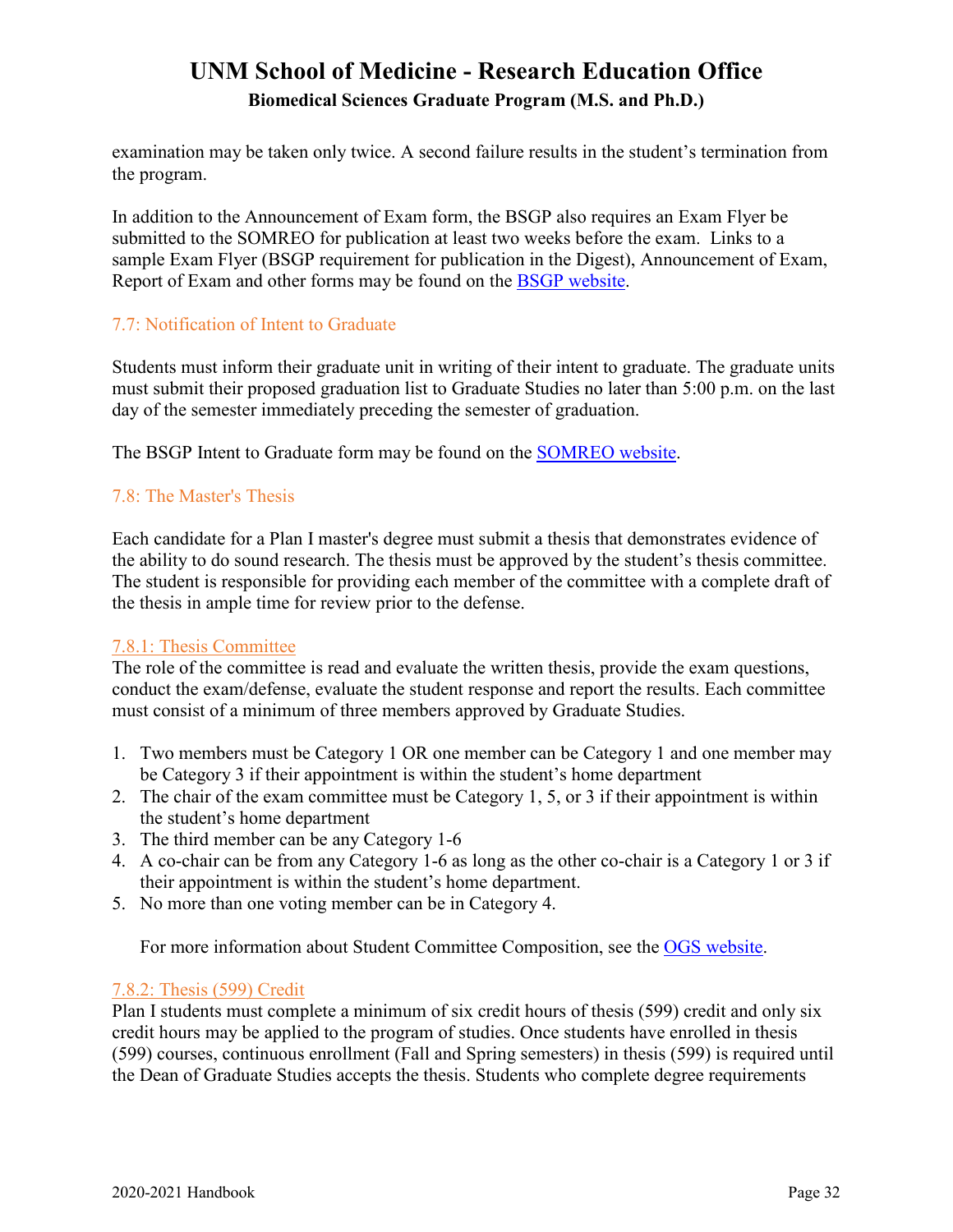during a summer session must be enrolled in a minimum of one thesis credit hour. This rule applies whether or not the student is concurrently enrolled for other credit hours.

NOTE: To remain eligible for an assistantship, the student maintain half time status during the semester that they intend to graduate (enrolled for at least three credit hours in the summer and six credit hours in the Spring or Fall).

Students who have enrolled in 599 and subsequently stopped enrollment for one or more semesters (not including summers) must follow the procedures listed under the" Continuous Enrollment Policy" in the UNM Catalog.

#### <span id="page-32-0"></span>7.8.3: Announcement of Final Exam for Thesis

At least two weeks before the final examination is held, and no later than November 1 for Fall, April 1 for Spring, or July 1 for summer, the student must notify SOMREO and OGS of its scheduled date by submitting the appropriate announcement form.

In addition to the Announcement of Exam form, the BSGP also requires an Exam Flyer be submitted to the SOMREO for publication at least two weeks before the exam. Links to a sample Exam Flyer (BSGP requirement for publication in the Digest), Announcement of Exam, Report on Exam, and other forms may be found on the [BSGP website.](http://hsc.unm.edu/research/brep/graduate/bsgp/index.html)

### <span id="page-32-1"></span>7.8.4: Submission of the Thesis

All UNM Master's students must submit their theses to Graduate Studies electronically for filing in the UNM Digital Repository, an electronic, open-access database where their work is accessible to Internet search engines such as Google and Yahoo. Open access allows scholars and researchers around the world to access the results of research and scholarship with the click of a button. Thus, open access accelerates and broadens the dissemination of scholarly and creative work. Theses filed in open access are fully copyrighted and are afforded the same intellectual property protections as those submitted in print versions.

In some cases, students in consultation with their committee chair may find it appropriate to submit a petition to the Dean of Graduate Studies to embargo—to delay the release of—the electronically submitted thesis or dissertation (ETD). An embargo is a period of time during which researchers cannot access an ETD from external online search engines. Embargos may be appropriate for authors 1) who are seeking patents, 2) who want to publish their work through a traditional press that considers open access publication to be equivalent to prior publication, or 3) who need to protect sensitive data or information. Requests for Embargo are submitted on the same day as the Announcement of Exam. See OGS website for forms and details.

The default embargo period for the embargo is two years. Upon expiration of the embargo period, the ETD is moved into open access, although authors may request an extension of the embargo by petitioning the Dean of Graduate Studies. Authors of embargoed theses and dissertations must petition for renewal at least three months prior to the expiration date of the embargo in place at the time.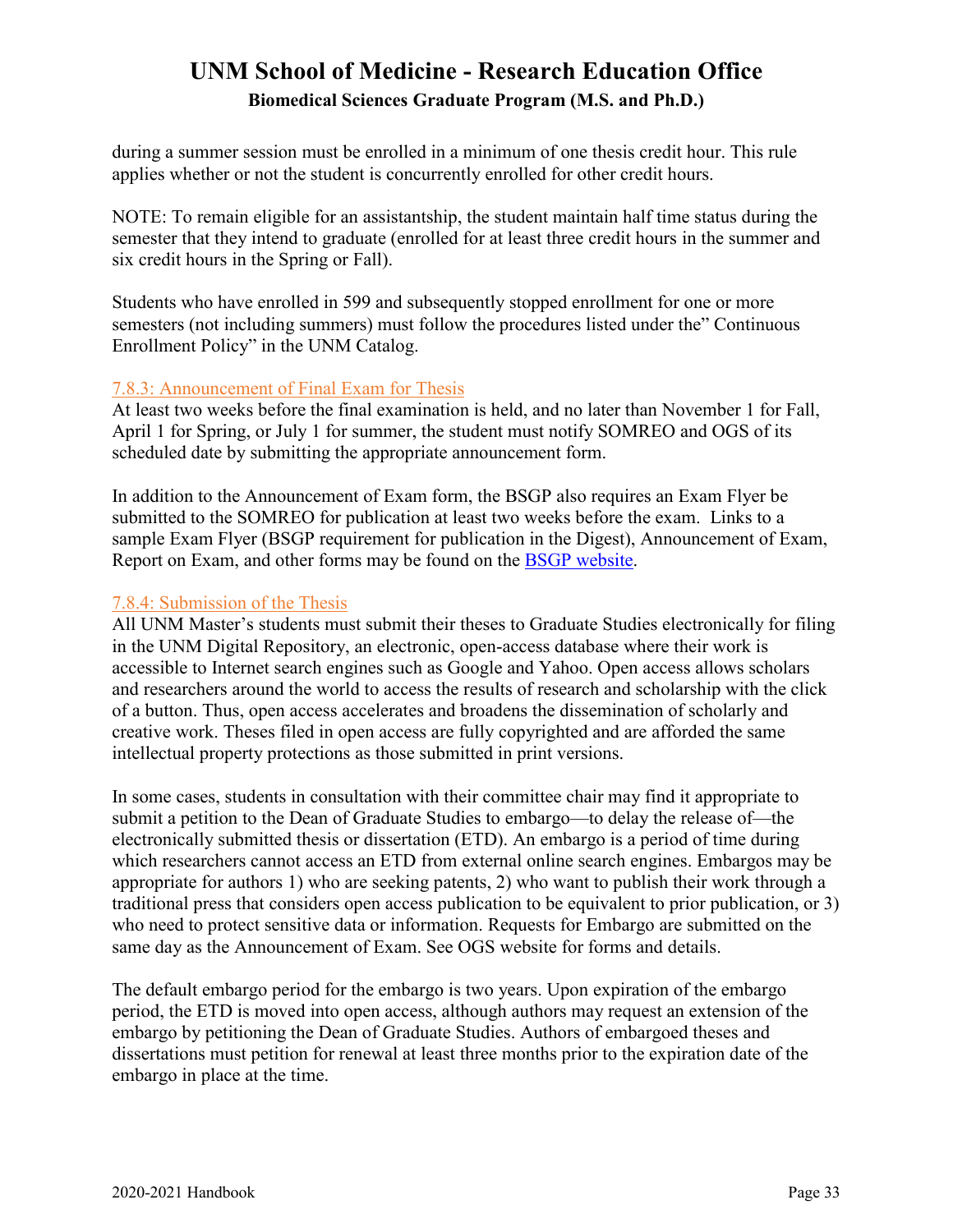The Dean of Graduate Studies reviews all requests for embargos and embargo extensions, with the goal of balancing students' requests with the need of the scholarly community for broad and open access to scholarly and creative work. Even when an embargo is granted, the title, author, and keywords associated with the thesis or dissertation are available through open access. In all cases, a former UNM student may terminate the embargo at any time.

Master's students must submit their theses, with an abstract of no more than 350 words to the Dean of Graduate Studies for approval by November 15 for Fall graduation, April 15 for Spring graduation or July 15 for Summer graduation. If the thesis is not submitted by these deadlines, the student is not able to graduate that semester. Graduate Studies accepts manuscripts in electronic form.

#### <span id="page-33-0"></span>7.8.5: Thesis Format

The student is responsible for preparing a thesis in proper format, which is of high reproduction quality and free of grammatical and typing errors. Guidelines on thesis format are detailed and should be carefully followed. Students are urged to print current guidelines from the OGS web site and to consult with the OGS manuscript reviewer for advice before defending their theses. The Manuscript Manual and most required forms are available on the OGS web site.

#### <span id="page-33-1"></span>7.8.6: Accompanying Forms

Consult OGS website for most up-to-date form requirements. The following forms, which must be submitted along with the manuscript, may be obtained from the Graduate Studies Web site:

- A "Certification of Final Form."
- An "Information Cover Sheet"
- "Electronic ETD Release Form"
- The UMI's Master's Agreement Form (optional). UMI requires a fee payable by money order or cashier's check made out to PROQUEST. This payment must have a minimum expiration date of one year from date of purchase.
- "Embargo Request Form" (if requesting an embargo).

### <span id="page-33-2"></span>**Section 8: QUALIFYING EXAM PROCEDURES**

**Objectives of the Qualifying Exam:** To test critical thinking skills in the context of the first year coursework. Specifically, the exam will assess the student's ability:

- To critically read a scientific paper,
- To develop a line of original investigation based on the chosen paper ("gap in knowledge"),
- To outline an experimental approach that addresses questions arising from the chosen paper,
- To utilize the general knowledge covered in the core BSGP courses.

**Role of Qualifying Exam in BSGP:** The Qualifying Exam should provide the Steering Committee with an opportunity to decide which students are prepared to make the transition from programmatic core and selective courses to dissertation research and research division requirements. The exam is undertaken by Ph.D. students who meet the below Prerequisites, as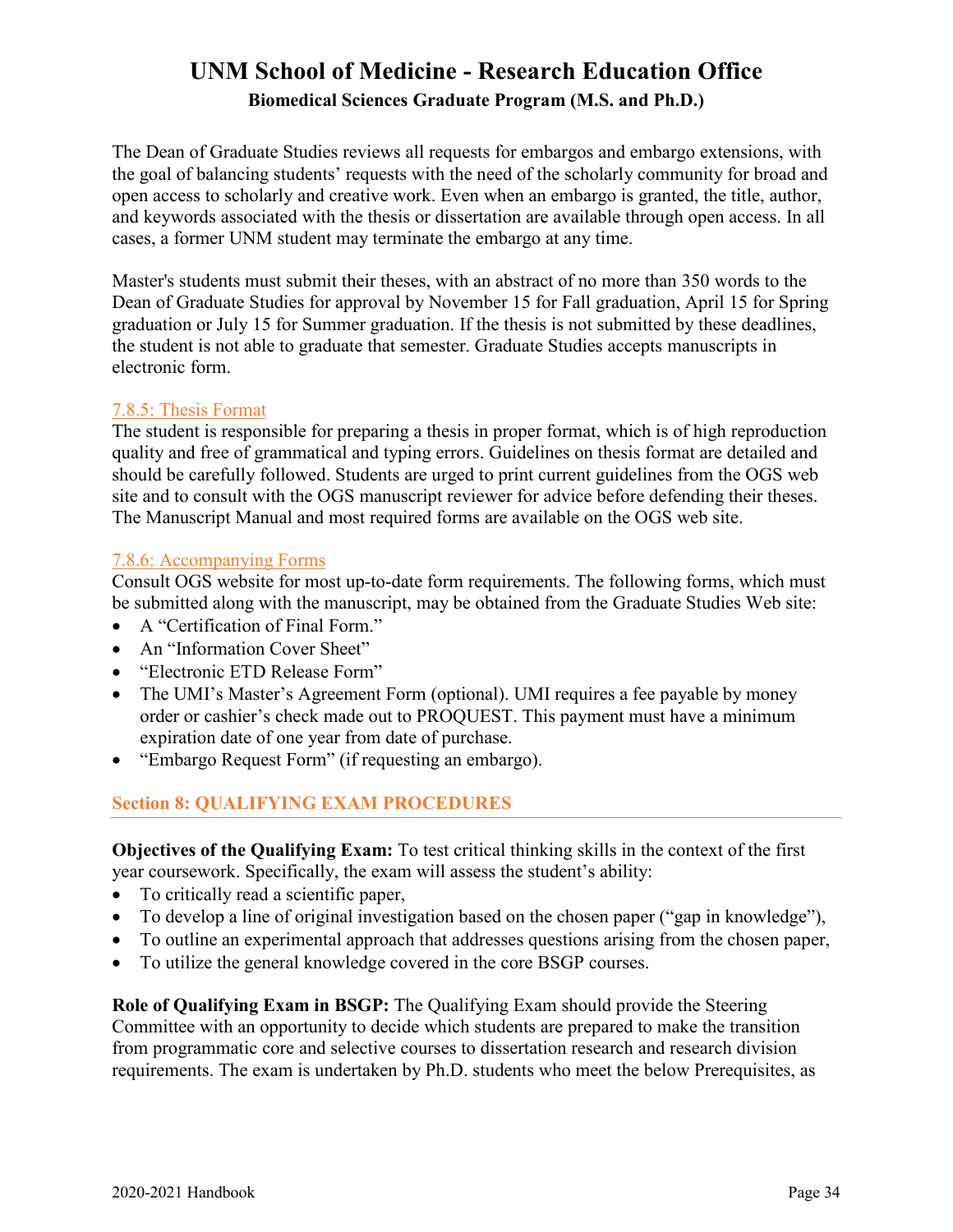well as M.S. students who wish to petition for a Change of Degree to PhD. The exam must be fairly and consistently applied to all students with a clearly defined outcome.

**Dates**: The Qualifying Exam is typically given before the end of May and normally within three weeks after final exams of the Spring term. Students must inform the SOMREO if they do not intend to take the Qualifying Examination no later than the first week of May, prior to the BSGP Steering Committee Meeting for May (first Thursday). At the discretion of the Steering Committee, additional exams can be scheduled for previously approved postponed or make-up exams.

#### **Prerequisites**:

- 1. Completed all required core coursework.
- 2. Be in good academic standing with a cumulative GPA of greater than or equal to 3.0 and no grade less than B-.
- 3. Completed 3 laboratory rotations satisfactorily
- 4. Identified a Research Mentor and have a signed Mentor Agreement in place.

Note: If the above conditions are not met, a student may petition the BSGP Steering Committee for an opportunity to take the Qualifying Examination and continue in the program.

#### **Description of exam:**

- Students will choose a paper from a list of 3 papers that are chosen for them based on their research rotations and the core curriculum.
- They will have a total of 7 days to prepare a presentation on the paper.
- The presentation should be between 20 and 40 minutes and will consist of the background, succinct description of the experiments, and critical analysis of the selected paper.
- Additionally, students will propose a testable hypothesis and specific aims related to a future direction of the research dawn from their chosen paper. Studies will be outlined to test the hypothesis and address the specific aims.
- The student will then be examined on this presentation, the proposal, and on aspects of the core and selective courses.
- Each exam should not exceed a total of 2 hours.

### **Criteria for assessment:**

The student must:

- Present a succinct oral synopsis of the assigned paper, using PowerPoint or equivalent presentation software, and correctly answer questions related to the content of the paper,
- Critically evaluate the validity of the results and the conclusions of the paper,
- Outline potential future directions for research based upon the conclusions of the paper,
- Correctly answer general knowledge questions drawing on material covered in the first year of coursework.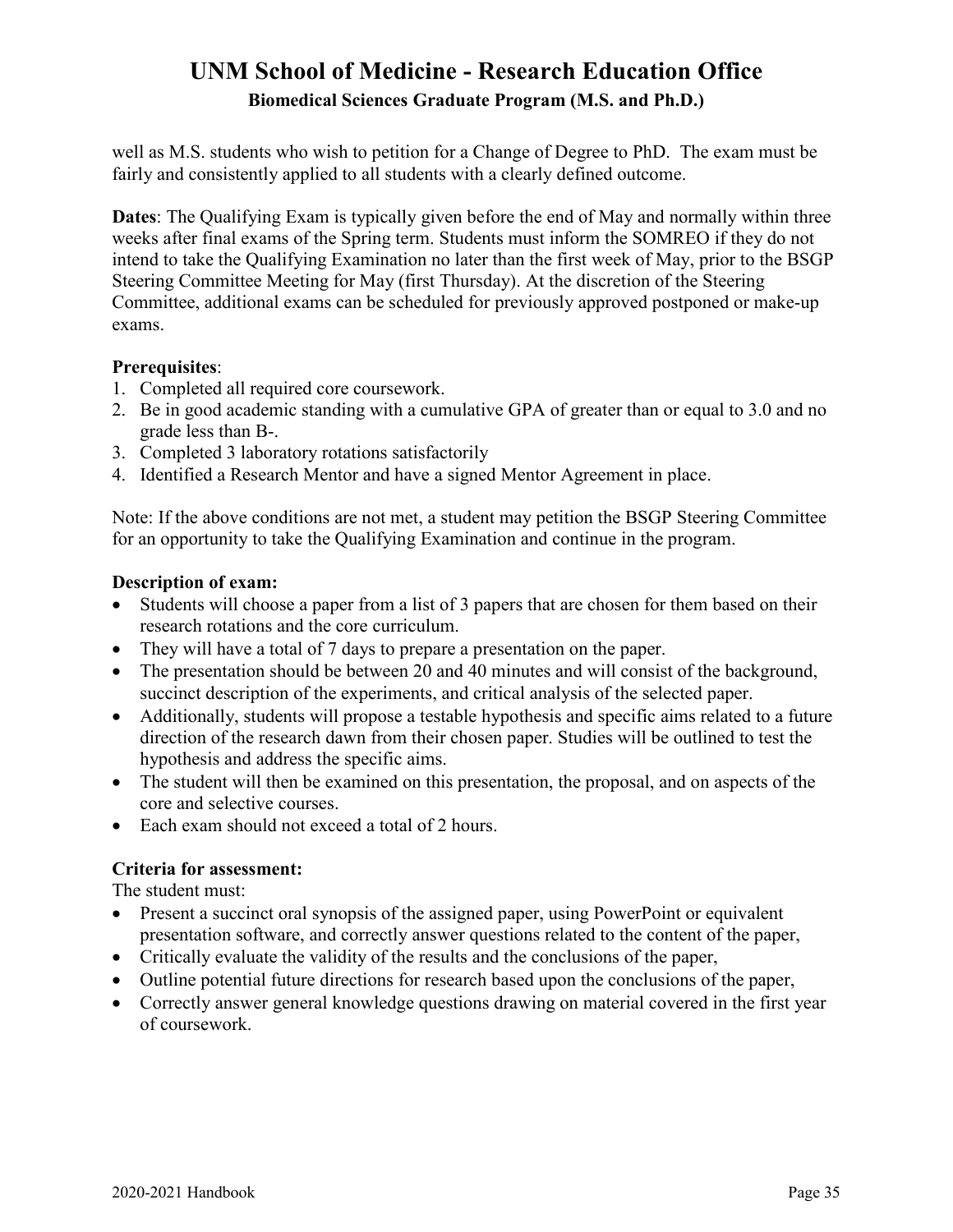**Paper list:** All core and selective course directors will provide a list of papers and a short list of topics from the core and selective courses that relate to each of the papers. These papers should be respected papers in the field that are broadly based.

**Examination committee**: To insure the uniformity of examinations, a small number of examination committees will be assembled. Membership on these committees will be for 2 years with half of the committee changing each year. Each department chair will be asked to assign 2 department members and from this group of 12. All of the students taking the Qualifying Exam will be examined by a set of three the examination committee members. No mentor or other faculty that has a close relationship with a student can serve on a committee for that student.

#### **Time line for examination:**

- Within a week after final examinations, the Steering Committee will meet and decide which students are qualified to sit for the examination and will assign these students to one of the examination days. It will be necessary at this time to have obtained grades from all course directors, have received the reports on rotations, and to have any petitions from students.
- The chair of the Examination Committee in consultation with Examination Committee members will decide from the list of papers a unique short list of 3 papers for each student taking the examination.
- One week before the assigned examination day, each student will be given the short list of papers and asked to choose one paper from that list for the exam within a 48 hour period.
- On the day of the examination, each student will be examined by three members of the Qualifying Examination committee.

**Rules related to preparing for the exam:** Students are encouraged to practice their Qualifying Exam presentation with their peers. However, students are NOT allowed to seek help from faculty members. This includes getting input or assistance with anyone who has completed a PhD (post-docs, senior scientists, etc.). The only exception is getting clarification on specific methods related to their selected paper. Students will be encouraged to contact the Qualifying Exam Committee Chair, the BSGP Program Director, or the SOMREO with questions or to obtain clarification on this matter.

### **Grading**:

- Students can receive grades Pass, Fail with the option to retake, or Fail with no option to retake.
- At the recommendation of the Exam Committee, students who fail can be admitted to the MS program, asked to withdraw from BSGP, or allowed to petition the Steering Committee once to retake the exam.
- If there is a dissenting vote among the Qualifying Exam Committee Members, the decision is not communicated to the student directly after the exam, but the committee members will appear before the Steering Committee to further discuss the outcome. The outcome will be communicated to the student after it is presented to the full Steering Committee.
- The students' mentor may be notified of the students Qualifying Exam grade. The Qualifying Exam Committee, BSGP Director, and SOMREO staff may work with the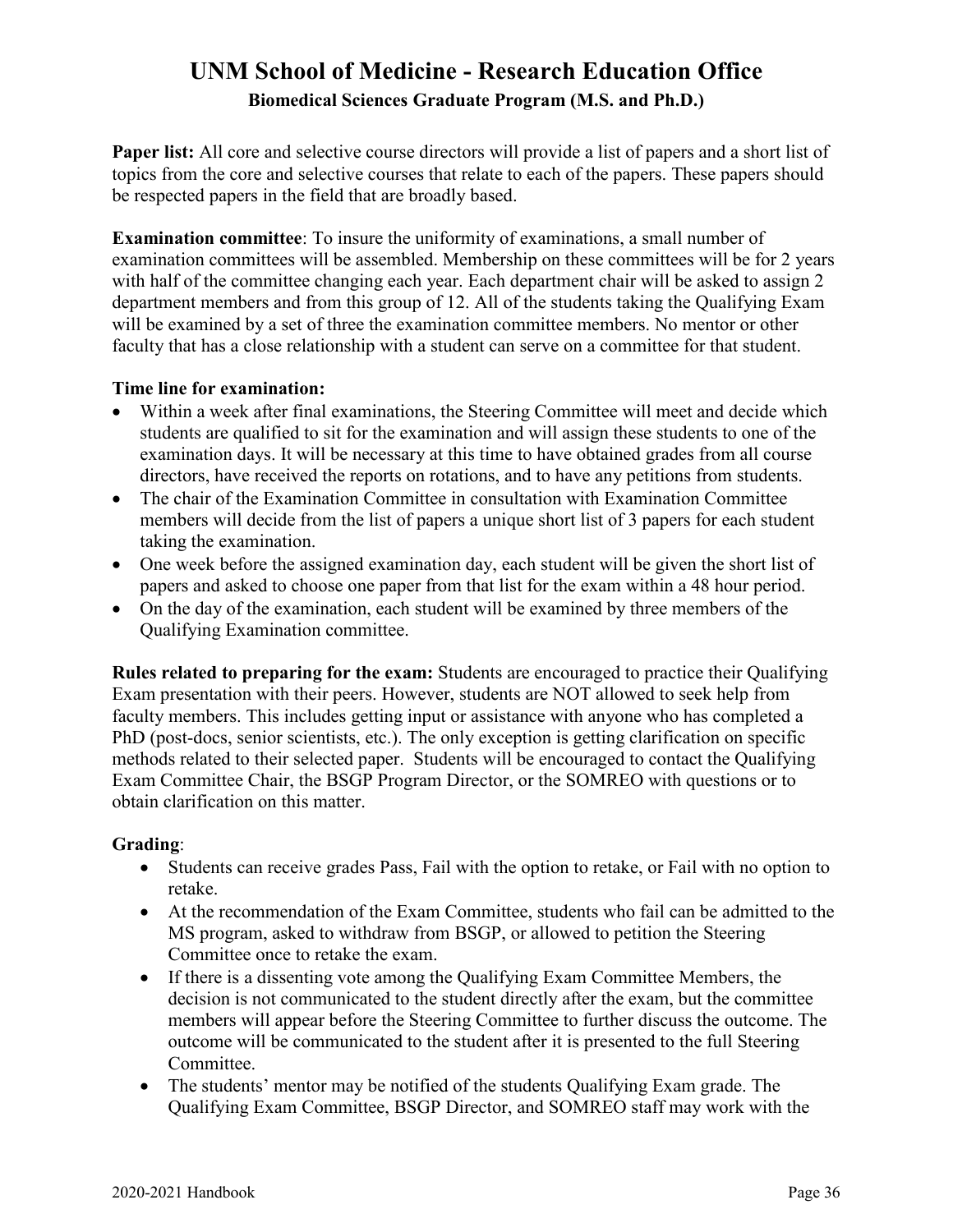student and student's mentor to create a plan for preparing the student for retaking the qualifying exam when students receive a grade of Fail with the option to retake.

### <span id="page-36-0"></span>**Section 9: DOCTORAL DEGREE/PH.D. REQUIREMENTS**

The doctorate is a degree representing broad scholarly attainments, a deep grasp of a field of study, and expertise in conceiving, conducting, and reporting original and individual research. As such, its attainment is not a mere matter of meeting requirements. Thus the requirements described below should be viewed as the minimal achievements to demonstrate that the student has achieved the professional stature denoted by the doctoral degree.

### <span id="page-36-1"></span>9.1: General Degree Requirements

- A minimum of 48 credit hours of graduate credit course work (certain graduate programs require more credit hours).
- Must be enrolled in at least one credit hour of graduate credit in the semester in which the doctoral comprehensive examination is taken.
- At least 24 credit hours of graduate credit course work must be completed at the University of New Mexico.
- At least 18 credit hours of graduate credit course work must be completed at the University of New Mexico after admission to the doctoral program.
- A minimum of 18 credits hours of graduate credit course work must be earned in the University of New Mexico courses numbered 500 or above.
- No more than 6 credit hours of course work in which a grade of C  $(2.0)$ , C+ $(2.33)$  or CR (grading option selected by student) was earned may be credited toward a graduate degree. Courses offered only on a CR/NC basis and required by the graduate program are excluded from this limitation.
- No more than 50% of the required course credit hours at the University of New Mexico may be taken with a single faculty member. (Course work that has been completed for the master's degree is included in this limit.)
- A minimum of 18 credit hours of dissertation credit hours (699) is required for the doctorate.
- Doctoral candidates must be enrolled the semester in which they complete degree requirements, including the summer session.

### <span id="page-36-2"></span>9.2: Time Limit for Completion of Degree Requirements

Doctoral candidates have five (5) calendar years from the semester in which they pass their doctoral comprehensive examination to complete the degree requirements. The final requirement is generally the acceptance of the student's dissertation by the Dean of Graduate Studies.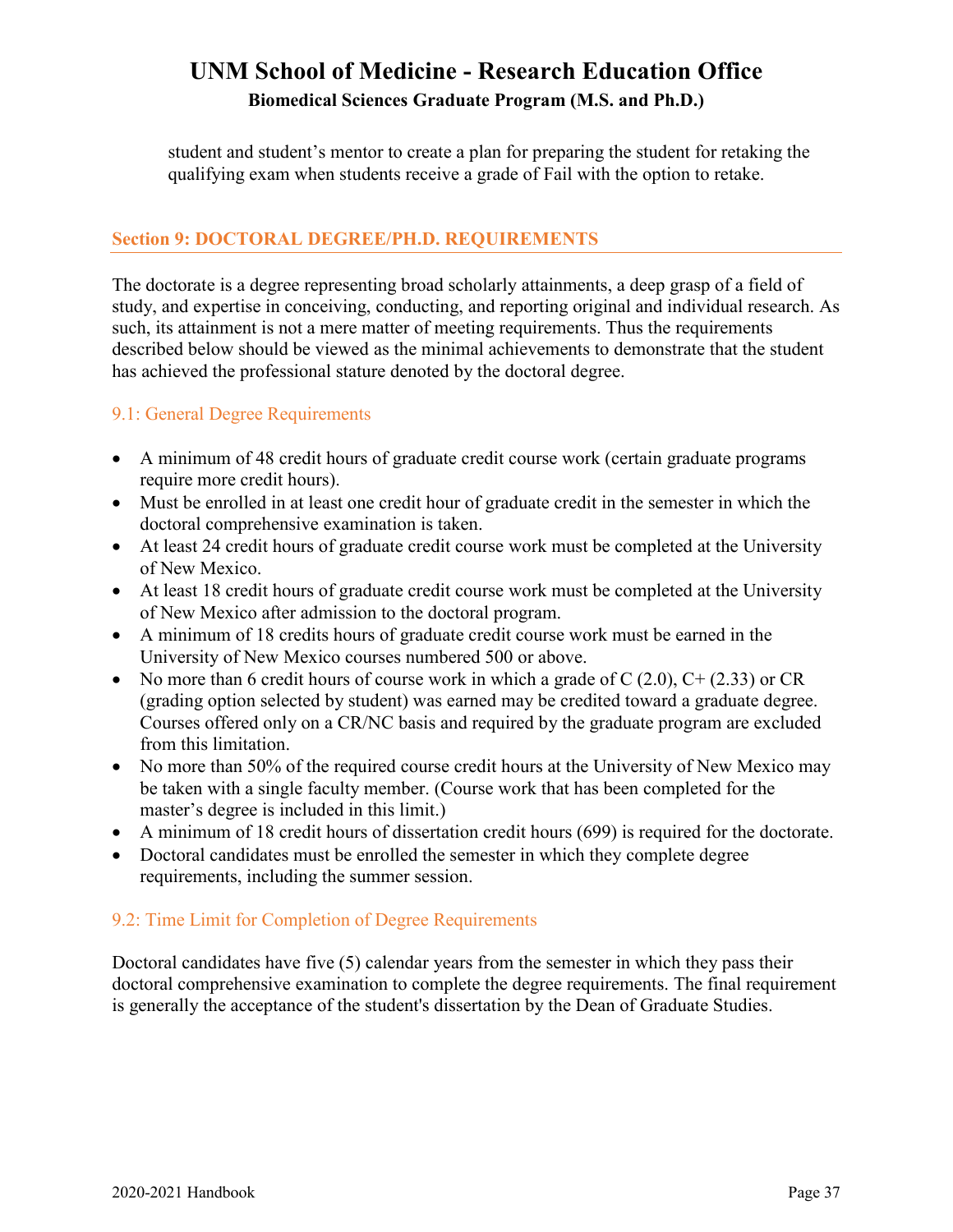#### <span id="page-37-0"></span>9.3: Doctoral Committee on Studies

Each BSGP doctoral student is required to assemble a committee on studies to assist in planning a program of studies. The committee should be formed by the end of fall semester of year 2. The program of studies should be designed to foster a fundamental knowledge of the major field, both in depth and in breadth. The committee generally includes three University of New Mexico faculty members approved by the student's graduate unit. The chairperson is usually, but not necessarily, the student's Research Mentor. If the committee on studies also serves as the doctoral comprehensive examination committee, they must meet the requirements listed in that section.

The basic role of the committee is to plan, with the student, an integrated individual program of study and research that meets University and BSGP requirements. The Committee may also establish prerequisites; recommend transfer of credit; certify proficiency in a foreign language or alternative skill; approve significant changes in the program of studies; and serve as the doctoral comprehensive examination committee and/or the dissertation committee.

Appointment of the Committee usually involves the following steps:

- 1. The student arranges for an appropriate faculty member to serve as Committee Chair;
- 2. The student and the Committee Chair agree upon the remaining members of the Committee;
- 3. The Committee must be approved by the graduate unit chairperson or graduate unit advisor, as evidenced by their signature on the student's "Application for Doctoral Candidacy" (completed following passing the doctoral comprehensive exam).

### <span id="page-37-1"></span>9.4: Applied (including Non-Degree)/Transfer Credit

The following regulations apply to the application or transfer of credit hours toward a doctoral degree:

- 1. Course must have carried graduate credit.
- 2. Course work must be from an accredited institution.
- 3. Student must have obtained a grade of "B" or better. A maximum of 6 credit hours of thesis from a completed master's degree or other course work graded Pass or Credit (CR) is transferable.
- 4. Course must be approved by the doctoral Committee on Studies and the graduate unit.
- 5. Course must be listed on Application for Candidacy form.
- 6. All courses must have final approval from the Dean of Graduate Studies.

**NOTE:** Course work that has been counted toward a previous degree may not be counted toward any subsequent degrees, with the exception of master's degree to a doctoral degree.

### <span id="page-37-2"></span>9.5: Doctoral Comprehensive Examination (OGS Requirements)

A doctoral student must pass a comprehensive examination in the major field of study. This examination, which may be written, oral or both, is not limited to the areas of the student's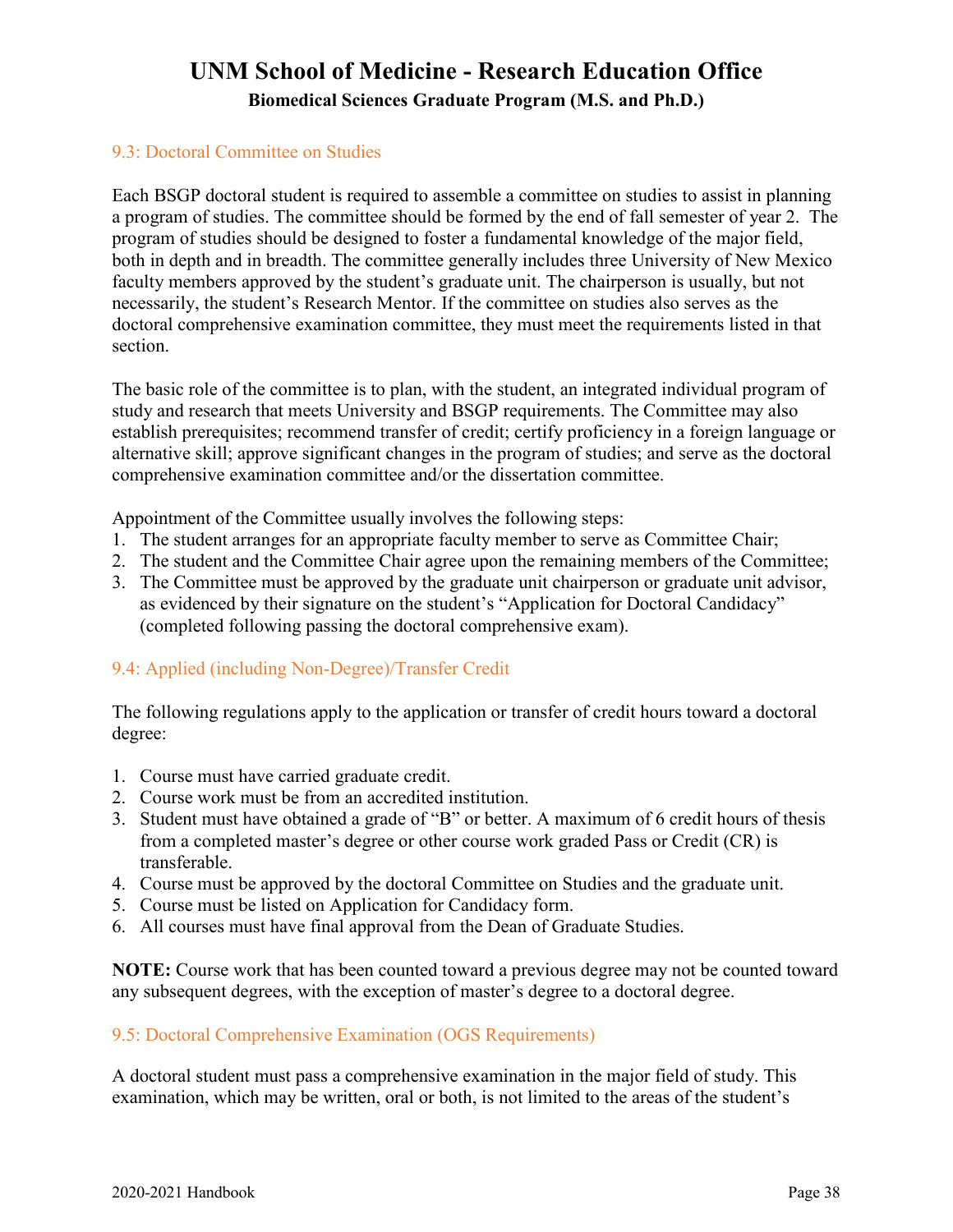coursework, but tests the student's grasp of the field as a whole. It is strongly recommended that the Application for Candidacy be completed and approved by the graduate unit before the student takes the doctoral comprehensive examination. The administration of this exam is governed by the following guidelines:

- 1. The student must have a cumulative grade point average of at least 3.0 at the time of the examination.
- 2. The student must be enrolled in a minimum of one credit of graduate coursework the semester in which the student takes the doctoral comprehensive examination.
- 3. At least two weeks prior to the date of the examination, the student must request approval from the Dean of Graduate Studies to hold the exam by electronically submitting the [appropriate announcement form.](http://gradforms.unm.edu/home)
- 4. The doctoral comprehensive examination committee (usually the student's Committee on Studies) consists of a minimum of three members approved for committee service. Two members must be in Category 1 or 3; the Chair of the committee must be in Category 1, or 3 if within the student's major; one member must be from Category 1; and no more than one voting member can be in Category 4.
- 5. In order to qualify to sit for a doctoral exam during the intersession, the student must be registered for the following semester.
- 6. Barring extraordinary circumstances, the graduate unit notifies the student of the results of the examination no later than two weeks after the date on which it was administered. Should such circumstances arise, the graduate unit notifies the student in writing of the reason for the delay and let the student know when notification can be expected.
- 7. The results of the examination must be reported to the Dean of Graduate Studies on the "Report of Examination" form no later than two weeks after the date of the examination.
- 8. If a student fails the examination, the Committee on Studies may recommend a second examination, which must be administered within one calendar year from the date of the first examination. The doctoral comprehensive examination may be taken only twice. A second failure results in the student's termination from the program.

(Updated 8/12/2019)

In addition to the Announcement of Exam form, the BSGP also requires an Exam Flyer be submitted to the SOMREO for publication at least two weeks before the exam. Links to a sample Exam Flyer (BSGP requirement for publication in the Digest), Announcement of Exam, and other forms may be found on the [BSGP website.](http://hsc.unm.edu/research/brep/graduate/bsgp/index.html)

### <span id="page-38-0"></span>9.6: BSGP Format and Guidelines for the Doctoral Comprehensive Examination

### **Eligibility**

You are eligible to take your comprehensive examination if you meet the following criteria:

- Graduate GPA of 3.0 or better
- Completed BSGP required courses and passed the Qualifying Exam
- Are within 1 semester of completing the 48 required credits to Advance to Candidacy
- Formed an approved Committee on Studies (COS)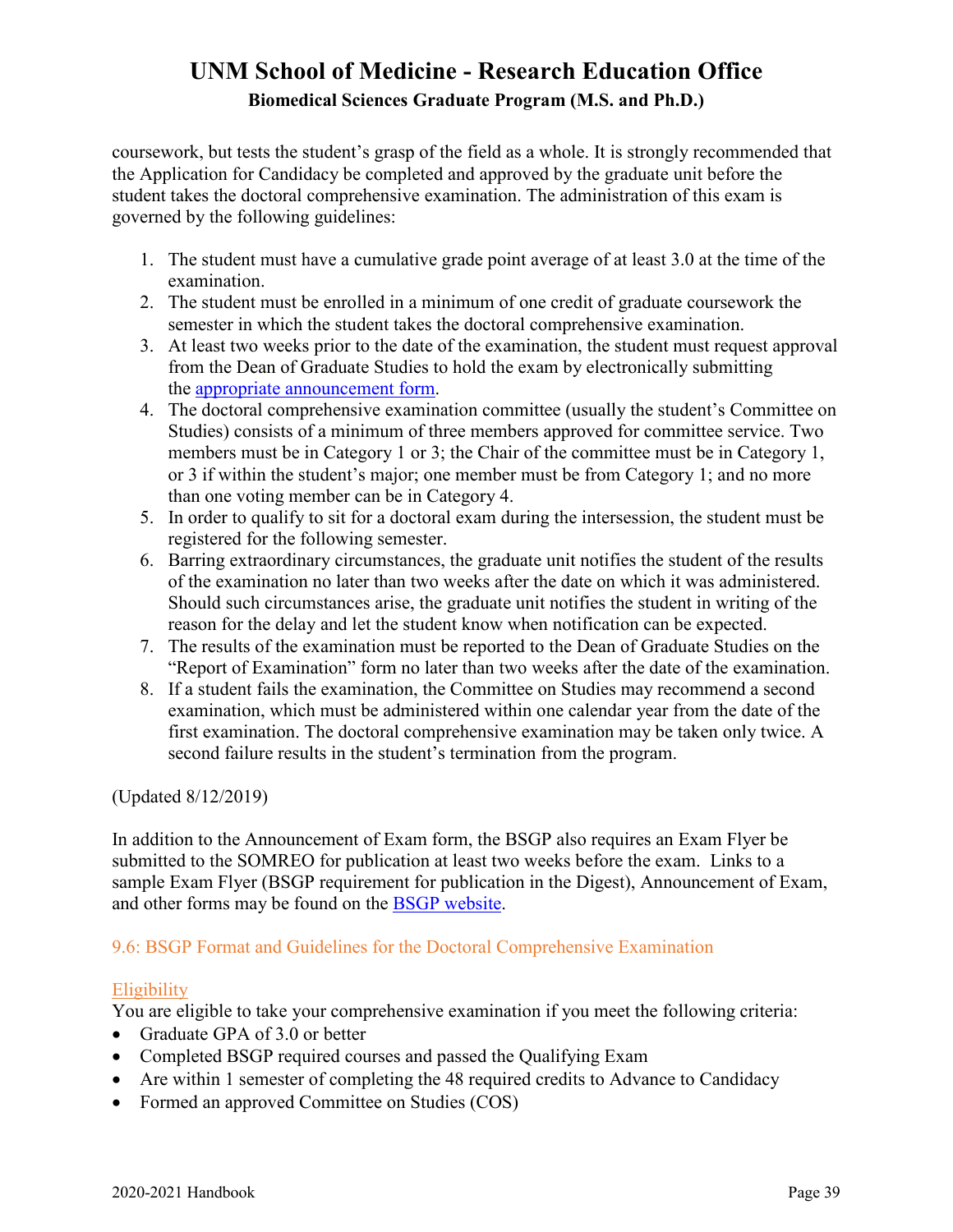- Held at least one COS meeting to receive feedback on research direction and approach
- Have approval of your Research Mentor and Committee on Studies to take the comprehensive examination
- Formulated a general dissertation research direction
- Obtained feasibility data for project aims
- Can articulate the hypotheses and objectives of the research within the context of your knowledge of the scientific field.

#### *Reiterating the policy stated in the Year 3 Milestones, the comprehensive exam must be completed before the end of the third year. An exception requires approval by the BSGP Steering Committee.*

#### General Format

A research proposal outlining planned research for dissertation project. The comprehensive examination is not a "pre-dissertation" exam and does not require a publication or extensive preliminary research results. The dissertation proposal should represent a good faith plan of the dissertation research, but it is understood that research directions may sometimes change as the project evolves. Therefore, "proof-of-concept" including extensive preliminary data, while desirable, is not necessary at the time the comprehensive examination is taken. A clearly defined research question/hypothesis, aims, and feasibility data are expected at the time of the comprehensive exam. Moreover, while students are expected to be well-versed in the background and current literature relating to their research topic, it is expected that they will continue to develop a depth and breadth of knowledge beyond the comprehensive exam, in preparation for the defense.

#### Format of the Written Document

The required format is similar to that of an NIH sponsored pre-doctoral fellowship.

Note: guidelines for an NIH sponsored pre-doctoral fellowship change periodically. Make certain that if you refer to NIH fellowship proposal guidelines, you are using the most recent guide. If you prepare your comprehensive exam in a formal grant format, it will be ready to submit for extramural funding.

The application must be clear, legible, and conform to the following requirements:

- Use a font size of 11 point or larger; Helvetica 12 point or Arial 11 point is the suggested font.
- Type density, including characters and spaces, must be no more than 15 characters per inch (cpi).
- For proportional spacing, the average for any representative section of text must not exceed 15 cpi.
- No more than 6 lines of type within a vertical inch.
- Margins, in all directions, must be at least 0.5 inch.
- Figures, charts, tables, figure legends, and footnotes maybe smaller in size but must be legible.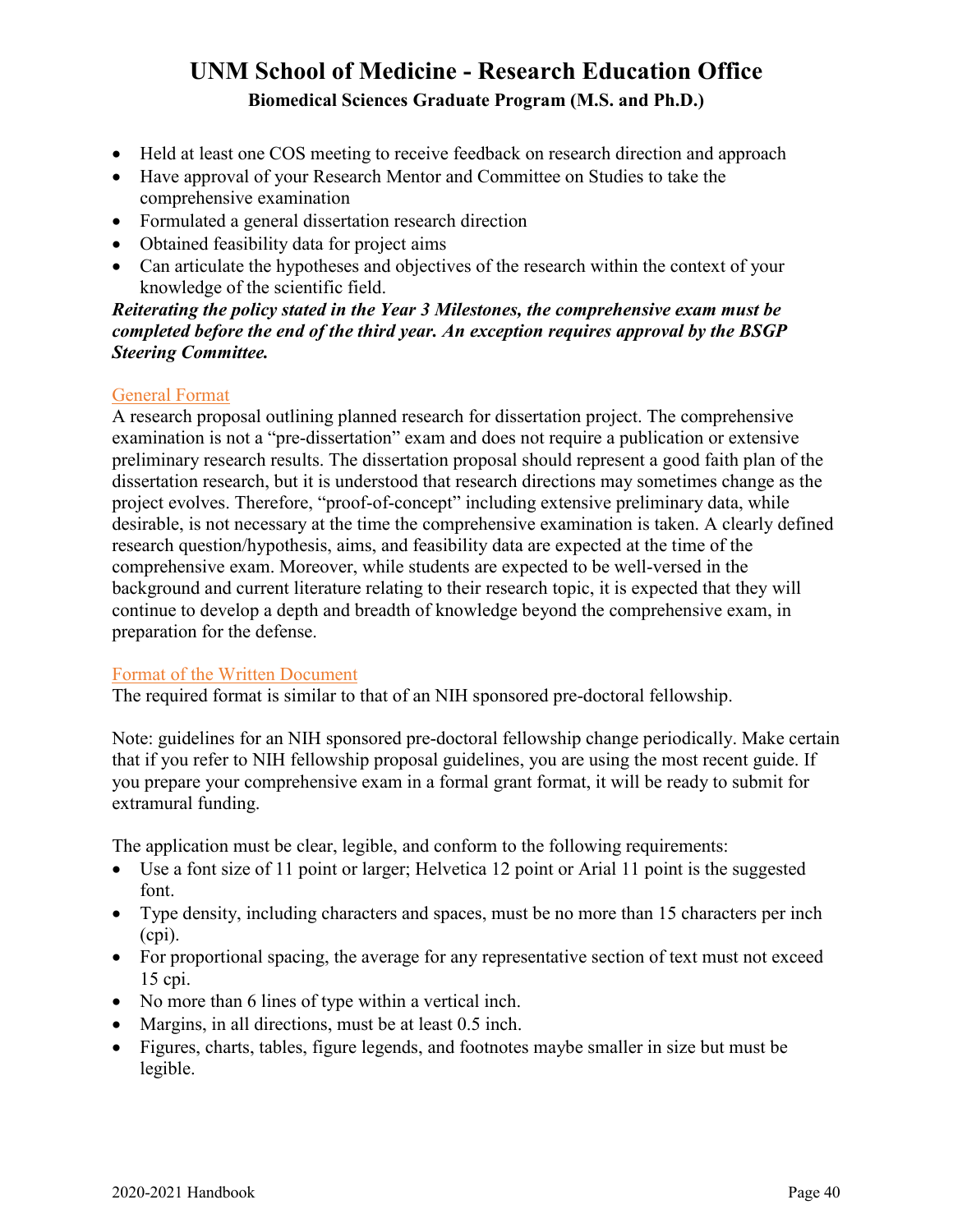- Total pages of research plan, including figures, diagrams, tables, etc., should not exceed 7 pages single-spaced (excluding references).
- (Good advice from NIH) The research plan should be well formulated and presented in sufficient detail that it can be evaluated for both its research training potential and scientific merit. It is important that it be developed in collaboration with the Research Mentor, but it is to be written by the applicant. Include sufficient information to permit an effective review without reviewers having to refer to the literature or any previous application. Brevity and clarity in the presentation will be considered indicative of an applicant's approach and ability to conduct a superior project.
- Proposal Sections
	- o Title
	- o Specific Aims (no more than 1 page). State concisely the goals of the proposed research and summarize the expected outcome(s), including the impact that the results of the proposed research will exert on the research field(s) involved.
	- $\circ$  List succinctly the specific objectives of the research proposed, e.g., to test a stated hypothesis, create a novel design, solve a specific problem, challenge an existing paradigm or clinical practice, address a critical barrier to progress in the field, or develop new technology.
	- o Research Strategy (no more than 6 pages). Divided into Significance and Approach sections.
	- o Significance Explain the importance of the problem or critical barrier to progress in the field that the proposed project addresses. Explain how the proposed project will improve scientific knowledge, technical capability, and/or clinical practice in one or more broad fields. Describe how the concepts, methods, technologies, treatments, services, or preventative interventions that drive this field will be changed if the proposed aims are achieved.
	- o Approach (Most often this section is divided into the relevant aims, which are restated from the Specific Aims page). Describe the overall strategy, methodology, and analyses to be used to accomplish the specific aims of the project. Include how the data will be collected, analyzed, and interpreted as well as any resource sharing plans as appropriate. Discuss potential problems, alternative strategies, and benchmarks for success anticipated to achieve the aims. If the project is in the early stages of development, describe any strategy to establish feasibility, and address the management of any high-risk aspects of the proposed work.
	- $\circ$  Preliminary Studies Preliminary or feasibility studies can generally be incorporated into the beginning, rationale section of each relevant aim.
	- o References (not included in the 7 page limit). List all literature references. Each reference must include the title, names of all authors, book or journal, volume number, page numbers, and year of publication. The references should be limited to relevant and current literature. It is highly recommended that you use a reference management tool such as Mendeley, Zotero, or EndNote.
	- o If your research involves Human Subjects or Animal Studies, include approval dates and protocol numbers.
	- o If your research involves any potential hazards, list specific training completed to address these hazards (i.e. Blood borne pathogens training).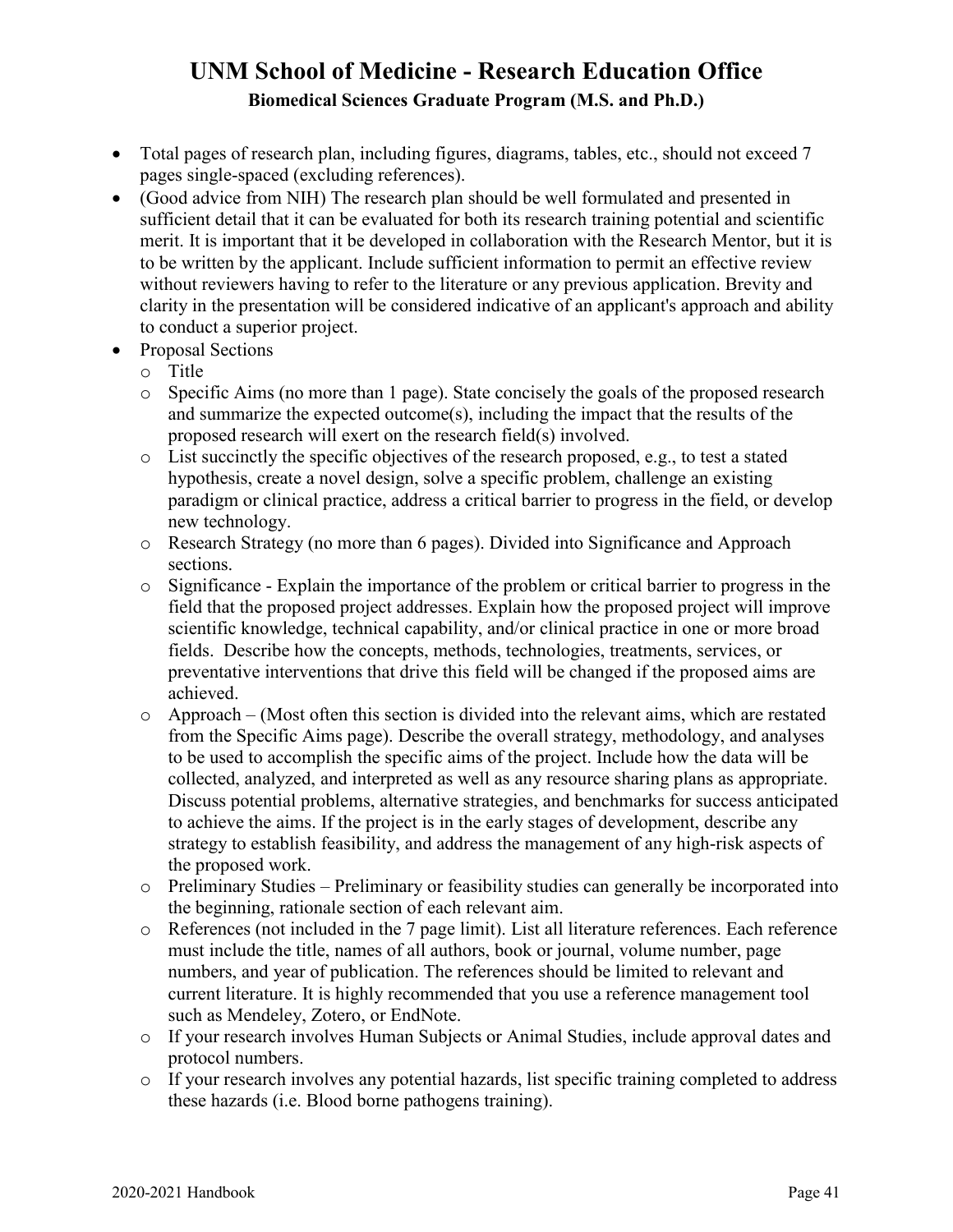#### Format of the Oral Examination

- The student must ensure that the proper paperwork has been filed in a timely manner with the SOMREO to obtain approval for the exam from OGS.
- At least two weeks prior to the exam, the student should post announcements of the public seminar, and should have completed and circulated a copy of the written proposal to the Committee on Studies.
- Students should also circulate a copy of these guidelines as well as the Comprehensive Exam Checklist Protocol form (see forms page on SOMREO website) to each COS member.
- Prepare a formal, public presentation (~45 min) to be presented in a public seminar. Your Research Mentor, or a moderator of your choosing, will introduce you at the start of the exam seminar.
- General questions from the audience will be entertained after the conclusion of your presentation.
- After a short break, you will meet in a closed session with your committee.
- At the closed session, be prepared to answer: 1) Points of clarification, 2) General knowledge questions related to your project, 3) More detailed discussion of methods and alternative approaches, 4) Potential pitfalls to your approaches, 5) Methods of data analysis, 6) Prioritization of research goals, 7) Timeline for completion and 8) any other questions the committee deems appropriate for assessment purposes.
- In general, the closed session should last from 1-1.5 hours.

#### **Outcomes**

- Pass, conditional pass, or fail.
- If you receive a Conditional Pass, the conditions must be clearly outlined on the Report of Exam form. Once the conditions are met, the COS Chair will inform the SOMREO and the Office of Graduate Studies in writing that the conditions have been met and that the student has officially passed their Comprehensive Exam.
- If you fail, you will have one year to retake the exam. Your COS should provide clear feedback on your deficiencies and what actions need to be taken to address them.
- The Comprehensive Exam Committee, BSGP Director, and SOMREO staff may work with the student and student's mentor to create a plan for preparing the student for retaking the comprehensive exam.
- A Memo of Understanding or similar document may be drafted and signed by the student, Research Mentor and COS Members. The BSGP Program Director should be consulted during the drafting of this document and a copy should be placed in the student's file after it is finalized and signed.
- If the student fails the comprehensive exam a second time, the student will not continue in the program (OGS rules).

### <span id="page-41-0"></span>9.7: Advancement to Candidacy for the Doctoral Degree

Each doctoral student must submit an Application for Candidacy (AC) listing all the courses that apply to the degree. The AC form should be filed the term the student passes the comprehensive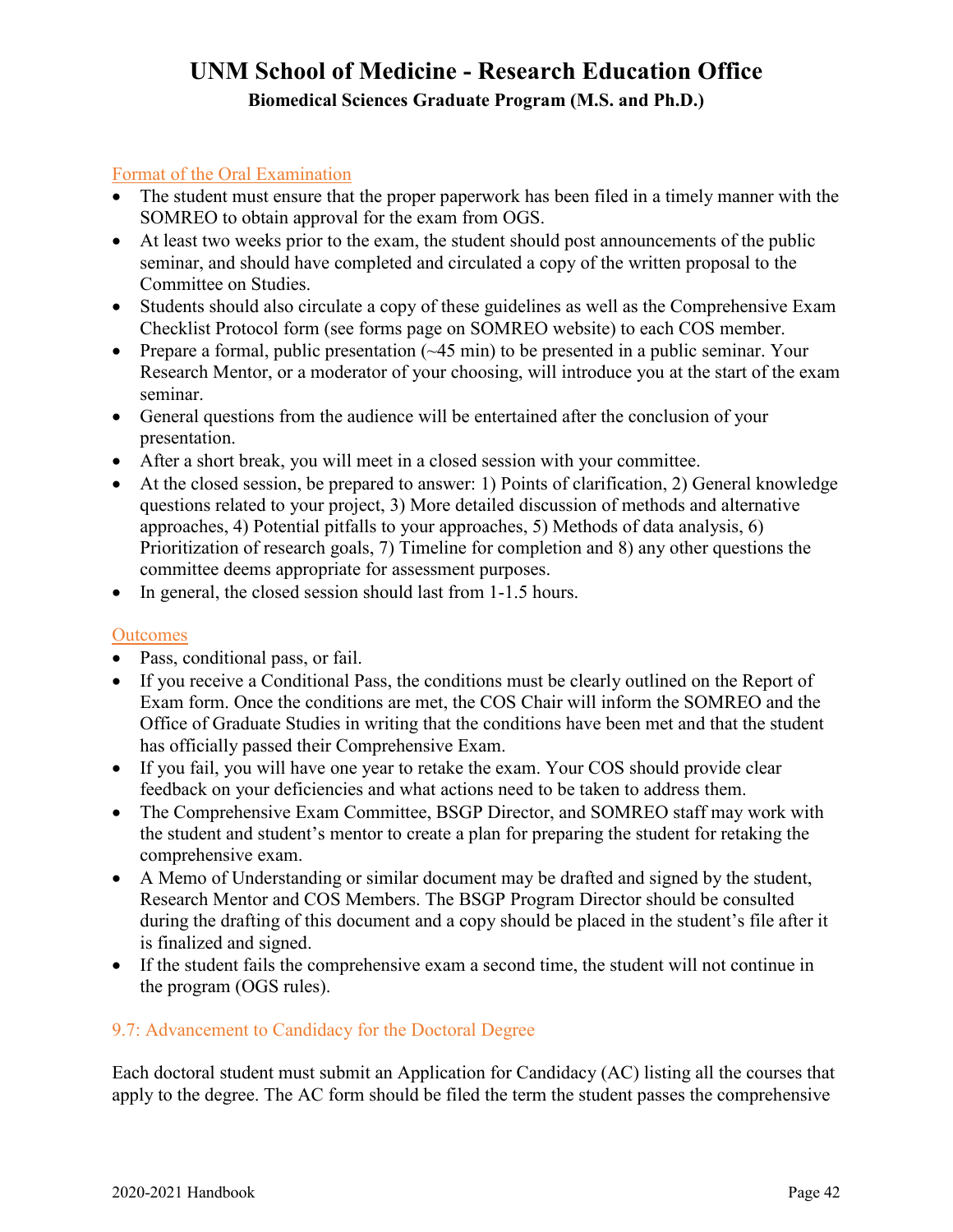examination and no later than the last day of the term before the student intends to graduate. If a language or a skill requirement is a criteria of the degree program, meeting this requirement should be noted on the AC form where indicated. If the language/skill requirement is not noted on the AC form a "Certification of Language or Research Skill Requirement" form must be submitted before the student is advanced to candidacy.

Concentrations and Graduate Certificates should also be listed on the AC.

A key requirement that must be satisfied in order to earn the doctoral degree is Advancement to Candidacy. The student is Advanced to Candidacy (often referred to as "all but dissertation or ABD") by the Dean of Graduate Studies in the term when all the following criteria have been met:

- 1. The doctoral comprehensive examination has been passed;
- 2. Graduate Studies has approved the Application for Candidacy;
- 3. Language/skill requirement (if appropriate) is satisfied.

#### <span id="page-42-0"></span>9.8: The Dissertation

Each doctoral candidate must prepare a written dissertation. The dissertation for the degree of Doctor of Philosophy must demonstrate ability to do independent research and competence in scholarly exposition. At an advanced level, it should present the results of an original investigation of a significant problem and should provide the basis for a publishable contribution to the research literature in the major field.

#### <span id="page-42-1"></span>9.8.1: Dissertation Committee

The dissertation committee (whose members often include those on the Committee on Studies) is charged with the supervision of a doctoral candidate's dissertation activities, including the review and approval of the student's research proposal. Doctoral candidates initiate the process of selecting the dissertation committee by first arranging for a qualified faculty member to serve as the Director/Chair. The faculty director and the candidate jointly select the remainder of the committee.

The BSGP has guidelines for committee membership that support a wide variety of faculty participants in the BSGP and mutual learning processes through translational cooperation that will foster better exchange of experiences and knowledge. Students and Research Mentors are responsible for ensuring that committee membership conforms to BSGP and OGS guidelines.

The following describes each role recognized by the BSGP and includes the guidelines that will be used to evaluate petitions presented to the BSGP Steering Committee:

a. Committee Members: Members of BSGP Dissertation/Thesis Committees must be approved by OGS as category 1 thru 6 in Biomedical Sciences and by BSGP. The *Approval for Graduate Instruction* form is obtained from the OGS website. Petitions for this approval are initiated by the faculty member and approved by the BSGP Steering Committee, and Dean of Graduate Studies.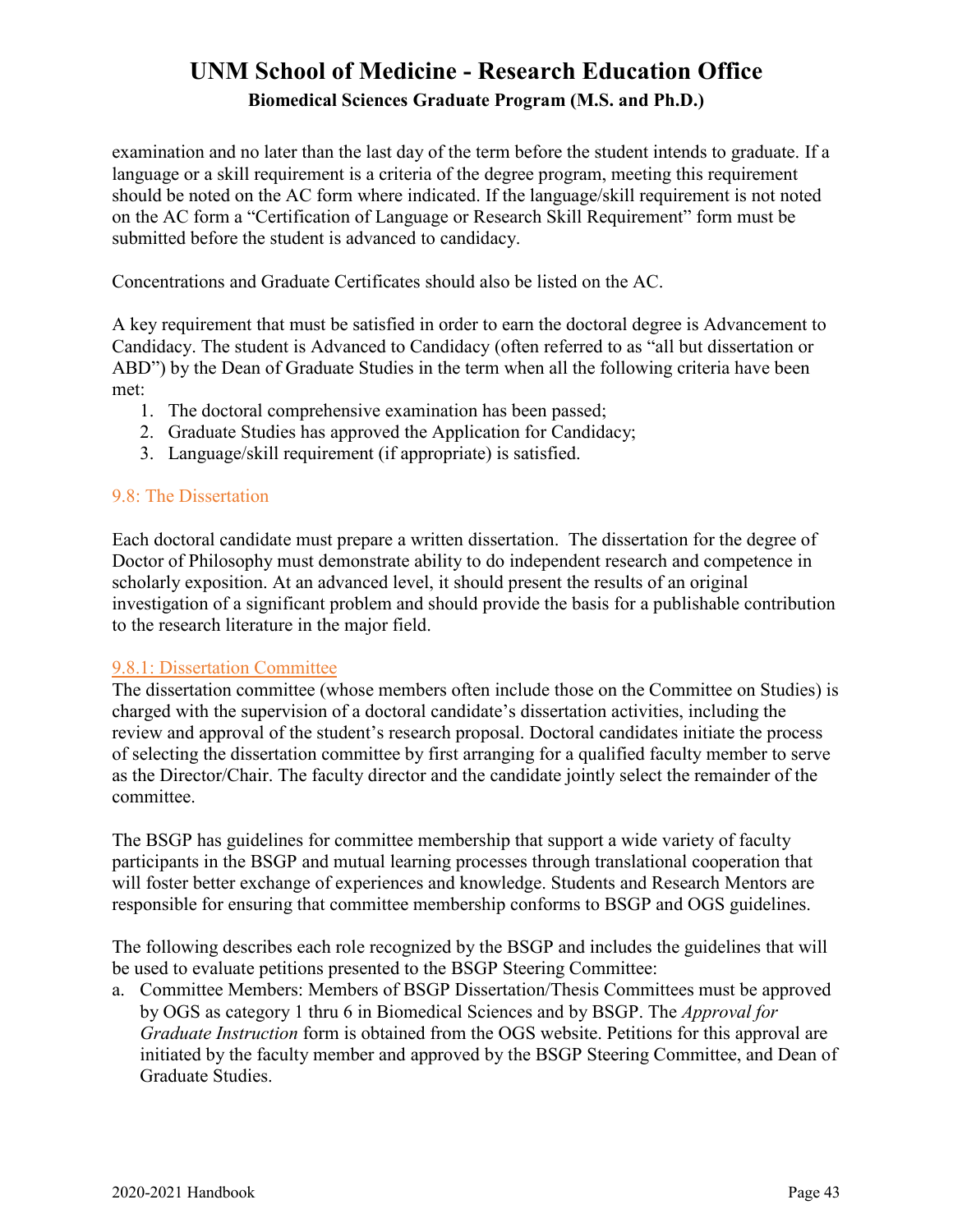- b. Committee Chairs: Chairs of BSGP Dissertation/Thesis Committees must be approved by OGS as category 1 or 5 in Biomedical Sciences and meet the BSGP Steering Committee guidelines for committee chair listed below. Ordinarily, the Research Mentor will serve as the committee chair. If a Research Mentor is not eligible to serve as Committee Chair, another eligible committee member shall serve as Committee Chair and participate as a full member of the student committee (this includes, but is not limited to, working closely with the Research Mentor and student and ensuring administrative processes are properly followed). The BSGP Steering Committee will base Committee Chair status on the following guidelines in addition to OGS guidelines:
	- 1. Must be approved by the BSGP Steering Committee
	- 2. Must receive UNM OGS Approval for committee membership in category 1 or 5
	- 3. Must have evidence of an independent research program (e.g. PI on a major research grant)
	- 4. Must have previous experience in student supervision or mentoring.
	- 5. Must have a PhD and/or extensive post-doctoral research experience
- c. Research Mentors: Research Mentors must be approved by OGS as category 1, 3, 4, 5 or 6 in Biomedical Sciences and meet the BSGP Steering Committee guidelines listed below. Research Mentors are responsible for monitoring the academic and research progress of the student. Research Mentors approved by OGS as category 3 or 4 should work closely with the committee chair to ensure program requirements are met. The responsibility for the research guidance and progress principally rests with the head of the laboratory in which the student is working. In the event that a Research Mentor leaves the university, students may move with their Research Mentor if they have been in the laboratory for more than two years. In that situation, the Research Mentor would be expected to take responsibility for tuition and stipends of the student while the student remains in the lab.

#### <span id="page-43-0"></span>9.8.2: Composition of the Dissertation Committee

The committee will consist of at least four members all of whom are approved by the Dean of Graduate Studies.

- A minimum of three committee members must hold tenure or tenure-track positions and must have regular graduate faculty approval.
- At least two members must hold tenure or tenure-track faculty appointments at The University of New Mexico and have regular graduate faculty approval.
- At least one of the members must be from the student's graduate unit and must hold a tenure or tenure-track faculty appointment with regular graduate faculty approval at The University of New Mexico.
- The dissertation director must be a tenured or tenure-track member of The University of New Mexico faculty and have regular graduate faculty approval.
- A required external member must hold a tenure or tenure-track appointment outside the student's unit/department. This member may be from The University of New Mexico (must have regular graduate faculty approval) or from another accredited institution (must be approved by the Dean of Graduate Studies).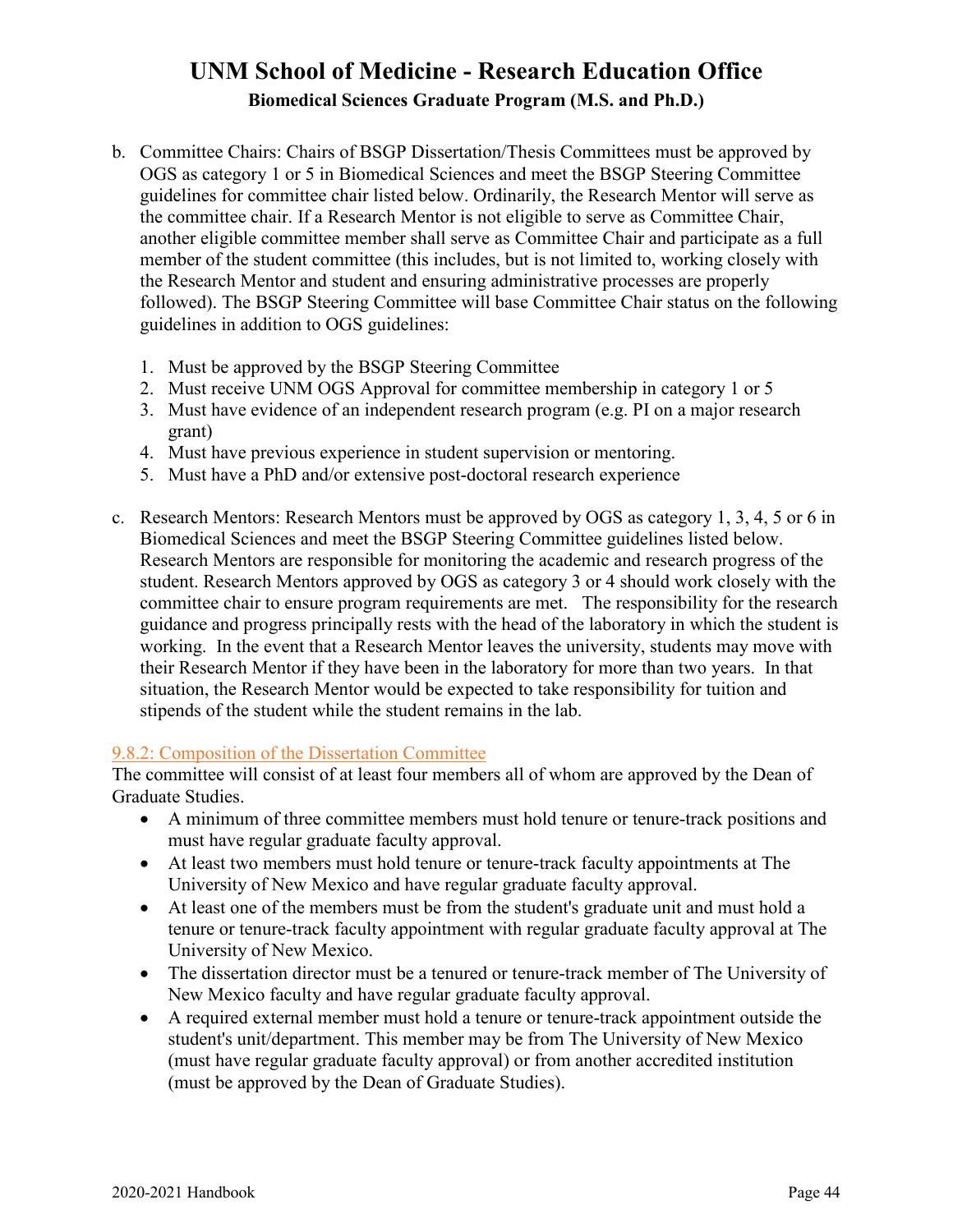• One of the committee members may be a non-faculty expert in the student's major research area.

Graduate students may supplement the minimum committee membership described above. All supplemental appointments must be identified on the "Appointment of Dissertation Committee" section of the Announcement of Exam form, and must be approved by the Dean of Graduate Studies.

NOTE: All expenses incurred for member services on a Dissertation Committee are the responsibility of the student and mentor.

### <span id="page-44-0"></span>9.8.3: External Review of the Dissertation

At the time of defense, students are expected to have at least one peer-reviewed manuscript reporting on the principal subject of the dissertation. In the absence of any peer-reviewed publications, an external review of the dissertation is required. In the event that a manuscript has been submitted and reviewed, but not yet published, the reviewers' comments may be submitted to the Dissertation committee and substitute for the external review requirement.

The student and their Dissertation Committee must together decide how the requirement that every dissertation must be reviewed by an outside reviewer is to be met. There are two options:

- 1. The dissertation may be critiqued by an expert from outside the New Mexico educational system; or
- 2. At least one manuscript reporting the research that is the principal subject of the dissertation may be submitted to a peer-reviewed journal and a review received by the time of the defense.

Depending on the option selected, either the outside reader or the journal must be approved by the dissertation committee.

### <span id="page-44-1"></span>9.8.4: Dissertation Hours

During the course of their dissertation work, doctoral candidates are required to enroll in a minimum of eighteen credit hours of dissertation (699) credit. Enrollment in 699 should not begin prior to the semester in which the student takes the doctoral comprehensive examination. Only those credit hours gained in the semester during which the comprehensive examination is passed and in succeeding semesters can be counted toward the eighteen credit hours required. A student enrolled in 699 who fails the comprehensive exam cannot apply any 699 credit hours from that semester toward their degree.

Ph.D. students may enroll in three, six, nine, or twelve credit hours of dissertation (699) credit hours per semester, with nine credit hours the maximum in Summer session. Minimum enrollment in 699 for one semester is three credit hours. Once enrollment in 699 begins, students must maintain continuous enrollment according to the guidelines stated in the "Continuous Enrollment Policy" delineated in the UNM Catalog.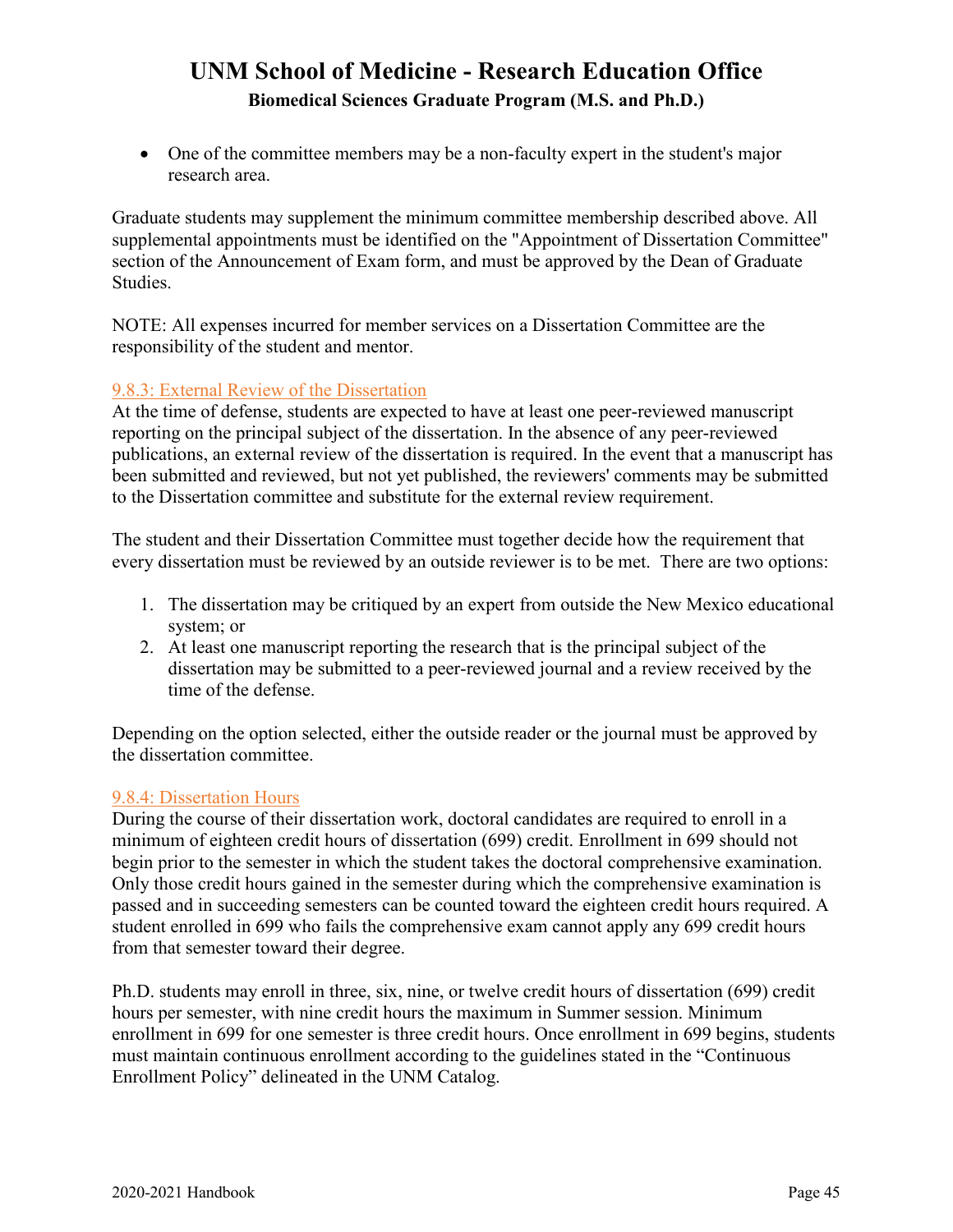#### <span id="page-45-0"></span>9.8.5: Dissertation Preparation

The student is responsible for preparing a dissertation in proper format that is of high reproduction quality and free of grammatical and typing errors. Guidelines on dissertation format are detailed and should be carefully followed. Students are urged to consult current guidelines from the OGS web site and to consult with the OGS manuscript reviewer for advice before defending their dissertations. The Manuscript Manual and most required forms are available on the OGS web site.

#### <span id="page-45-1"></span>9.8.6: Hybrid Dissertation

UNM accepts both traditional and non-traditional (hybrid) dissertations. If a graduate unit accepts both dissertation options, the student, in consultation with their dissertation committee, must decide which format is appropriate. Approval of which style is used will be obtained from their dissertation research director and the members of their examination or dissertation committee prior to preparing the thesis or dissertation. For either style, the rules and regulations established by the Office of Graduate Studies (OGS) regarding format (Front Matter, Text, Reference Matter, paper dimensions, margins, etc.) must be adhered to. The OGS guidelines are available at<http://grad.unm.edu/degree-completion/manuscript-prep.html>

A traditional dissertation is a single written document, authored solely by the student, presenting original scholarship. A non-traditional (hybrid) dissertation, as defined by the graduate unit, consists of a collection of related articles prepared and/or submitted for publication or already published. Each dissertation must include "introduction" and "conclusion" sections. The student must meet the general manuscript format criteria set forth in the UNM Catalog/Web site on manuscript guidelines. Students must adhere to copyright policies for obtaining permission to use a previously published manuscript.

A "hybrid" or manuscript-based dissertation format has been approved by the Senate Graduate Committee for the BSGP doctoral program.

The principles underlying the hybrid dissertation are:

- Peer reviewed publications are a prime measure of scholarship;
- An environment should be created that encourages graduate students to publish their work;
- Research activities in many disciplines depend upon collaboration and it is accepted that most graduate students will have colleagues and collaborators that appear as co-authors on their publications;
- A requirement for publication will unnecessarily delay awarding of the degree, hence manuscripts in preparation or in review for publication should be included;
- Students will be well served preparing manuscripts for publication rather than writing a traditional style thesis or dissertation, if the intent is to ultimately publish the work;
- The approved dissertation committee or Committee on Studies is the best judge of the acceptability of the student's work for fulfilling the requirements of the degree.

A manuscript-based (i.e., hybrid) dissertation is a collection of manuscripts or articles formatted for publication and presented as separate chapters of a single thesis or dissertation. This style must satisfy the following guidelines: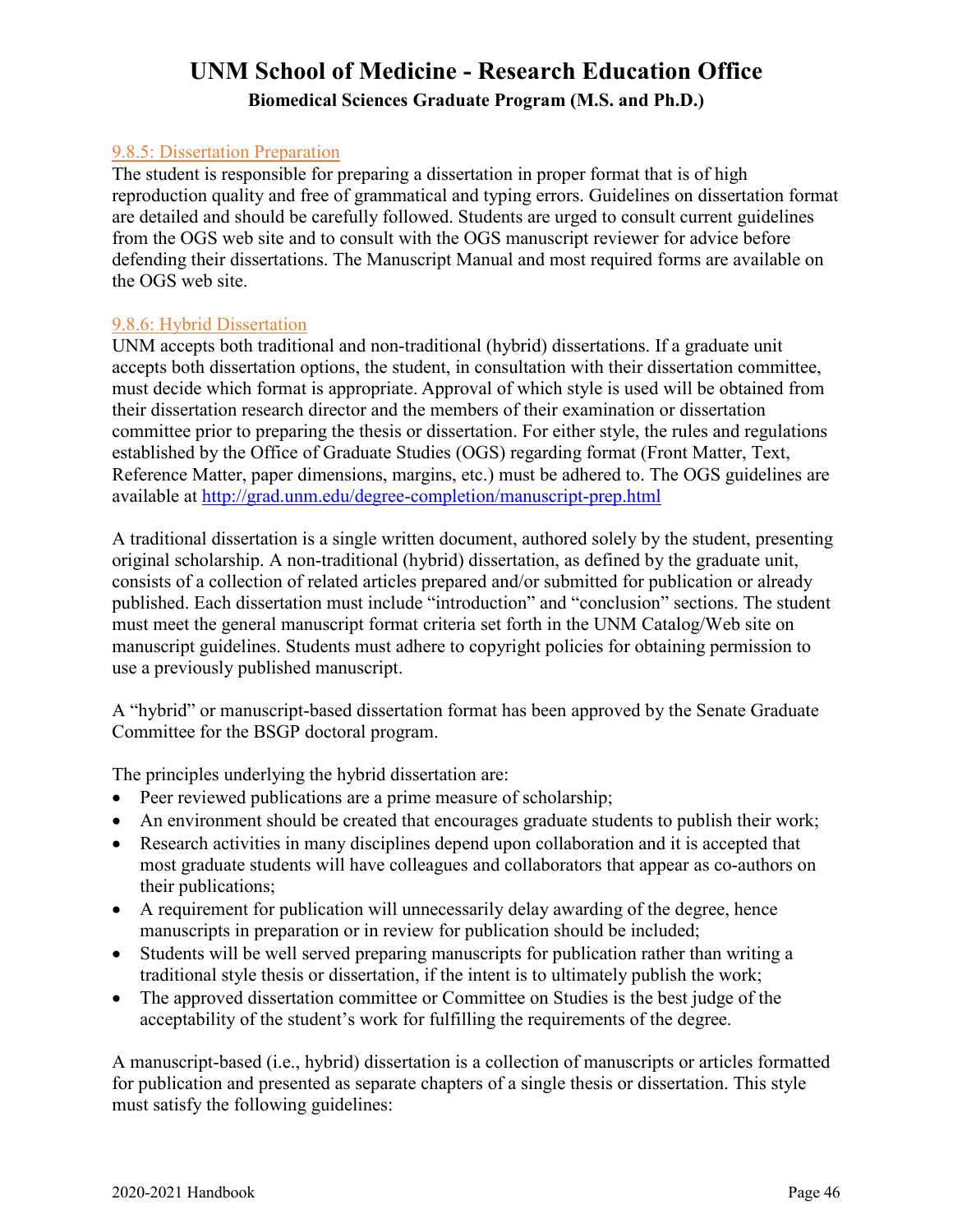- The articles or manuscripts must report original research that is primarily the student's or to which the student contributed significantly. The student must be the primary author on at least one of the manuscripts in the dissertation. The inclusion of a particular manuscript in the dissertation will be with the approval of the student's Research Mentor and the members of the examination committee. Note: If the student is not the first author, OGS may request a statement from the dissertation committee that confirms the student's significant contributions to the work.
- The manuscripts must be articles published in a peer-reviewed national or international journal and/or manuscripts prepared for publication in a peer-reviewed national or international journal. This guideline allows for a single thesis or dissertation to consist of a mixture of published and unpublished material.
- The chapters should be re-formatted to a single uniform style.
- The names of all co-authors on multi-authored manuscripts will be included. If one or more of the manuscripts are already published at the time the thesis or dissertation is submitted, the article's citation will be provided at the beginning of the chapter.
- Students should consult OGS regulations regarding issues related to copyright. Students are responsible for obtaining permission to use a published, copyrighted manuscript in their thesis or dissertation from the journal in which the paper is published. Students are advised to consult the policies of the journal regarding release of copyright for use in theses and dissertations. Many journals openly state in their policies and guides to authors that published manuscripts may be used for theses and dissertations without obtaining additional permission.
- The completed dissertation will contain:
	- o An abstract that collectively summarizes the individual manuscripts or chapters;
	- o A scholarly, general introduction that provides context for how the individual manuscripts and each chapter relate to a general theme of the thesis or dissertation. The student should seek the advice of their Research Mentor and members of their thesis examination or dissertation defense committee on the content of the introduction.
	- o The articles or manuscripts as separate chapters;
	- o A concluding chapter that provides an overview of the collective findings reported in the separate chapters and addresses the significance of the research within the field;
	- o An optional appendix containing any additional material that will not be submitted for publication may be included or a literature review section, as appropriate.

### <span id="page-46-0"></span>9.8.7: Notification of Intent to Graduate

Students must inform the BSGP in writing of their intent to graduate by submitting a "Notification of Intent to Graduate" form to the SOMREO for approval. The SOMREO staff in turn will send a Proposed Graduation List to OGS based on the Notification of Intent to Graduate forms received. The deadlines for the SOMREO to receive this notification are July 20th for Fall semester graduation, December 5th for Spring semester, and May 2nd for Summer semester. Submission of this form, however, does not ensure that the student will graduate at the end of that semester. Graduation is dependent upon the completion of all degree requirements (including thesis and dissertation manuscripts, graduate exams and defenses, incomplete and non-recorded {NR} grades) by November 15th for Fall semester, April 15th for Spring semester,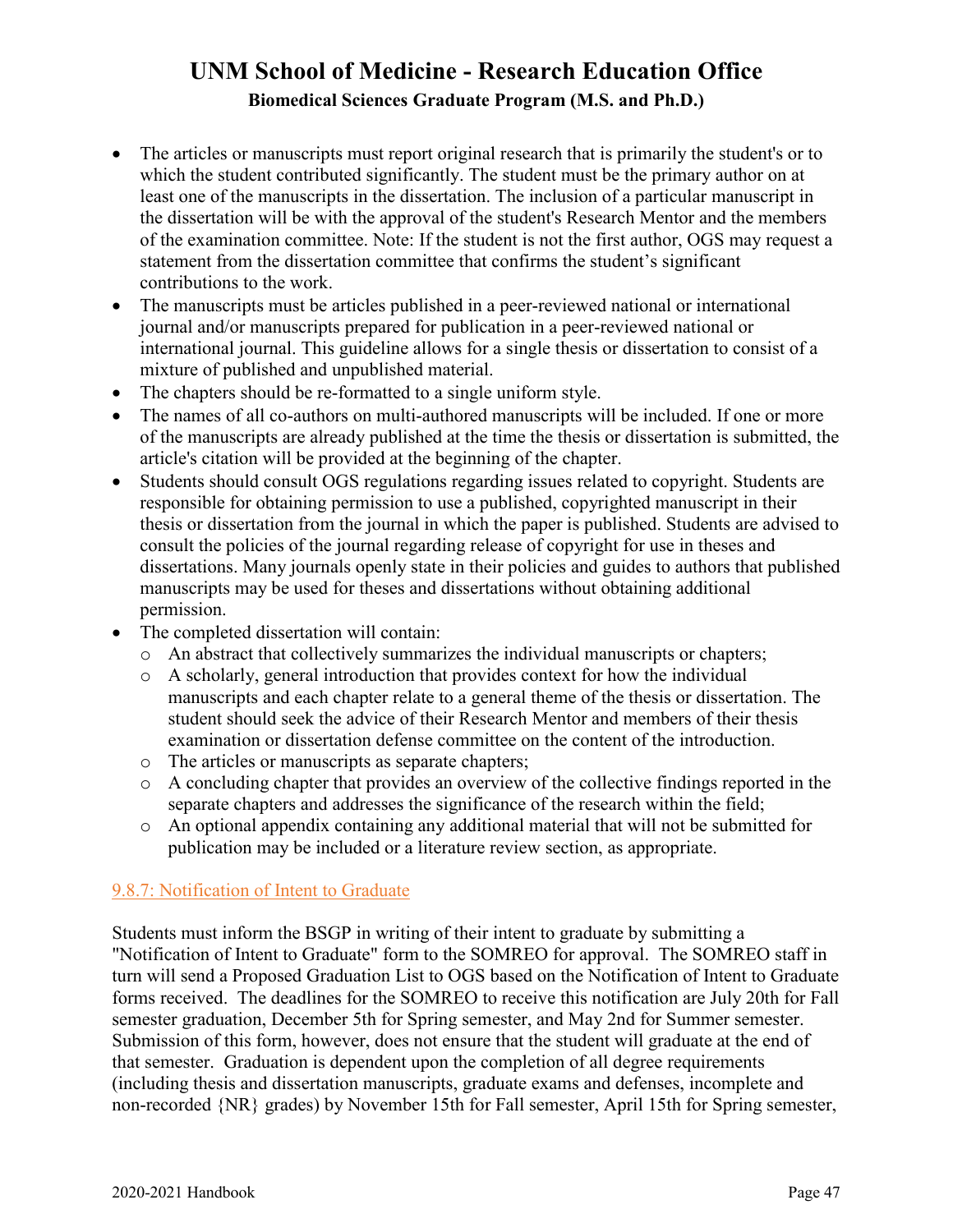and July 15th for Summer semester. If a student does not complete all degree requirements for graduation in a particular semester, the student must submit a new Notification of Intent to Graduate form for graduation in a subsequent semester.

Links to the Intent to Graduate and other forms may be found on the [SOMREO](http://hsc.unm.edu/research/brep/graduate/bsgp/index.html) website.

Only students who have completed all degree requirements or intend to complete all requirements by the end of the next semester may participate in School of Medicine commencement exercises with permission of the BSGP steering committee.

#### <span id="page-47-0"></span>9.8.8: The Final Examination for the Doctorate (Dissertation Defense)

The doctoral final oral examination is the last formal step before the degree is awarded and is conducted with due respect to its importance as such. The focus of the final examination is the dissertation and its relationship to the candidate's major field. Its purposes are:

- 1. To provide an opportunity for candidates to communicate the results of their research to a wider group of scholars;
- 2. To afford an opportunity for the members of the examination committee, as well as others (faculty, students, staff, etc.), to ask relevant questions;
- 3. To ensure that the research reflects the independence of the thought and accomplishment of the candidate rather than excessive dependence on the guidance of a faculty member; and finally,
- 4. To ensure that the candidate is thoroughly familiar not only with the particular focus of the dissertation but also its setting and relevance to the discipline of which it is a part.

At least two weeks before the final examination is held, and no later than November 1 for Fall graduation, April 1 for Spring or July 1 for Summer, the student must notify Graduate Studies of its scheduled date by electronically submitting the [appropriate announcement form.](http://gradforms.unm.edu/home) In order to qualify to sit for a doctoral exam during the intersession, the student must be registered for the following semester. The student is responsible for providing each member of the dissertation committee with a complete copy of the dissertation in ample time for review prior to the examination.

The presentation and examination phases of the exam are open to the University community and are published in various sources; the deliberation phase is only open to the committee. At the conclusion of the examination, the dissertation committee members confer and make one of the following recommendations, which must be agreed upon by at least three of them:

- 1. That the dissertation be approved without change;
- 2. That the dissertation be approved subject only to minor editorial corrections: or
- 3. That the dissertation be rewritten or revised before approval.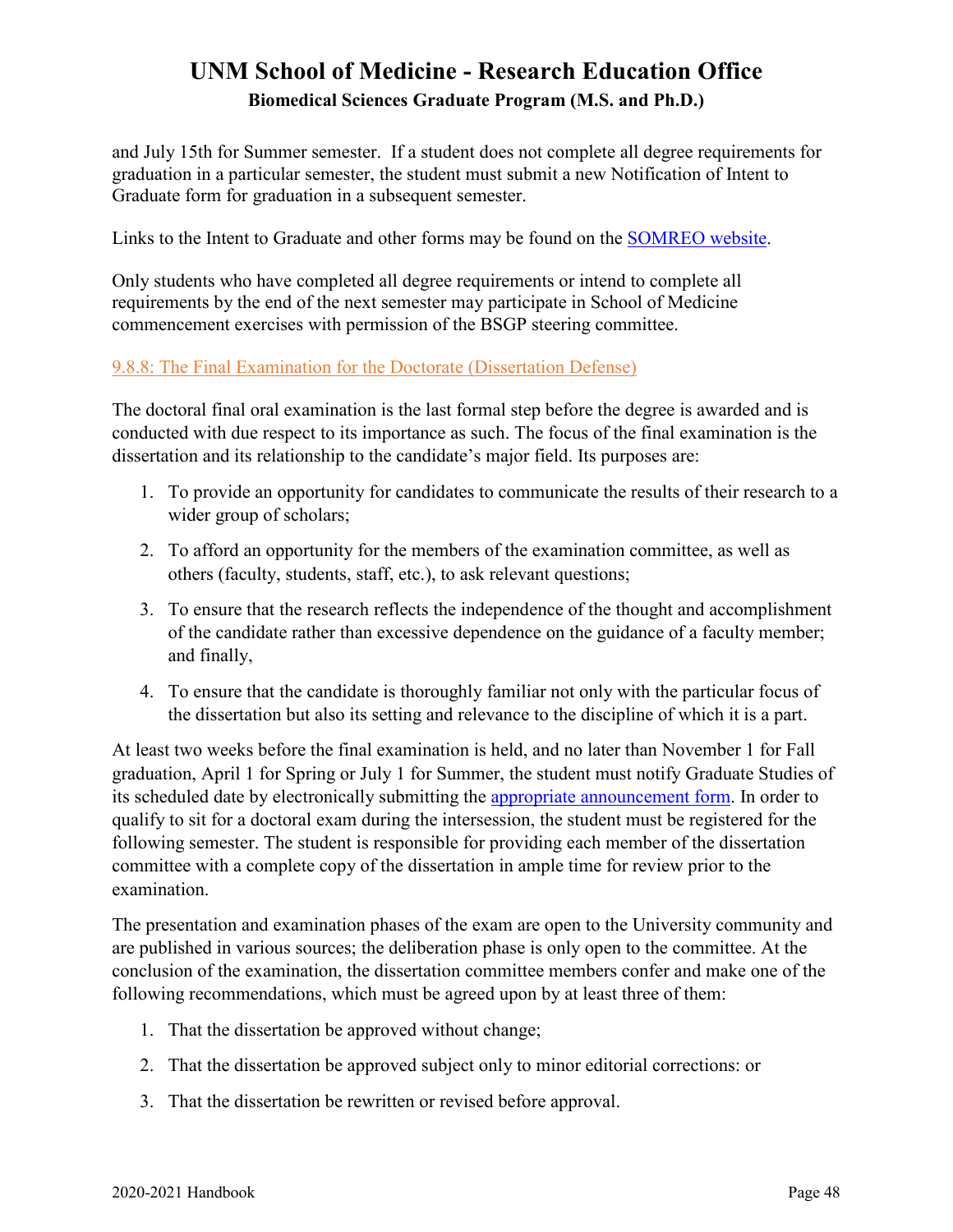If either the first or second recommendation is made, the committee may decide that no further meetings are needed. In the second instance the director of the dissertation is responsible for seeing that all necessary corrections are made before the dissertation is submitted to Graduate Studies. If the third recommendation is made, the full committee may elect to meet again to determine that their concerns have been addressed.

If the third recommendation is made, the full committee may elect to meet again to determine that their concerns have been addressed. If the third recommendation is made, the Report on Exam should indicate a grade of Conditional Pass. All required changes to change the grade from Conditional Pass to Pass should be provided to the student in writing. Once the student has made the required changes, they will submit a revised version of the manuscript to the dissertation committee. The Chair of the Committee should confirm with all members that their concerns have been addressed. The Chair will then provide a memo to the SOMREO stating that conditions stipulated by the committee were met and the committee is now in agreement that the student has passed the exam. Then, the BSGP Director will send a memo to OGS on departmental letterhead stating that the student successfully passed the conditional pass requirements. Once OGS receives the memo, the student's file will be updated to reflect the exam grade of pass.

In addition to the Announcement of Exam form, the BSGP also requires an Exam Flyer be submitted to the SOMREO for publication at least two weeks before the exam. Links to a sample Exam Flyer (BSGP requirement for publication in the Digest), Announcement of Exam, Report on Exam, and other forms may be found on the [BSGP website.](http://hsc.unm.edu/research/brep/graduate/bsgp/index.html)

#### <span id="page-48-0"></span>9.8.9: Quality of the Dissertation

The responsibility of the dissertation committee (especially the Chair) includes the evaluation of the substance and methodology of the dissertation as well as an assessment of the candidate's competence in scholarly exposition. The dissertation should reflect a high level of scholarship in the conduct and presentation of the study. If serious questions concerning substance, methodology or exposition arise through a review of the "Report on Thesis or Dissertation" forms, the Graduate Dean may seek the counsel of the dissertation committee, graduate unit director and/or other scholars with particular competence in the field of study before the dissertation receives final approval.

### <span id="page-48-1"></span>9.8.10: Submission and Approval of the Dissertation

The dissertation defense is scheduled once the student and their Research Mentor have agreed that the manuscript is in its final form. Doctoral students must submit their dissertations to the Dean of Graduate Studies within ninety (90) days of their final examination for the dissertation. If the manuscript is not submitted within that time, the student must schedule and complete a second final examination for the dissertation.

The deadline dates for submission are: November 15 for Fall graduation, April 15 for Spring, or July 15 for Summer.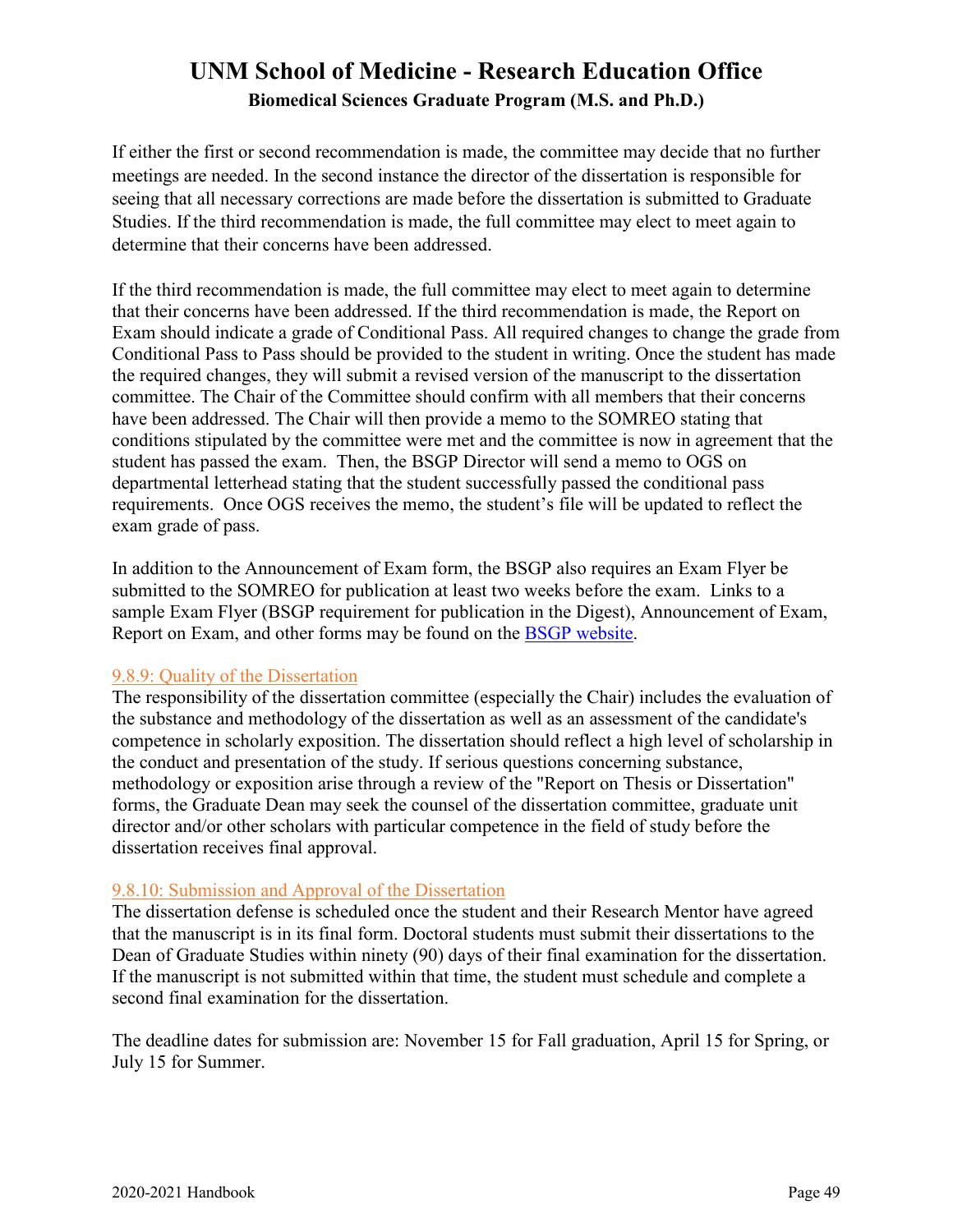The graduate unit may require additional copies of the dissertation. The "Certification of Final Form," certifying that the director of the dissertation has proofread the final manuscript, must accompany the dissertation. This form may be obtained from the OGS web site. If the format of the manuscript is incorrect, the author and the committee chairperson will be immediately notified. A letter from the Dean of Graduate Studies will also notify the student when the manuscript has been officially accepted.

### <span id="page-49-0"></span>9.8.11: Accompanying Forms

The following forms, which must be submitted along with the manuscript, may be obtained from the Graduate Studies Web site:

- 1. A "Certification of Final Form"
- 2. An "Information Cover Sheet"
- 3. A "Survey of Earned Doctorate" (filled-out at the OGS website).
- 4. The ProQuest UMI Dissertation Electronic Submission is required for Ph.D. doctoral students to the ProQuest repository.
- 5. "Electronic ETD Release Form"
- 6. Embargo Request Form (if requesting an embargo).

### <span id="page-49-1"></span>**Section 10: CHANGE OR ADDITION OF DEGREE (M.S. to PH.D. or PH.D to M.S.)**

UNM non-degree students and undergraduate students applying for admission to a graduate degree program must follow normal graduate admission procedures. Graduate students who are no longer in active status must apply for readmission.

#### <span id="page-49-2"></span>10.1: Eligibility and Process for Change of Degree Level (CODL) Petitions (M.S. to Ph.D.)

BSGP students currently enrolled in good standing in the M.S. program may petition to advance to the Ph.D. program. In order to petition for advancement, the M.S. student must be on track to successfully meet all the first-year requirements of the Ph.D. program and must petition to the BSGP steering committee in writing of the interest in advancing to the Ph.D. track.

In addition to submitting a petition to the BSGP steering committee, the M.S. student must also submit an evaluation and letter of recommendation from the Research Mentor who has agreed to provide support to the student as a Ph.D. student, and be accompanied by a signed Mentor Agreement. The student's current UNM transcripts will be provided to the BSGP Steering Committee for evaluation with the petition.

Students will be informed in writing of the Steering Committee's decision.

M.S. students who are admitted to the Ph.D. program through this process will then be eligible to take the Qualifying Exam.

<span id="page-49-3"></span>10.2: Eligibility and Process for Change of Degree Level (CODL) Petitions (Ph.D. to M.S.)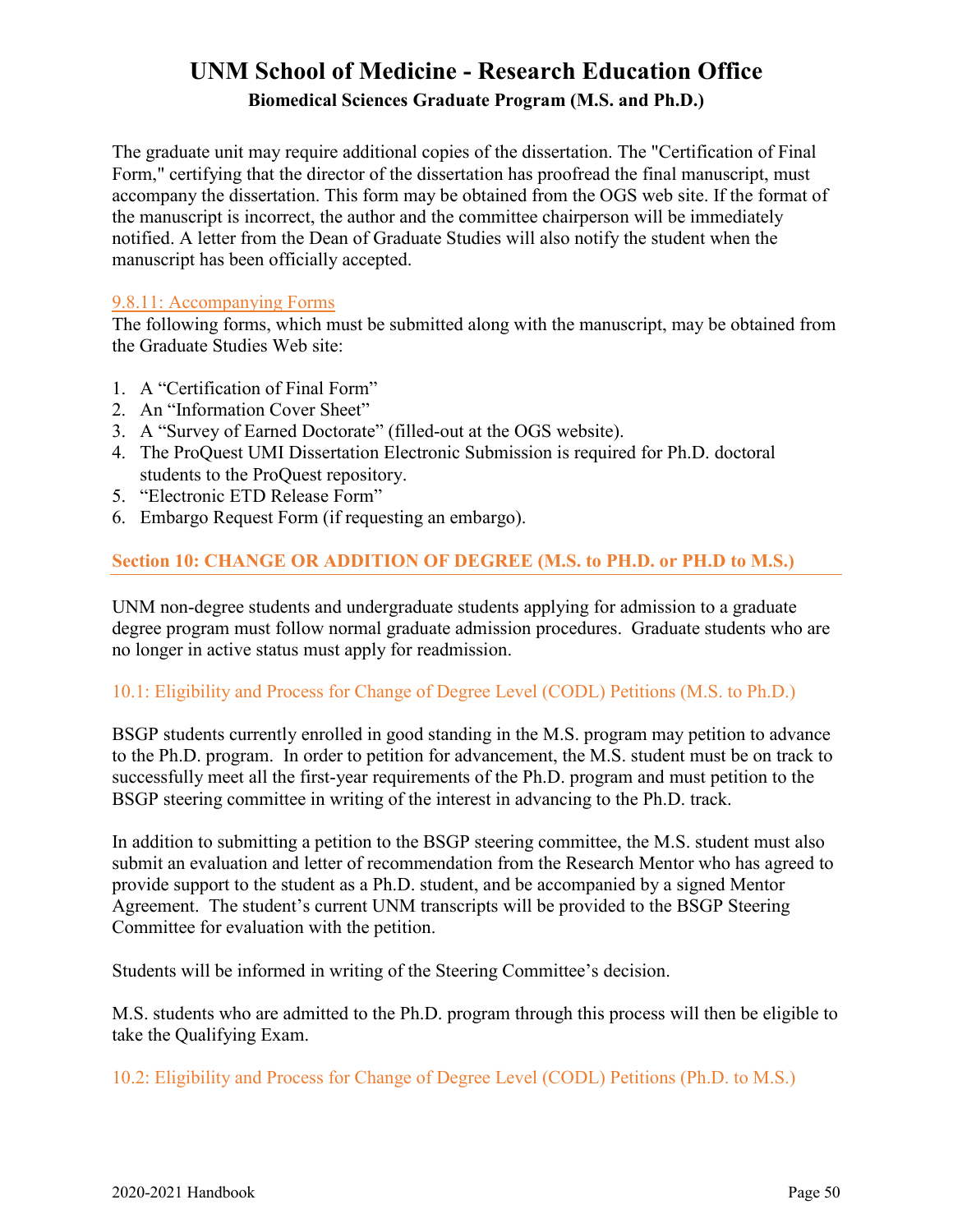BSGP students currently enrolled in the Ph.D. program may petition to change to the M.S. track. In order to petition, the Ph.D. student must be on track to successfully meet all the requirements of the M.S. program and must petition to the BSGP steering committee in writing of the interest in changing to the M.S. track.

Students will be informed in writing of the Steering Committee's decision.

### <span id="page-50-0"></span>10.4: Evaluation of Requests for Admission Under Advanced Status

Graduate students wishing to transfer into the BSGP from another institution must apply for admission as a new student. The application will undergo evaluation by the BSGP Admissions Committee using the same criteria applied to other applicants. If admitted, the student will complete the required first-year curriculum and Qualifying Exam with that year's incoming cohort.

Students entering the BSGP after completing graduate credit at another institution may petition the BSGP Steering Committee to have Qualifying Exam, Comprehensive Exam, first-year curriculum, graduate-level academic credit from another institution transferred to meet UNM graduation requirements and/or petition to have BSGP coursework waived based on completion of comparable graduate coursework at another institution. Acceptance of the petition to transfer credits or waive BSGP coursework will be at the discretion of the BSGP Steering Committee and subject to UNM graduate credit transfer policies. (Excerpt from the UNM Catalog) The student must have earned a grade of B or better in the courses for which transfer credits are requested. Courses taken on a Pass/Fail basis and/or courses taken as extension credit at other universities will not be accepted for graduate credit at the University of New Mexico.

### <span id="page-50-1"></span>10.5: Withdrawing from the BSGP Program

Graduate students wishing to withdraw from the BSGP Program must provide notice of their intent to withdraw in writing to the BSGP Program Director. This memo will be kept in the student's file.

### <span id="page-50-2"></span>**Section 11: FINANCIAL SUPPORT**

Ph.D. students in the BSGP will receive stipend support as outlined in their letter of offer. This support is a Research Assistantship (RA). To receive this support, a student must:

- Retain full time status (minimum of 6 credit hours dissertation or course work which count toward the graduate degree in fall and spring; 3 credit hours in summer)
- Remain in good academic standing (GPA 3.0 or greater);
- Be within the time limit of completion of the degree sought; and
- Continue to make adequate progress toward the degree as defined by the student's Committee on Studies/Dissertation Committee.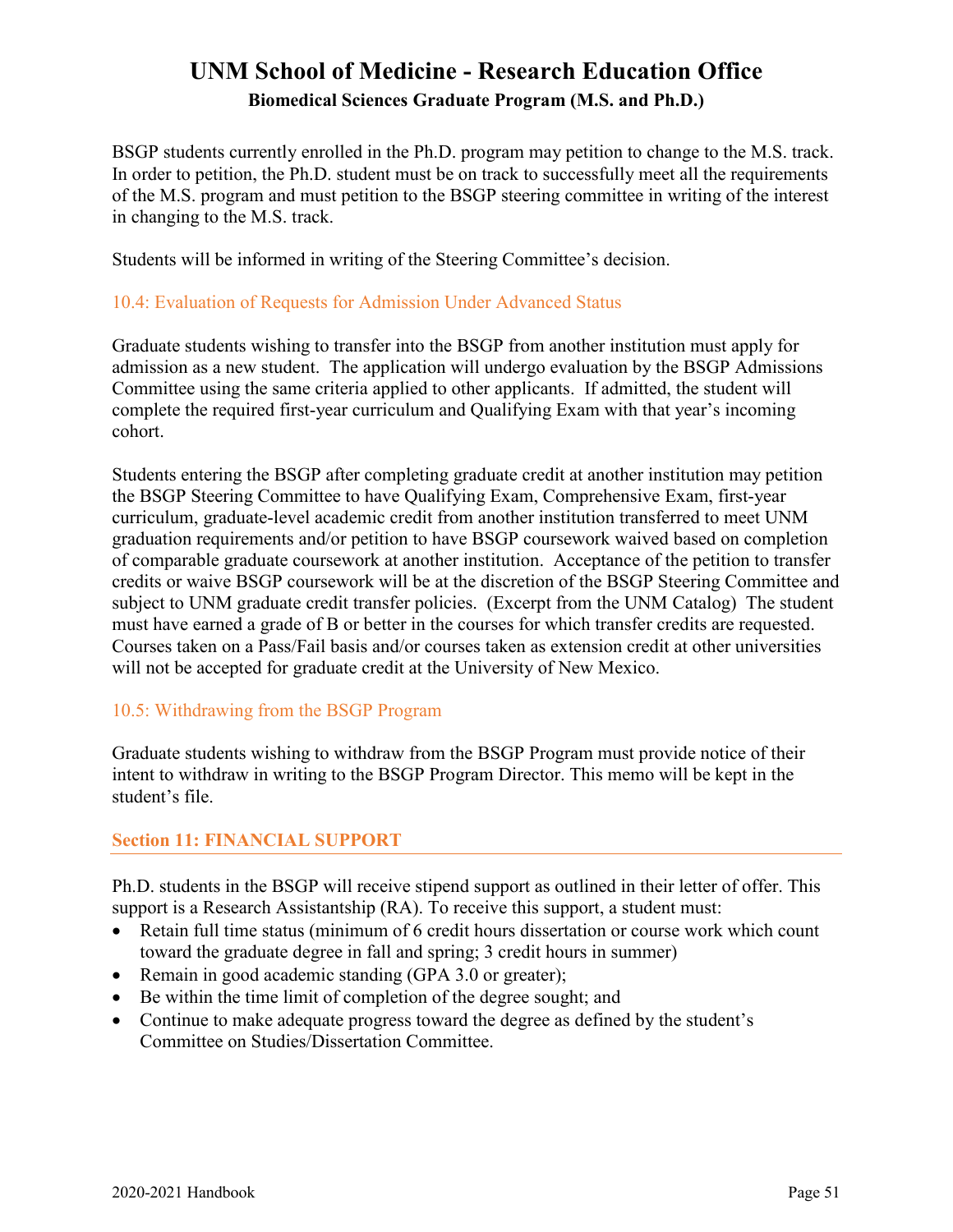Master's students are not guaranteed BSGP program funding. They are responsible for securing their own funding and, while not guaranteed, are often able to attain positions in laboratories during their second year in the program.

Students on Types 1 and 2 probation are ineligible to hold an assistantship. Students on Type 3 probation may provisionally hold an assistantship for one semester. Refer to "General Academic Regulations," in the BSGP handbook or the UNM Catalog for probation definitions. Information on financial assistance is available from the SOM – Financial Aid Office (272- 8008). Additional information regarding financial assistance for graduate students is available on the OGS web site.

UNM offers several types of financial assistance for which graduate students may apply. In some cases, the awards are merit-based and highly competitive. In other cases, awards are need-based and there is a limit (i.e., cap) to the combined amount of financial assistance provided. To qualify for all need-based and some merit-based awards, students must complete a FAFSA (Free Application for Federal Student Aid) form that is available on the web: [www.fafsa.ed.gov.](http://www.fafsa.ed.gov/)

The UNM Scholarship Office administers the majority of scholarships at the University, including institutional, departmental, and outside and private scholarships. Scholarships are traditionally merit based and competitive. Additional information about scholarships is available through the UNM Scholarship Office at (505) 277-8900 and through their homepage: [scholarship.unm.edu/](http://scholarship.unm.edu/)

UNM participates in the Federal Direct Loan program. Additionally, students may contact alternative lenders who offer non-federal educational loans. Further information can be obtained through the Student Financial Aid Office at (505) 277-2041 or at their home page [finaid.unm.edu/](http://finaid.unm.edu/)

Students may be eligible for extramural research fellowships. Contact the BSGP Director for information. Opportunities are also posted on the Opportunities tab of the SOMREO website.

### <span id="page-51-0"></span>11.1: Research and Travel Grants

A limited number of research and travel grants are available to support research projects and/or travel by graduate students who are working towards completion of their degrees. The grants are to be used to defray the costs of research projects, such as materials or equipment, and/or for travel required to collect data or to present the results of the research at professional meetings. All graduate students in good academic standing, full- or part-time, are eligible to apply. These awards are highly competitive. The number of awards granted per semester is dependent upon the number of proposals submitted and the amount of funding available. Information is available at:<https://grad.unm.edu/funding/research-travel-grants/index.html>

The BSGP also supports a limited number of travel awards (see "BSGP Travel Awards" below) and BSGP students are eligible to apply for the Betty Black Dossett award through the School of Medicine.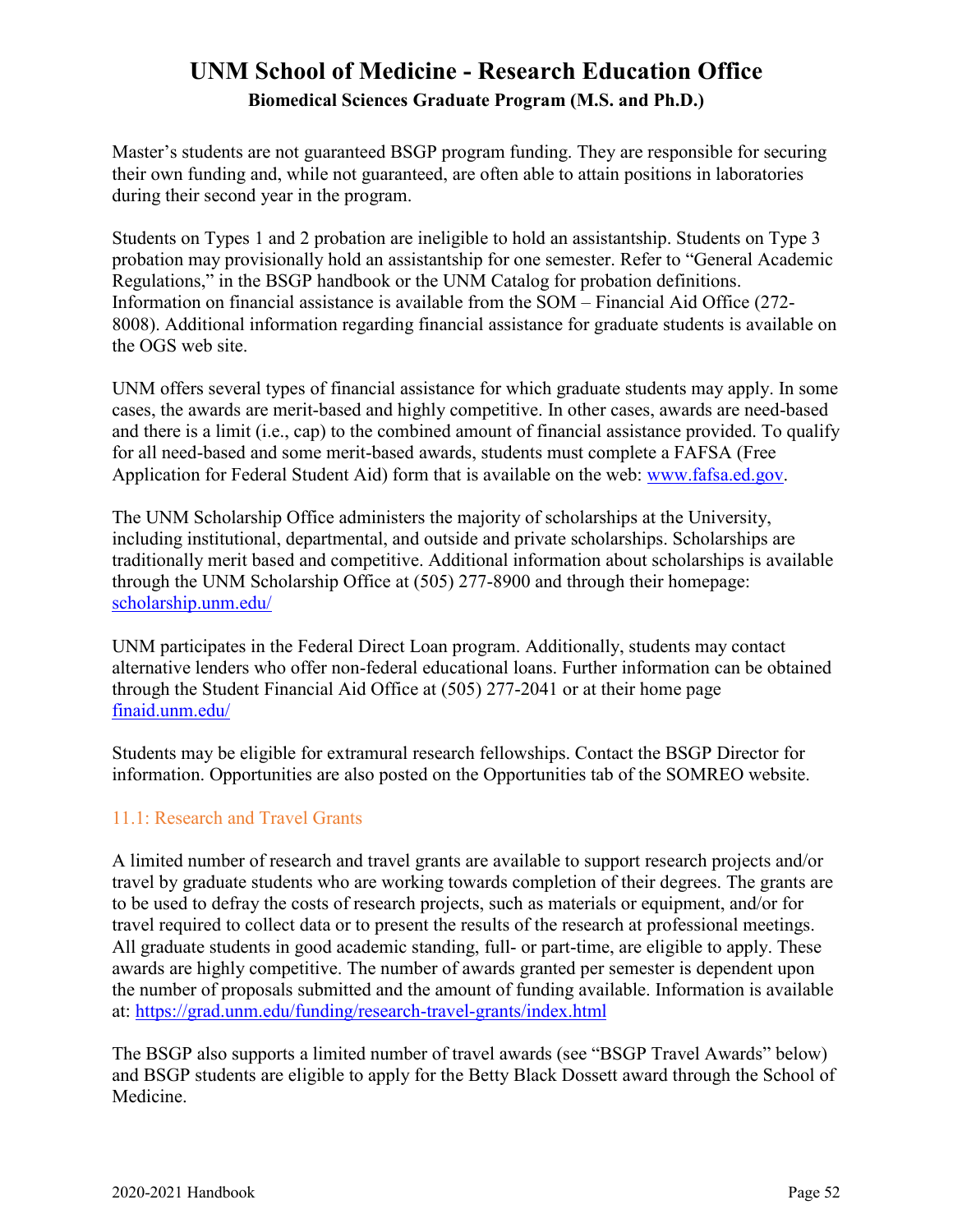### <span id="page-52-0"></span>11.2: BSGP Travel Awards

Limited funds are available on a competitive basis as travel supplements to defray the cost of BSGP student travel to professional meetings. Applications will be accepted 3 times per year on October 1, February 1 and June 1 for travel prior to the next application deadline. Announcements of the BSGP Travel Award application deadline will be circulated one month before each deadline to students and faculty. Applications will be reviewed by a committee of at least three faculty members when necessary (more applications received than available awards) and ranked in order of merit. Students and their mentor will be notified of funding within 2 weeks of the committee decision. Award distribution (number of awards and amount of award) will be contingent on availability of funds and occur as reimbursement after travel has occurred and receipts for eligible expenses turned into the SOMREO. The maximum travel award is \$600 and a student may only receive one award per year.

### <span id="page-52-1"></span>11.2.1: Eligibility

Students must:

- Be a full time BSGP student in good academic standing
- Have completed the most recent Annual Activities and Accomplishments Report
- Be presenting research findings at a professional meeting or conference or attending other activities that would enhance the students scientific development (training courses, workshops, etc.)
- Provide evidence of having applied for other available travel funding (e.g. Research, Project and Travel (RPT) Grant through UNM OGS, travel awards available through the meeting or conference sponsor) or demonstrate that travel awards are not available through the meeting or conference sponsor.

### <span id="page-52-2"></span>11.2.2: Application Submission

To be considered for an award, students must submit the following information:

- Completed BSGP Travel Award [application](https://hsc.unm.edu/research/brep/common/docs/bsgp/bsgp-travel-award-application.pdf)
- Application form which requests total travel budget, amount of request, name of meeting and location
- Current CV of student
- Statement of impact of the travel award on student professional development and career goals. For presentation travel, include research significance and student involvement in research represented in the submitted abstract  $(2 \text{ paragraphs}, \leq 1 \text{ pg})$
- Letter of support from research mentor including identification of other funding sources for student travel. For presentation travel, include the student's contribution to the research represented in the research abstract
- Copies of applications for other funding mechanisms or evidence that student travel awards are not provided through the meeting or conference sponsor (generally available on meeting or conference sponsor website)
- Copy of Student Activities & Accomplishments Form
- For Presentation travel; a copy of research abstract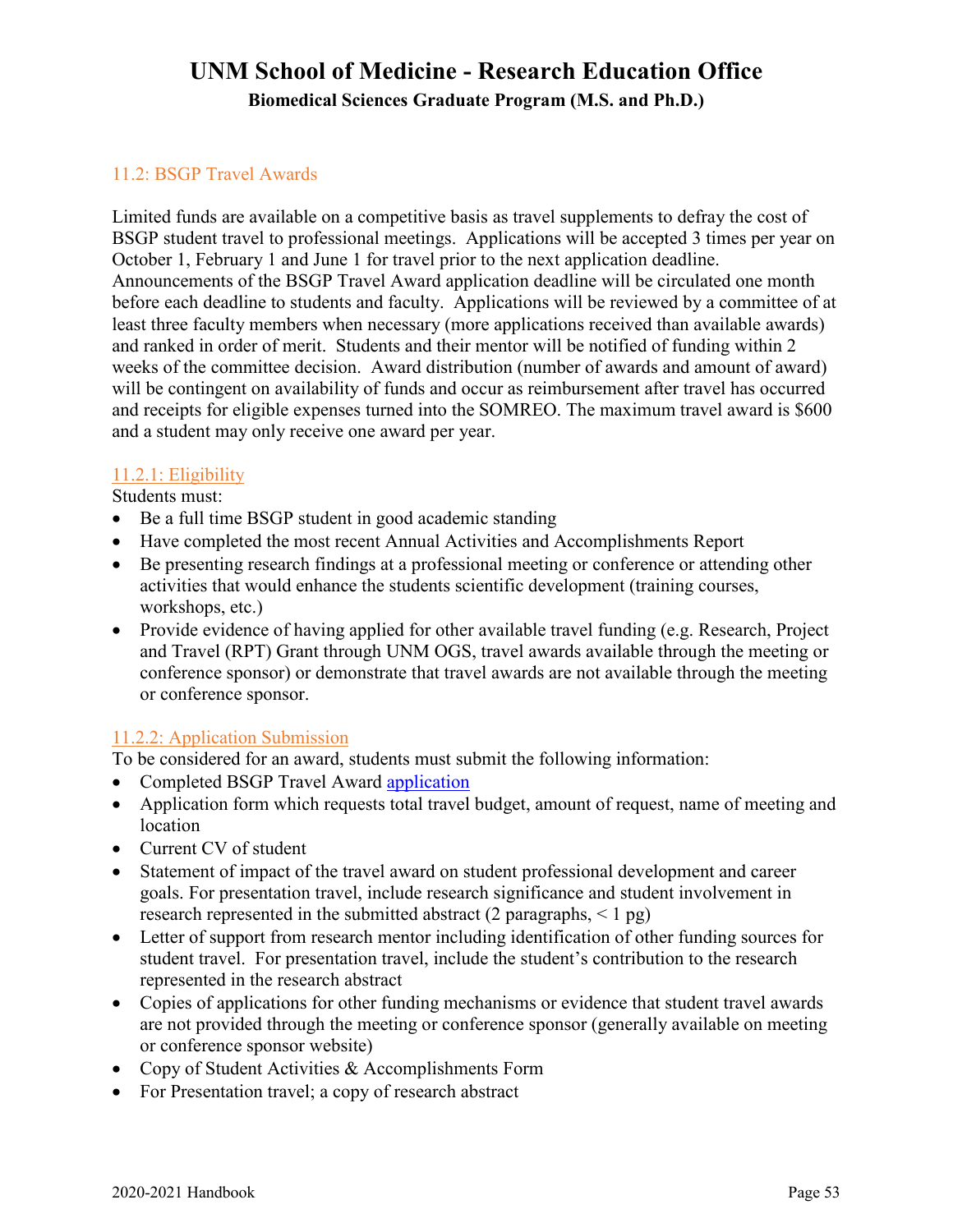### <span id="page-53-0"></span>11.2.3: Application Review

Decisions of the BSGP Travel Award Review Committee will be based on the following considerations:

- For presentation travel, the level of student contribution to research presented
- Impact of award on student professional development and career goals
- Availability of other support

### <span id="page-53-1"></span>11.2.4: Travel Award Distribution

BSGP Travel Awards will be processed as a reimbursement after the travel has occurred. Submit receipts to the SOMREO for processing of your award.

BSGP Travel Award reimbursements cannot be processed without the following:

- Original receipts for all expenses claimed
- Copy of conference registration invoice (indicating amount paid and by whom)
- Copy of the student's presentation (poster, PowerPoint or paper)
- Documentation that the student received or was denied funding from other sources (e.g. copy of notification of RPT, GPSA SRAC grant, or travel awards available through a specific professional organization, meeting or conference sponsor).

### <span id="page-53-2"></span>**Section 12: STATEMENT ON OUTSIDE EMPLOYMENT**

Any student receiving departmental stipend support is expected to complete the BSGP program on a full time basis. While master's students may complete the academic program on a part time basis, and are therefore eligible to retain full time employment, master's students receiving a departmental stipend will adhere to the requirements set forth for Ph.D. students regarding outside employment as follows:

The BSGP Ph.D. program is a full time program of studies and as such, a Ph.D. student's primary commitment is to the completion of their degree. It is recognized that occasions may arise when a student will need to seek additional employment or be involved in other non-related professional activities. Such employment or activities, however, should not impede the student's progress toward their degree. Students requiring additional financial assistance are strongly encouraged to contact the BSGP Director and Office of Graduate Studies to identify additional financial resources (see "Financial Assistance" above).

- Under full time student status (both M.S. and Ph.D.), no additional employment may be held within the University or University affiliates with the exception of TA/GA/RA/PA appointments in accordance with policies set by the Office of Graduate Studies.
- Any outside employment, including additional TA/GA/PA appointments beyond the initial one, is strongly discouraged during the first year of studies for full time students.
- Because the student's primary responsibility is to progress in the degree program, all additional employment (internal or outside) is considered secondary. Outside activities will be deemed excessive when, in the judgment of the Research Mentor, Committee on Studies,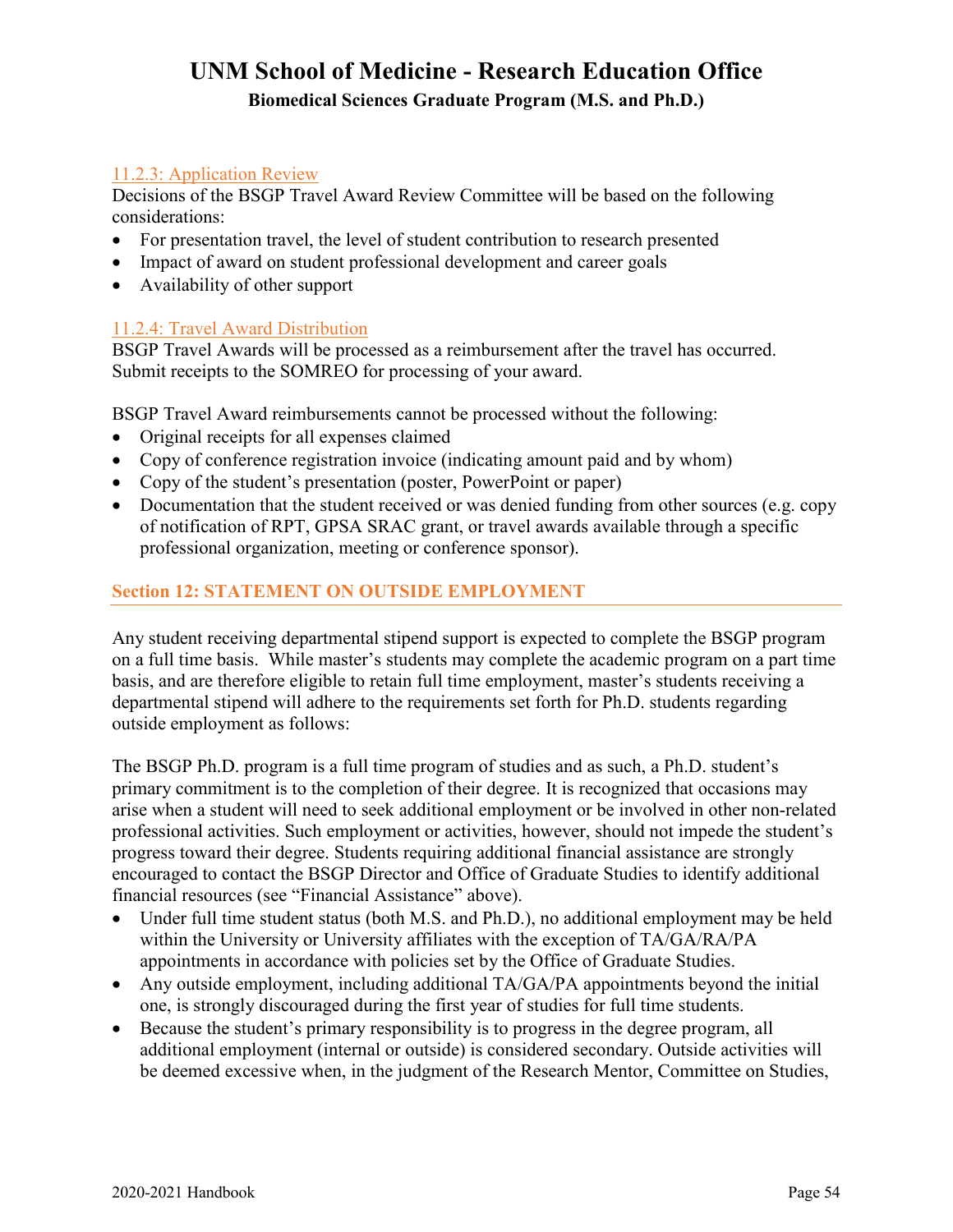or BSGP Steering Committee, they are of an extent which interferes with the student's satisfactory progress toward completing the degree.

- Students must keep their Research Mentor and the BSGP Director informed in writing of the nature and extent of all outside employment or substantial professional activities.
- Outside activities must not significantly conflict with classes, research responsibilities, RA/TA responsibilities, or other assigned duties and commitments.
- Great care should be taken to avoid a conflict of interest situation in carrying out any type of consultant, research or other employment activity. The student must disclose any potential conflict of interest to the BSGP Director and abide by UNM conflict of interest policies.
- Except in cases specifically approved in writing by the President authorizing official University involvement, the student in undertaking such employment shall act as an individual and not as an agent of the University and shall not use the name of the University or official University stationery in connection with such work. Nor shall the student solicit such employment through use of their University position.
- In undertaking outside employment the student shall not make use of University facilities, equipment, or personnel without prior written approval of Research Mentor and the head of the unit responsible for the facilities or personnel.

### <span id="page-54-0"></span>**Section 13: LEAVE POLICIES**

### <span id="page-54-1"></span>13.1: Annual Leave

The BSGP student annual leave policy reflects the UNM Postdoctoral Fellow's annual leave policy. Annual leave for full-time graduate students requires prior approval from the Research Mentor and shall not exceed 15 days per calendar year or 10 hrs/month. There is no carry-over of leave each year and students will not be paid for any unused leave when they separate from the University. Extension of annual leave for exceptional circumstances is at the discretion of the Research Mentor in consultation with the BSGP director.

In addition, the University of New Mexico observes specific holidays each year and most offices are closed during these holidays. Holidays are in addition to annual leave time. These holidays include: Martin Luther King Day, Memorial Day, Independence Day, Labor Day, Thanksgiving Break, and Winter Break, which includes New Year's Day. The calendar of specific dates for UNM holidays may be found at<https://hr.unm.edu/calendars>

Students must recognize that research priorities may require student presence during one or more of these holidays so that research activities are not jeopardized. This is based upon the needs of the laboratory and the discretion of the Research Mentor. Students should feel free to discuss issues of disagreement over leave with the BSGP Director.

Students are allowed up to fifteen (15) days sick leave per year accrued at 10 hours per month. There is no carry-over of sick leave each year.

<span id="page-54-2"></span>13.2: Medical Leave While Holding an Assistantship (OGS Policy)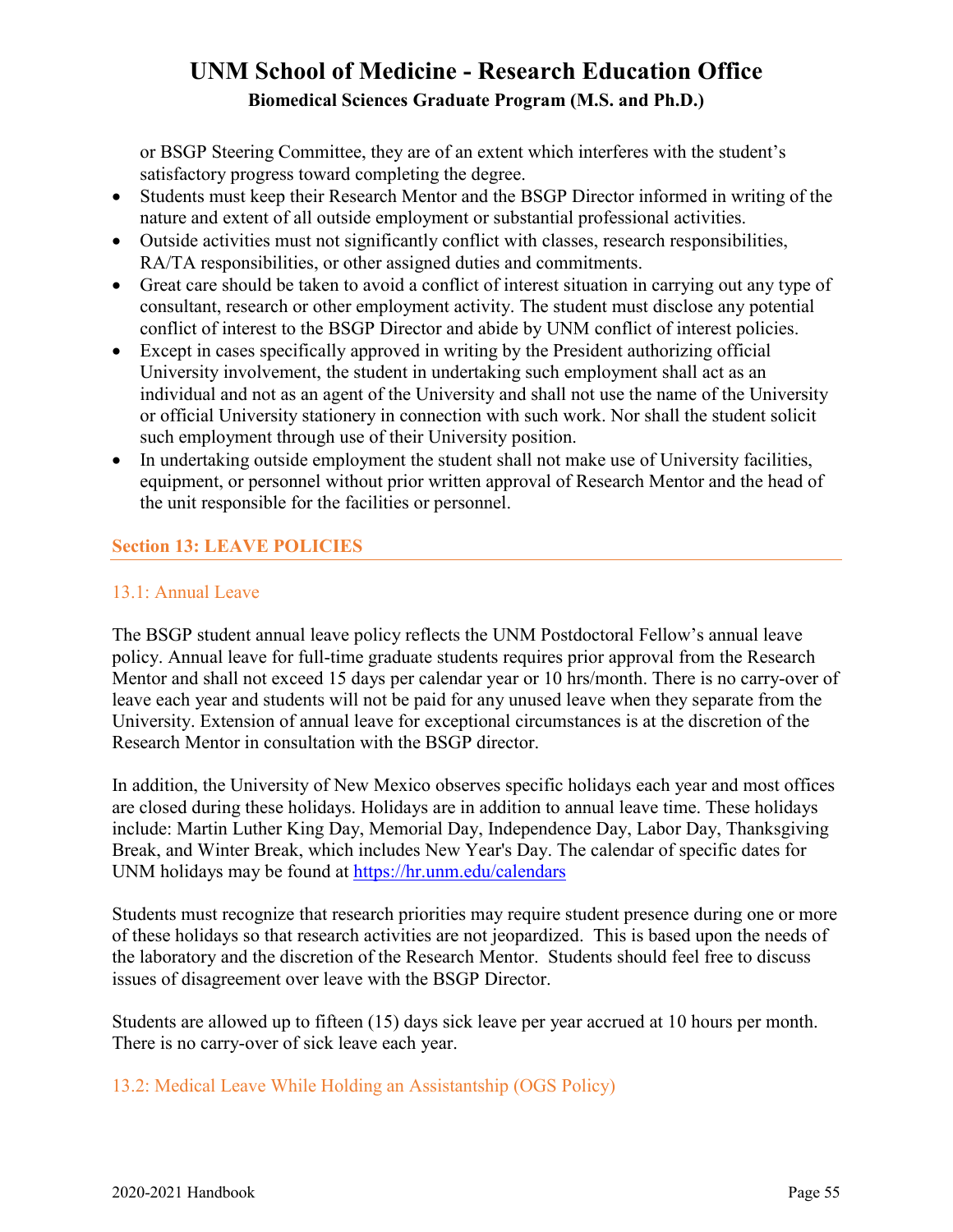Assistantship recipients who suffer a serious medical condition requiring absence from assigned duties for two consecutive weeks may be granted, upon written request to the head of the graduate unit, a two-week sick leave without loss of stipend. After this leave, the student will be paid only for the time the assistantship responsibilities were fulfilled. The graduate unit must notify the Graduate Studies office whenever it grants an assistant a two-week sick leave, as well as the date that the assistant returns to their position.

### <span id="page-55-0"></span>13.3: Parental Leave

The BSGP recognizes that supporting students as they balance career, childbirth, and family life ultimately benefits the program and promotes overall health.

The BSGP parental leave policy aligns with the NIH National Research Service Awards (NRSA) [parental leave policy.](https://grants.nih.gov/grants/policy/nih-family-friendly-initiative.htm#:%7E:text=National%20Research%20Service%20Awards%20(NRSA,the%20birth%20of%20a%20child.) BSGP students and NRSA trainees receive up to 60 calendar days (equivalent to 8 work weeks) of parental leave per year for the adoption or the birth of each child. Students have the option of extending the length of leave by taking the last two weeks as four weeks of half time leave (i.e. 6 weeks full-time leave, then 4 weeks half-time). All parents are eligible for parental leave.

Parental leave for graduate students requires that the student notify the Research Mentor and BSGP Director in writing as far in advance as possible of the parental leave start and end dates, and ideally no less than 30 days in advance of the leave.

Students receiving funding from NIH or another agency must also comply with parental leave policies from the funding agency, such as notifying the training grant program director. Please consult with the BSGP Director to resolve any discrepancies amongst policies.

### <span id="page-55-1"></span>13.4: Leave of Absence (OGS Policy)

A student who is unable to continue their graduate studies due to exceptional circumstances must request, in advance, a Leave of Absence. The written request, together with a memo of support from the chairperson or designee of the graduate unit, is forwarded to the Dean of Graduate Studies who will make the final decision. A Leave of Absence is determined on a semester-bysemester basis and is generally limited to a maximum of one calendar year. The time approved for a Leave of Absence is not counted in the time limit to complete the degree as long as the student is not enrolled in any course at The University of New Mexico.

### <span id="page-55-2"></span>**Section 14: SCHOOL OF MEDICINE (SOM) GRADUATE STUDENT ACADEMIC GRIEVANCE PROCEDURES**

The Graduate Student Academic Grievance (GSAG) Procedures have been established to address complaints, disputes, or grievances of an academic nature initiated by students enrolled in graduate degree programs at The University of New Mexico. Although conflicts that on occasion occur between students and faculty or administrators may be resolved through formal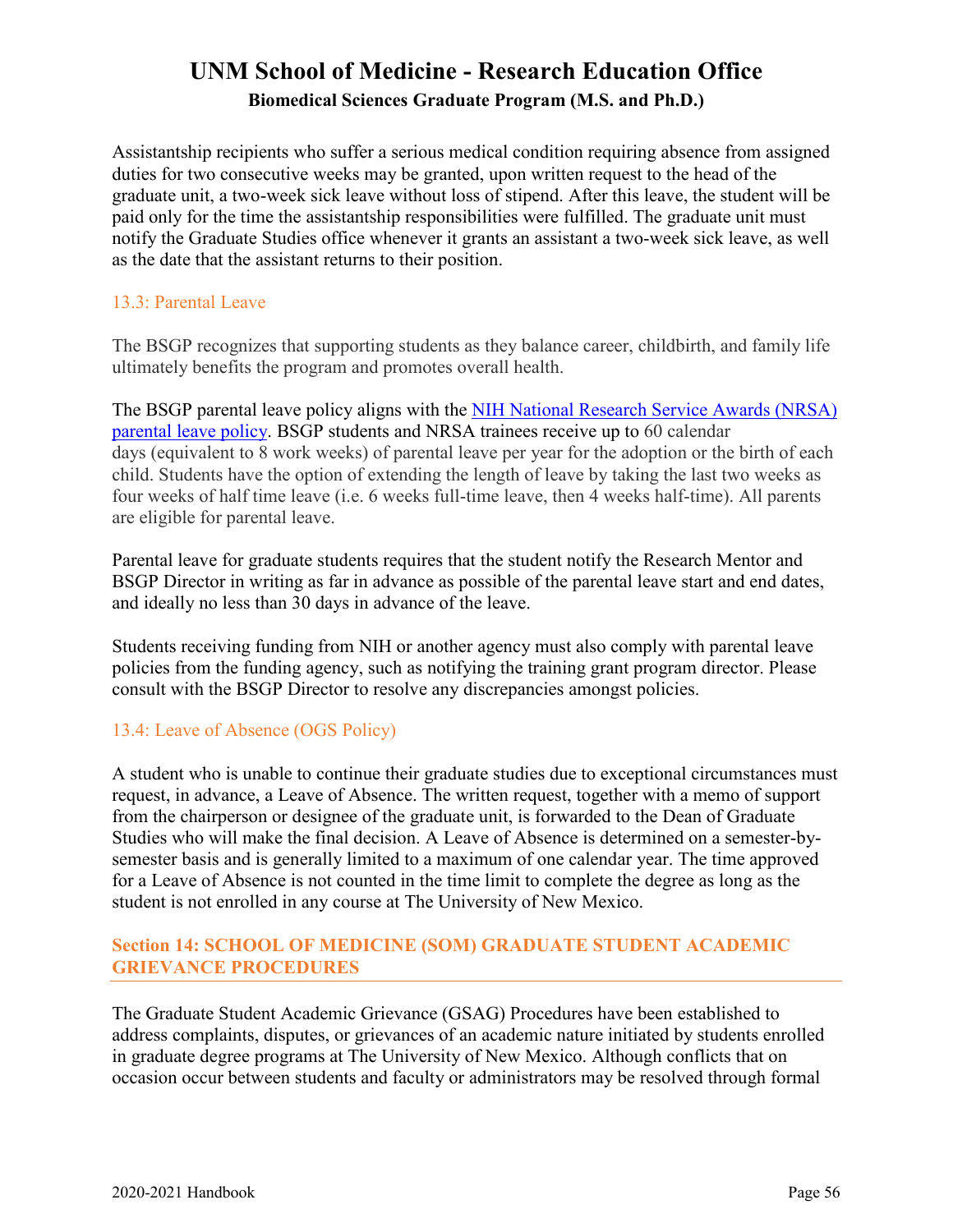adjudication, a more informal and productive kind of resolution—one that is mutually agreed upon by the parties involved—is strongly encouraged.

The GSAG procedures are available for the resolution of a variety of possible issues related to the academic process. These may include, but are not limited to, issues related to progress toward a degree or alleged improper or unreasonable treatment. Grievances based upon alleged unlawful discrimination or sexual harassment will be directed to the University of New Mexico, Office of Equal Opportunity (OEO). This procedure may not be used to challenge the denial of admission to a degree program or to appeal the refusal of a petition by the Dean of Graduate Studies for an exception to university-wide degree requirements, policies or procedures.

### <span id="page-56-0"></span>14.1: Informal Grievance Procedures

The following initial procedures represent the informal process for grievance resolution.

- 1. A graduate student with a complaint related to academic matters may consult with the Director of the student's graduate program and, if applicable, the Dean of Graduate Studies to discuss concerns, seek or clarify pertinent rules and regulations governing graduate study, and explore constructive ways to resolve the problem directly with the faculty member or administrator involved. This should occur as soon as reasonably possible after the student has identified a problem. If the complaint or conflict involves a faculty member, the Graduate Program Director will alert the Department Chairperson for possible referral of the matter to SOM Office of Medical Student Affairs Office (OMSA).
	- a. OMSA Link:<https://hsc.unm.edu/school-of-medicine/education/md/omsa/index.html>
- 2. The graduate student should then arrange a meeting with the faculty or administrator involved in the complaint to address the problem and to explore the possibility of a jointly achieved resolution, with or without the assistance of a mediator.
- 3. If agreement cannot be reached, the graduate student may seek the assistance of the BSGP Director in resolving the dispute. If the dispute is with a faculty member in a department different from the graduate student's, the appropriate chairperson or advisor would be in the department in which the faculty member is assigned or in which the course the dispute arose was offered. It is expected that these administrators will play an active part in helping to resolve the disagreement. The student may go directly to the BSGP Steering Committee for assistance if the issue involves a main campus course or faculty member.
- 4. If the matter cannot be resolved at the level of the BSGP, the graduate student may bring the problem to the attention of the SOM Senior Associate Dean of Research Education. The SOM Senior Associate Dean of Research Education will determine whether to adjudicate the dispute or to refer the graduate student to the Dean of Graduate Studies for a resolution. If the dispute is referred to the Dean of Graduate Studies, then the Graduate Student Grievance Procedure as set forth in The Pathfinder will govern. If the dispute is with a faculty member in a school or college different from the student's, the appropriate dean would be the one in the unit in which the faculty member resides, or in which the disputed course was offered.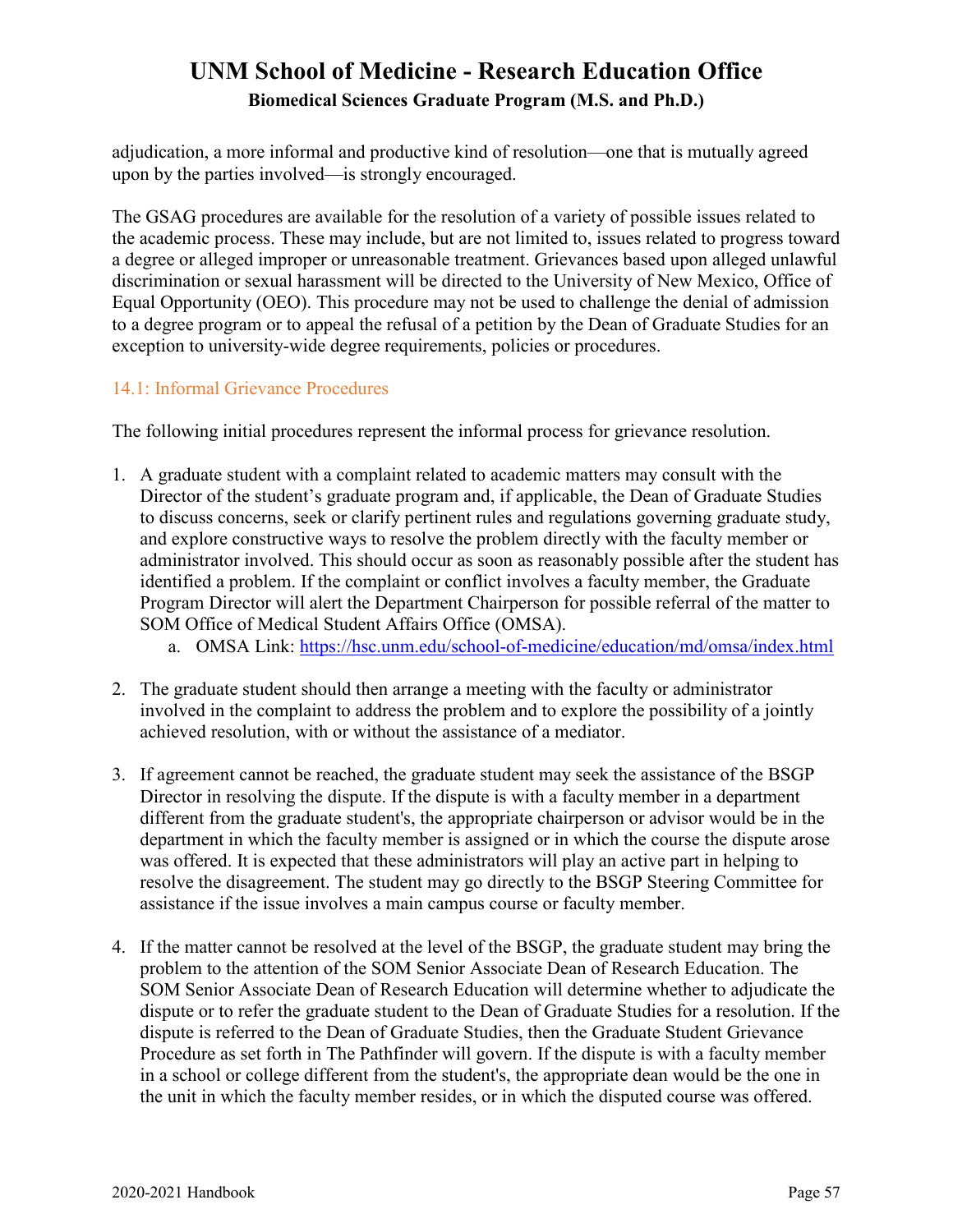#### <span id="page-57-0"></span>14.2: Formal Grievance Procedures

The following procedures represent the formal process for grievance resolution if the matter is not resolved through the informal process outlined above.

In the resolution of grievances at the level of the SOM Senior Associate Dean Research Education, the following procedures will apply, as described also in The Pathfinder under "Student Grievance Procedure".

- 1. The graduate student must submit a formal, written statement of their grievance. This document should summarize the facts that support the grievance, indicate the desired resolution, and describe the efforts already made at reaching that resolution, as well as their outcome. Individuals against whom grievances have been filed will be sent a copy of the written statement, and will have two weeks in which to respond in writing to the SOM Senior Associate Dean of Research Education.
- 2. The SOM Senior Associate Dean of Research Education will review all written materials submitted and provide both parties the opportunity to review and respond to all evidence. The SOM Senior Associate Dean of Research Education may interview each party, as well as any other persons who may have relevant information. The SOM Senior Associate Dean of Research Education may elect to hold an informal hearing involving both the parties to the grievance and witnesses. If such a hearing is held, the parties will be given five days' notice. Each party will be allowed to bring an advisor to the hearing but will not be permitted legal representation. Cross-examination of witnesses will be permitted, although the SOM Associate Dean of Students may require that questions be directed through them.
- 3. The SOM Senior Associate Dean of Research Education may choose to convene an advisory committee to help evaluate the grievance.
- 4. Generally, a written report by the SOM Senior Associate Dean of Research Education will be issued within a period of four weeks after the grievance has been formally filed. (This period may be extended to allow for university holidays or other periods when the university is not in session.) The report will detail the SOM Senior Associate Dean of Research Education's efforts to resolve the dispute, the findings of any informal hearing or advisory committee, any pertinent recommendations, and the basis for those recommendations. The report will be sent to the SOM. The SOM Dean may make efforts to resolve the dispute; however, if the dispute remains unresolved, the SOM Dean will issue a formal written decision in the matter. A copy of the decision of the SOM Dean will be sent to each of the individual parties, to the Chairperson(s) of all involved Departments, to the SOM Senior Associate Dean of Research Education, to the BSGP Director or to the supervisor of the individual involved in the dispute.
- 5. If the graduate student is dissatisfied with the decision of the SOM Dean, the graduate student may appeal the case to the SOM Student Appeals Committee. The Committee is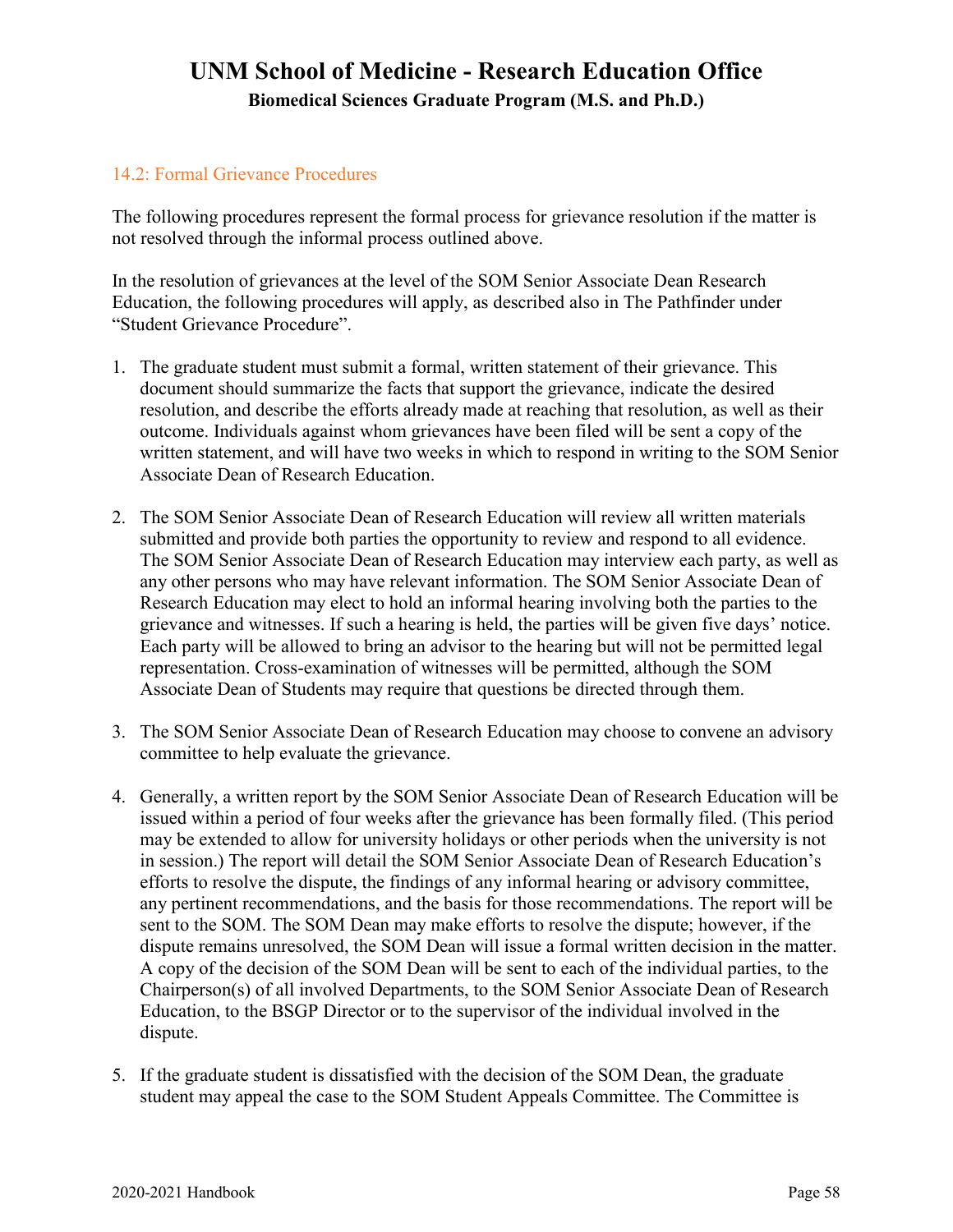composed of four faculty members and one current BSGP student. All five are voting members. The committee seeks to accomplish the following tasks:

- a. **Fact Finding**: The Office of Medical Student Affairs ("OMSA") will provide each Committee member with materials relevant to the appeal, including student records, the student's written request for an appeal, timelines regarding the student's progress and any documented academic or professionalism problems the student has had previously. In addition to reviewing this documentation, it is important to interview the student, the SOM Senior Associate Dean for Research Education & the BSGP Director, and any/all faculty and staff who may be able to give information and insight into the issues presented by the student. A recording of these interviews will be made; the student may listen to these recordings but may not be present at the interviews. Committee members may interview individuals separately, although group interviews are encouraged for efficiency. The student may meet with the Committee after listening to the interviews.
- b. **Deliberations:** After fact-finding is completed, the Committee deliberates as a group and, by simple majority, makes a decision about the student's appeal. The Committee may take one of two actions: It may uphold the decision or it may overturn the decision.
- c. **Written Report**: The Committee must provide a report with its final decision (to uphold or overturn) and cite the specific reasons for coming to that decision. This written report goes to the SOM Senior Associate Dean for Research Education. The Committee does not communicate its decision directly to the student.
	- i. **Upholds adverse action**: The SOM Senior Associate Dean for Research Education informs the student of the Committee's decision and informs the student of their right to appeal to the SOM Dean.
	- ii. **Overturns adverse action**: The SOM Senior Associate Dean for Research Education informs the student and, with BSGP Steering Committee, reintegrates the student into their mentor's or a new BSGP laboratory.
- 6. The decision of the SOM Student Appeals Committee may be appealed by either party to the Office of the Executive Vice President for Health Sciences within a period of two weeks after receipt of the written decision of the Committee. The Executive Vice President for Health Sciences will reconsider the decision only if there are substantive, procedural grounds for doing so (for example, significant evidence that was not accepted or has arisen since the Committee's decision was announced). The decision of the Executive Vice President for Health Sciences is final.

Adapted from the SOM Student Appeals procedure (Effective August 2019)

### <span id="page-58-0"></span>**Section 15: EMERGENCY PREPAREDNESS**

Students of the University of New Mexico recognize the classroom leadership of their faculty. In the event of an emergency, students will expect their faculty to provide guidance to mitigate and respond to the situation. The following is offered as a guide to develop those plans in advance of an incident.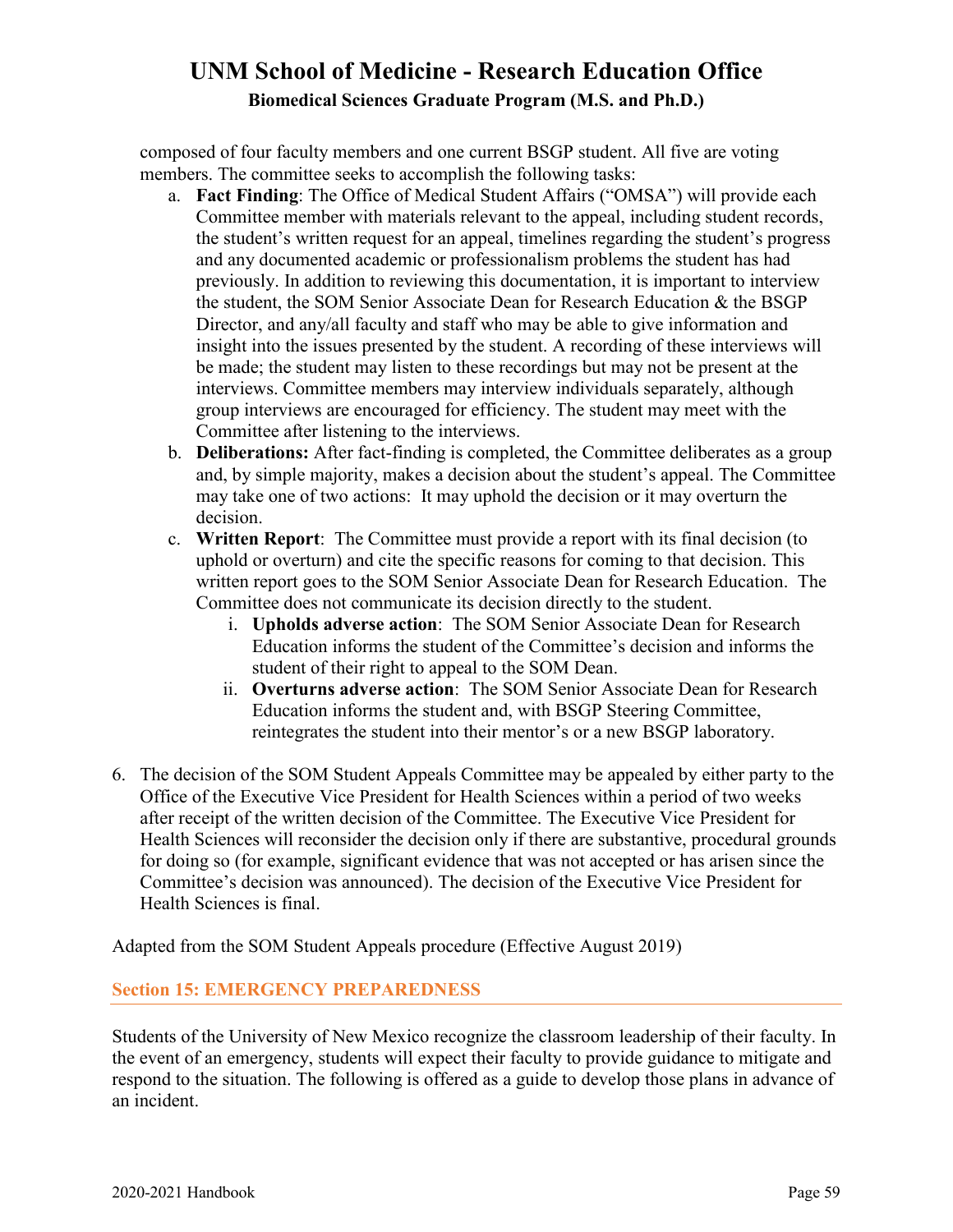1. **In Case of Emergency -** If one encounters an emergency situation, they must first provide for their own safety. The UNM Police Department is available 24/7 and provides more than just emergency response. In addition to the items listed, they also house "lost and found", bicycle registration and fingerprinting, offer an escort service, and can provide copies of Police Reports.

#### **If you come across an emergency situation, you should:**

- i. *Step One*: Make yourself safe
- ii. *Step Two*: Warn others in the immediate area of the situation
- iii. *Step Three*: Call for assistance. DO NOT assume that someone else has called. UNM PD: (505) 277-2241; 911 from a campus phone; or, via blue light phone.
- 2. **UNM Communications Systems -** The primary ways that UNM can provide emergency updates to students, faculty and staff are via LoboAlerts [\(loboalerts.unm.edu\)](http://loboalerts.unm.edu/) and the Warning Siren. Although cell phones may be a distraction in the classroom, it is recommended that at least one device be left available to receive LoboAlerts messages. Since different devices and service providers may account for messages being received at different times, it may be prudent to allow several devices to be active for such messages.

Other than testing, a sounding of the warning siren means that something has occurred which makes it unsafe to be outdoors. All persons should take shelter in the nearest building, and look for additional information which will be coming via LoboAlerts, local media, email or the UNM Webpage.

- 3. **Shelter In Place -** In some instances, it is safer to shelter in place and wait for further instructions. If you are instructed to Shelter in Place, then:
	- a. Remain calm
	- b. Move away from windows and glass.
	- c. Silence your cell phones.
	- d. Lock the door and wait for further instructions.
	- e. Keep the telephone lines free for emergency information. Do not call 911 or the UNM Police Department for information. *However, if you are trapped or need assistance, please call 911 for assistance!*
	- f. Don't leave your room until instructed by a Police Officer, authority figure or LoboAlert.
- 4. **Evacuation**  Know two ways to get out of your building, and determine a location to meet to make sure that everyone is accounted for. Share this plan with your students in advance.
- 5. **Suspicious Behavior –** There are many ways to report behavior that is concerning (AGORA, OEO, LoboRespect, CARS, etc.). Report suspicious person(s) and/or activities to the UNM Police promptly.
- 6. **Awareness –** The first level of prevention is awareness of your surroundings.